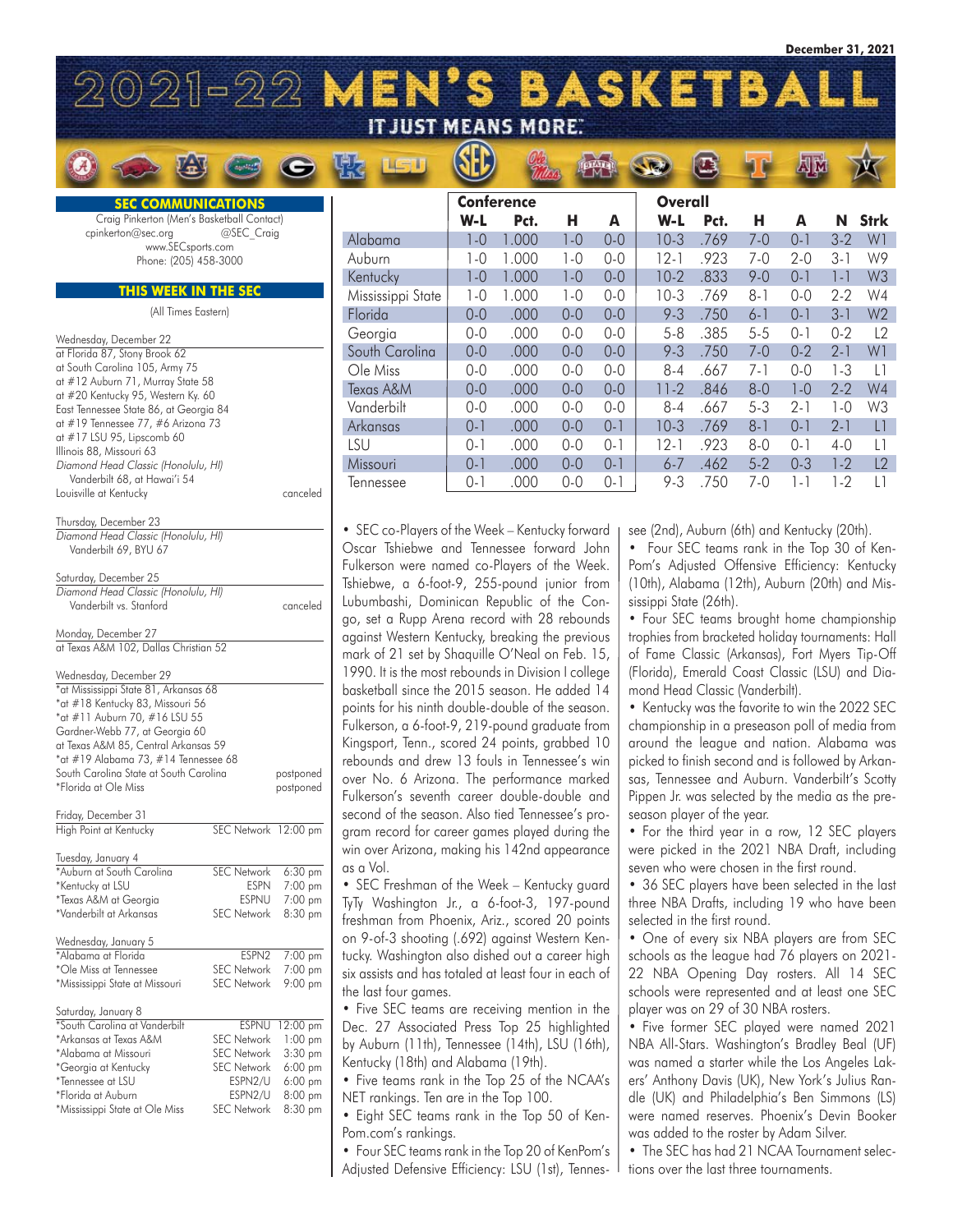#### **SEC BASKETBALL MEDIA SERVICES**

#### **SEC Communications Mission Statement**

 The Southeastern Conference has been the nation's leader in media relations during its history. The SEC understands the importance of assisting the media in providing coverage of the conference and its institutions. To this end, the conference, including all of its member institutions, shall make the best attempt to fill reasonable requests by media outlets. Members of the media are encouraged to work with the media relations director of each institution and the conference office to establish satisfactory media policies that are mutually beneficial to all parties.

#### **SEC Release**

 The conference basketball release will be available each Monday beginning in early November via the league's website. Any media representative wishing to receive information via e-mail should register on www.secsportsmedia.com. SEC standings and results will be updated each weekday, while conference statistics will be updated as often as needed based on the schedule of play. Information is also available via the school's SIDs.

#### **Weekly Awards**

 The SEC will name a Player of the Week and Freshman of the Week in men's basketball each Monday of the season. Each week's selections will be released on Mondays and will also be announced in the league's weekly releases. Nominations for the award are made each week by the men's basketball media relations contacts and are selected by a vote of the SEC Communications staff.

#### **SEC Media Portal**

 Highlights, Photos & Press Conferences: The SEC and XOS Digital will provide a platform for distribution of game highlights, game photos and press conference content. Highlights from all SEC basketball games will be available via the SEC Media Portal. Whenever school postgame press conferences are available, they will be posted to the portal as well. Still photography will be available in the portal for the media at halftime and following each SEC football game and video will be available after each game. The SEC Media Access Guidelines continue to apply to this content and are outlined in the 2021-22 credentialing registration process. To request access to the SEC Media Portal and create an account, contact: licensing@xosdigital.com.

#### **Internet**

 General SEC basketball information can be accessed on the Web at www. secsports.com. The basketball section is updated with new material daily on the page, with standings, statistics, game previews, notes and other important information. The SEC basketball release can also be printed off of the secsports.com website in an Adobe Acrobat file. Adobe Reader, which is used to read the Adobe Acrobat file, can be downloaded for free on your computer on the adobe.com website.

#### **Email List**

Press releases and information pertaining to SEC basketball will be emailed to the media throughout the year. Accredited media can register for the SEC's mailing lists at www.secsportsmedia.com.

#### **SEC Network / SEC Network +**

A channel developed by ESPN and the Southeastern Conference to serve fans of one of the nation's most elite conference - the SEC Network airs SEC content 24/7. All SEC Network programming is also available for streaming on computers, tablets, smartphone and connected devises via the ESPN App.

SEC Network + provides hundreds of additional digital only events to fans through the ESPN App on smartphones, computers, and tablets, Amazon Fire TV and Fire TV Stick, Apple TV, Chromecast, Roku, Xbox 360 and Xbox One.

#### **SEC Tournament – March 9-13 – Amalie Arena – Tampa Bay, Fla.**

For further information concerning media coverage of the SEC Tournament, please contact the SEC Communications Department.

#### **Social Media**

- Facebook: like the page called "Southeastern Conference"
- Twitter: @SEC
- Instagram: @SEC

| SEC Basketball Media Contacts                               |                        |                              |
|-------------------------------------------------------------|------------------------|------------------------------|
| <b>Alabama</b> – Aaron Jordan                               | www.rolltide.com       |                              |
| Email: ajordan@ia.ua.edu                                    | Office: (205) 348-5401 |                              |
| Twitter: @AlabamaMBB; @Nate_Oats; @asjordan1                |                        |                              |
| <b>Arkansas</b> - Mike Cawood                               |                        | www.arkansasrazorbacks.com   |
| Email: tmcawood@uark.edu                                    | Office: (479) 575-3114 |                              |
| Twitter: @ArkRazorbacks; @EricPMusselman; @ThreeHartsHeads  |                        |                              |
| <b>Auburn</b> – Marlene Navor                               | www.auburntigers.com   |                              |
| Email: mnavor@auburn.edu                                    | Office: (334) 844-9800 |                              |
| Twitter: @AuburnMBB; @CoachBrucePearl                       |                        |                              |
| <b>Florida</b> - Denver Parler                              | www.floridagators.com  |                              |
| Email: Denverp@gators.uaa.ufl.edu                           |                        | Office: (352) 375-4683 x6100 |
| Twitter: @GatorsMBK; @MikeWhiteUF; @DenverParler            |                        |                              |
| <b>Georgia</b> - Mike Mobley                                | www.georgiadogs.com    |                              |
| Email: mmobley@sports.uga.edu                               | Office: (706) 542-8052 |                              |
| Twitter: @UGABasketball; @TomCrean; @uga mjiggsmobs         |                        |                              |
| <b>Kentucky</b> – Eric Lindsey & Deb Moore                  | www.ukathletics.com    |                              |
| Email: eric.lindsey@uky.edu / deb.moore@uky.edu             | Office: (859) 257-3838 |                              |
| Twitter: @KentuckyMBB; @UKCoachCalipari; @EricLindsey7      |                        |                              |
| <b>LSU</b> - Kent Lowe                                      | www.lsusports.net      |                              |
| Email: clowe@lsu.edu                                        | Office: (225) 578-8226 |                              |
| Twitter: @LSUBasketball; @wwadelsu; @LSUKent                |                        |                              |
| <b>Ole Miss</b> - Tyler Wooten                              | www.olemisssports.com  |                              |
| Email: tjwooten@olemiss.edu                                 | Office: (662) 915-7509 |                              |
| Twitter: @OleMissMBB; @OleMissKermit                        |                        |                              |
| <b>Mississippi State</b> - Matt Dunaway                     | www.hailstate.com      |                              |
| Email: mdunaway@athletics.msstate.edu                       | Office: (662) 325-3595 |                              |
| Twitter: @HailStateMBK; @Ben Howland; @HailStateMatt        |                        |                              |
| Missouri - Courtney Day                                     | www.mutigers.com       |                              |
| Email: cmday@missouri.edu@missouri.edu                      | Office: (573) 884-2531 |                              |
| Twitter: @MizzouHoops; @CuonzoMartin; @courtneymday         |                        |                              |
| <b>South Carolina</b> - Emily Miles                         |                        | www.gamecocksonline.com      |
| Email: efeeney@mailbox.sc.edu                               | Office: (803) 777-7743 |                              |
| Twitter: @GamecockMBB; @FrankMartin_SC; @EmilyMiles_SID     |                        |                              |
| Tennessee - Tom Satkowiak                                   | www.utsports.com       |                              |
| Email: tomsid@tennessee.edu                                 | Office: (865) 974-1212 |                              |
| Twitter: @Vol Hoops; @RickBarnesUT; @TomSatkowiak           |                        |                              |
| Texas A&M - Evan Roberts                                    | www.12thMan.com        |                              |
| Email: eroberts@athletics.tamu.edu                          | Office: (979) 862-5453 |                              |
| Twitter: @AggieMBK; @TeamCoachBuzz; @EvanRobertsTAMU        |                        |                              |
| Vanderbilt - Gavin Nevill                                   |                        | www.vucommodores.com         |
| Email: terrence.g.nevill@vanderbilt.edu                     | Office: (615) 322-4121 |                              |
| Twitter: @VandyMBB; @jerrystackhouse                        |                        |                              |
| <b>SEC Communications Staff</b>                             | www.secsports.com      |                              |
| Herb Vincent, Assoc. Commissioner                           | hvincent@sec.org       | @SECherbvin                  |
| Craig Pinkerton, Director (MBKB Contact) cpinkerton@sec.org |                        | @SEC Craig                   |
| Chuck Dunlap, Director                                      | cdunlap@sec.org        | @SEC Chuck                   |
| Tammy Wilson, Director                                      | twilson@sec.org        | @SEC Tammy                   |
| Jill Skotarczak, Assistant Director                         | jskotarczak@sec.org    | @SEC Jill                    |
| Ben Beaty, Assistant Director                               | bbeaty@sec.org         | @BenBeaty                    |
| Taylor Brasher, Director of Social & Digital Media          |                        |                              |
|                                                             | tbrasher@sec.ora       | @tavlorbrasher               |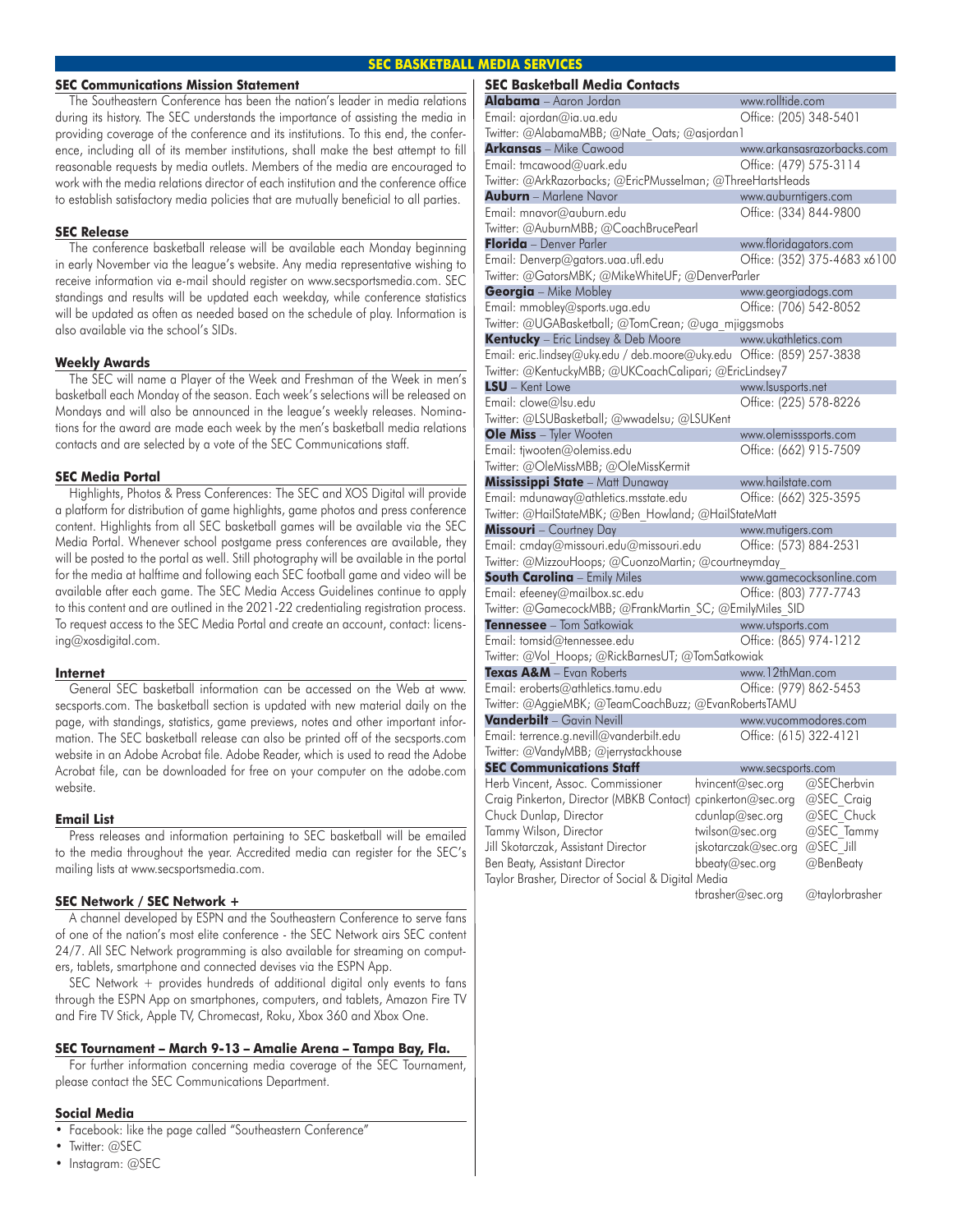

 The winner of the 13-game SEC Men's Basketball Tournament receives the league's automatic bid to the NCAA Tournament. The tournament seeds are determined by the 18-game conference schedule during the regular season. Teams are seeded 1-14 based on their regular season conference finish.

 Atlanta served as host of the inaugural SEC Tournament played following the 1932-33 season and did so again after the 1933-34 season. The event was held every year through 1952, with the exception of 1935. After a 26-year layoff (1953- 78), the tournament was renewed in 1979. The 2020 tournament will be the 61st in league history and the 42nd since the renewal.

 The event has helped set the stage for SEC teams in the NCAA Tournament, as 27 of the tournament champions since the tournament resumed in 1979 have advanced to at least the Sweet 16. Twenty of those teams have gone on to the Elite Eight, 12 to the Final Four and three have been crowned national champion. Six of the last 15 SEC Tournament champions have advanced to the Final Four with three of those teams winning a national championship. The SEC Tournament Champion has failed to win at least one NCAA Tournament game only four times.

 Kentucky leads the league with 31 SEC Tournament titles. Alabama is second with seven, while Tennessee and Florida are tied for third with four. Mississippi State has three championship trophies while Auburn, Georgia, Ole Miss and Vanderbilt have two. Arkansas, LSU and former league member Georgia Tech have each won one SEC Tournament championship.

#### **Future SEC Tournament Dates & Sites**

March 8-12, 2023 Nashville, TN (Bridgestone Arena)<br>March 13-17, 2024 Nashville, TN (Bridgestone Arena) Nashville, TN (Bridgestone Arena) March 12-16, 2025 Nashville, TN (Bridgestone Arena)<br>March 11-15, 2026 Nashville, TN (Bridgestone Arena) Nashville, TN (Bridgestone Arena) March 10-14, 2027 Nashville, TN (Bridgestone Arena) March 8-12, 2028 Nashville, TN (Bridgestone Arena)<br>March 7-11, 2029 Nashville, TN (Bridgestone Arena) March 7-11, 2029 Nashville, TN (Bridgestone Arena)<br>March 13-17, 2030 Nashville, TN (Bridgestone Arena) Nashville, TN (Bridgestone Arena) \*March 12-16, 2031 Nashville, TN (Bridgestone Arena) \*March 10-14, 2032 Nashville, TN (Bridgestone Arena) \*March 9-13, 2033 Nashville, TN (Bridgestone Arena) \*March 8-12, 2034 Nashville, TN (Bridgestone Arena) \*March 7-11, 2035 Nashville, TN (Bridgestone Arena) \*option to extend current agreement to 2035

#### **SEC Tournament Tie-Breaker Procedures**

 Teams will be seeded No. 1 through No. 14 in the SEC Men's Basketball Tournament bracket based upon the final regular season Conference standings. Teams that finished No. 1 through No. 4 in the final regular season standings shall receive first- and second-round byes and teams that finish No. 5 through No. 10 will receive first-round byes in the SEC Men's Basketball Tournament.

1. **Two-Team Tie:** The following procedure will be used in the following order until the tie is broken:

- A) Won-lost results of head-to-head competition between the two teams.
- B) Won-lost record of the two teams versus the No. 1 seed (and proceeding through the No. 14 seed, if necessary).
- C) Coin flip by the Commissioner.

2. **Three-Team Tie (or more):** Won-lost record of the two teams versus the No. 1 seed (and proceeding through the No. 14 seed, if necessary).

- A) Best winning percentage of games played among the tied teams (Example: Team A is 3-1, Team B is 2-2 and Team C is 1-3 – Team A would be seeded highest, Team B second-highest and Team C lowest of the three).
- B) Best winning percentage of the tied teams versus the No. 1 seed (and proceeding through the No. 14 seed, if necessary).
- C) If two teams remain, coin flip by the Commissioner.
- D) If three or more teams remain, draw by the Commissioner.

 For the purpose of seeding, if an institution is precluded from participating in the tournament, such institution will automatically be seeded last. The No. 11 seed will then receive a bye. However, for the purpose of breaking ties, that team will remain where it finished in the regular-season standings BEFORE being seeded last.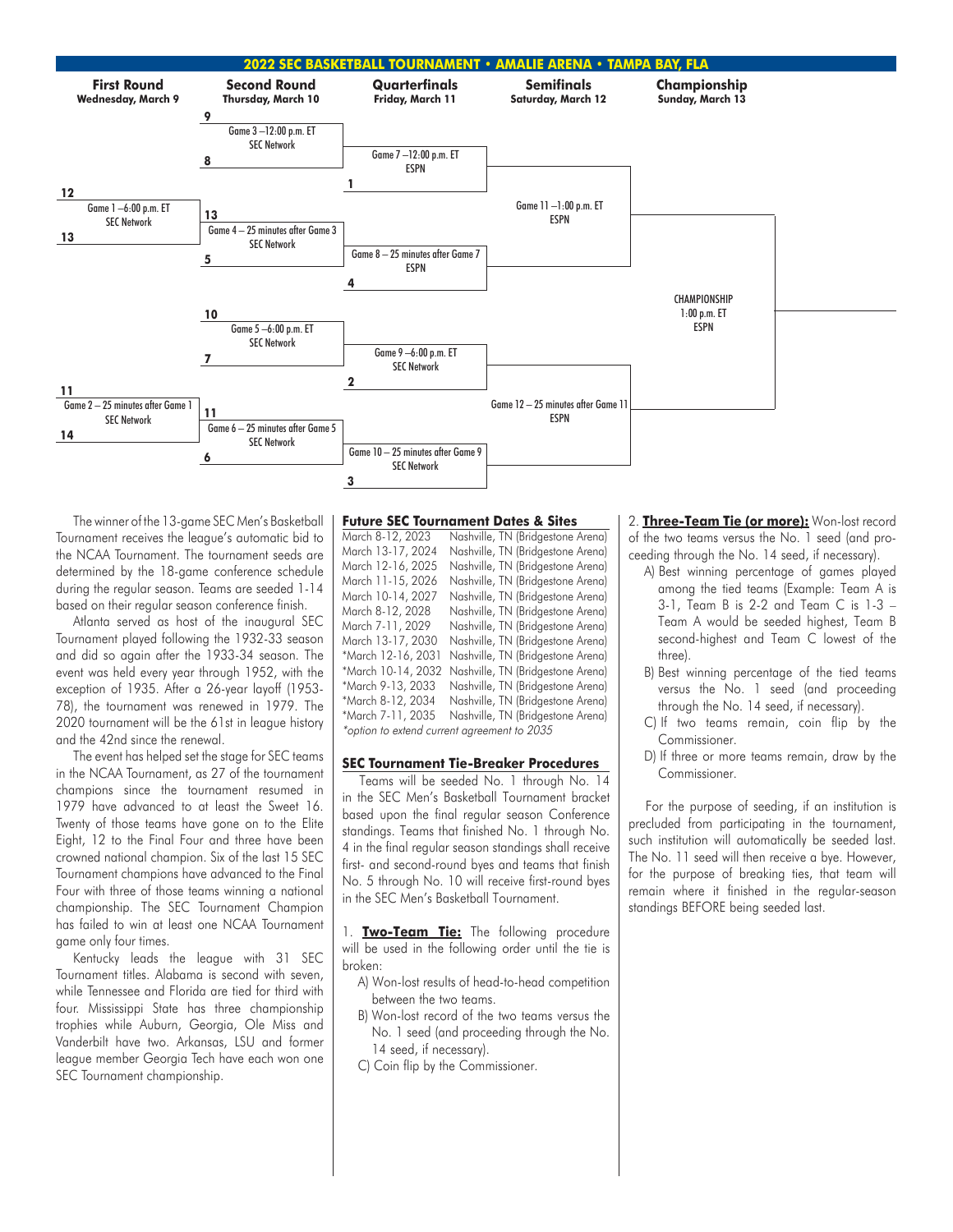#### **SEC SUCCESS**

#### **The Nation's Best Coaches**

• 13 of the 14 SEC coaches have led their teams to the NCAA Tournament. The one not included in that list just completed his second season coaching collegiately and was previously named NBA G League Coach of the Year.

• 11 SEC coaches have taken their teams to the Sweet 16.

• Nine SEC coaches have advanced to the Elite Eight.

• Six SEC coaches - Bruce Pearl, Tom Crean, John Calipari, Ben Howland, Frank Martin and Rick Barnes - have been head coaches in the Final Four with two winning national championships.

#### **The Nation's Best Players**

- 36 SEC players have been selected in the last three NBA Drafts.
- 19 SEC players have been selected in the first round of the last three NBA Drafts.
- 92 NBA Draft picks since 2010 are the most in the nation.
- 32 NBA Draft Lottery picks since 2010 are tied for the most in the nation.
- 12 NBA Draft picks in 2021.
- Seven first round NBA Draft picks in 2021.

• Six No. 1 overall NBA Draft picks since 2010, including Georgia's Anthony Edwards in 2020.

• 76 players from SEC schools were on 2021-22 NBA Opening Day rosters. All 14 SEC schools were represented and at least one SEC player was on 29 of 30 NBA rosters.

• Nine former SEC players from six different schools were on the rosters of the Los Angeles Lakers and Miami Heat in the 2020 NBA Finals. That was more than double the total of any other conference.

• Five former SEC played were named 2021 NBA All-Stars. Washington's Bradley Beal (UF) was named a starter while the Los Angeles Lakers' Anthony Davis (UK), New York's Julius Randle (UK) and Philadelphia's Ben Simmons (LS) were named reserves. Phoenix's Devin Booker was added to the roster by Adam Silver.

• Four players from SEC schools – Bam Adebayo (UK), Devin Booker (UK), Keldon Johnson (UK) and Khris Middleton (AM) - were members of the USA Basketball's gold medal winning teams at the Tokyo Olympics.

#### **Postseason Success**

- 21 NCAA Tournament selections over the last three tournaments.
- Eight NCAA Tournament selections in 2018 are the most in league history.

• 73-43 (62.9 percent) in the NCAA Tournament since 2012 (10-3 in 2012, 4-3 in 2013, 12-3 in 2014, 6-5 in 2015, 3-3 in 2016, 11-5 in 2017, 8-8 in 2018, 12-7 in 2019 and 7-6 in 2021).

• 42-15 (73.7 percent) in postseason opening games over the last seven tournaments (7-0 in 2014, 6-2 in 2015, 5-2 in 2016, 5-3 in 2017, 7-2 in 2018, 6-3 in 2019 and 5-3 in 2021).

• 14 of 14 SEC teams have made at least one NCAA Tournament appearance in the last six tournaments.

• The SEC has had at least one team advance to the Sweet 16 in 30 of the last 31 tournaments.

• Nine different SEC teams have advanced to the Sweet 16 in the last four NCAA Tournaments. All 14 SEC members have advanced to the Sweet 16 since 1996.

• The SEC has advanced at least one team to the Elite Eight in nine of the last 11 tournaments.

• The SEC has advanced a team in the Final Four six of the last 10 tournaments.

• Eight different SEC teams (Arkansas, Auburn, Florida, Georgia, Kentucky, LSU, Mississippi State and South Carolina) have appeared in the Final Four.

#### **Student-Athlete Development And Achievement**

• LSU's Skylar Mays was named the 2020 CoSIDA Academic All-America of the Year. He was a two-time first team CoSIDA Academic All-America (2019 and 2020).

• 101 men's basketball students were named to the 2020-21 SEC Academic Honor Rolls for having a grade point average of 3.00 or above for either the preceding academic year or a cumulative grade point average of 3.00 or above.

• 20 men's basketball student-athletes wore the SEC Graduate patch on their uniforms in 2020-21.

• Three Men's Basketball Academic All-America of the Year hail from the SEC: Alec Kessler, UG (1989 & 1990); Bruce Elder, VU (1993), Matt Bonner, UF (2002 & 2003), Canyon Berry, UF (2017) and Skylar Mays, LS (2020).

• The Men's Basketball Leadership Council is one component of the SEC Student-Athlete Leadership Council. The others are the Women's Basketball Leadership Council and the Football Leadership Council. The student-athletes who comprise the SEC Men's Basketball Leadership Council are: Tyler Barnes, Alabama; Stanley Umude, Arkansas; Babatunde Akingbola, Auburn; Anthony Duruji, Florida; Jabri Abdur-Rahim, Georgia; Keion Brooks, Kentucky; Spencer Mays, LSU; Austin Crowley, Ole Miss; Iverson Molinar, Mississippi State; Javon Pickett, Missouri; Chico Carter, South Carolina; John Fulkerson, Tennessee; Henry Coleman III, Texas A&M; Quentin Millora-Brown, Vanderbilt.

#### **SEC HONORS**

|         | <b>SEC Weekly Award Winners</b> |                             |
|---------|---------------------------------|-----------------------------|
|         | <b>Player Of The Week</b>       | <b>Freshman Of The Week</b> |
| Nov. 15 | Colin Castleton, UF             | Kennedy Chandler, UT        |
| Nov. 22 | Darius Days, LS                 | TyTy Washington Jr., UK     |
| Nov. 29 | Quenton Jackson, AM             | Jabari Smith, AU            |
| Dec. 6  | Jaden Shackelford, UA           | JD Davison, UA              |
| Dec. 13 | Tari Eason, LS                  | Devin Carter, SC            |
| Dec. 20 | Sahvir Wheeler, UK              | Wade Taylor IV, AM          |
| Dec. 27 | Oscar Tshiebwe, UK              | TyTy Washington Jr., UK     |
|         | John Fulkerson, UT              |                             |
| Jan. 3  |                                 |                             |
| Jan. 10 |                                 |                             |
| Jan. 17 |                                 |                             |
| Jan. 24 |                                 |                             |
| Jan. 31 |                                 |                             |
| Feb. 7  |                                 |                             |
| Feb. 14 |                                 |                             |
| Feb. 21 |                                 |                             |
| Feb. 28 |                                 |                             |
| March 7 |                                 |                             |

#### **Coaches' Preseason Predictions**

Jaden Shackelford – Alabama Davonte Davis – Arkansas Jahvon Quinerly – Alabama Jabari Smith – Auburn JD Notae – Arkansas Keion Brooks Jr. – Kentucky Allen Flanigan – Auburn Kellan Grady – Kentucky Colin Castleton – Florida Oscar Tshiebwe – Kentucky Sahvir Wheeler – Kentucky Xavier Pinson – LSU John Fulkerson – Tennessee Scotty Pippen Jr. – Vanderbilt

#### **First Team All-SEC Second Team All-SEC**

Garrison Brooks – Mississippi State Iverson Molinar – Mississippi State Keyshawn Bryant – South Carolina

## **Media Preseason Predictions**

**First Team All-SEC** Second Team All-SEC Jaden Shackelford – Alabama Davonte Davis – Arkansas Jahvon Quinerly – Alabama Jabari Smith – Auburn Colin Castleton – Florida Keion Brooks Jr. – Kentucky Sahvir Wheeler – Kentucky Kellan Grady – Kentucky Iverson Molinar – Mississippi State Oscar Tshiebwe – Kentucky Scotty Pippen Jr. - Vanderbilt Darius Days - LSU

#### **SEC Player of the Year**

Scotty Pippen Jr. – Vanderbilt

#### **Preseason Media Poll**

- 1. Kentucky
- 2. Alabama
- 3. Arkansas
- 4. Tennessee
- 5. Auburn 6. LSU
- 
- 7. Florida
- 8. Mississippi State
- 9. Ole Miss
- 10. Missouri
- 11. South Carolina 12. Texas A&M
- 13. Vanderbilt
- 14. Georgia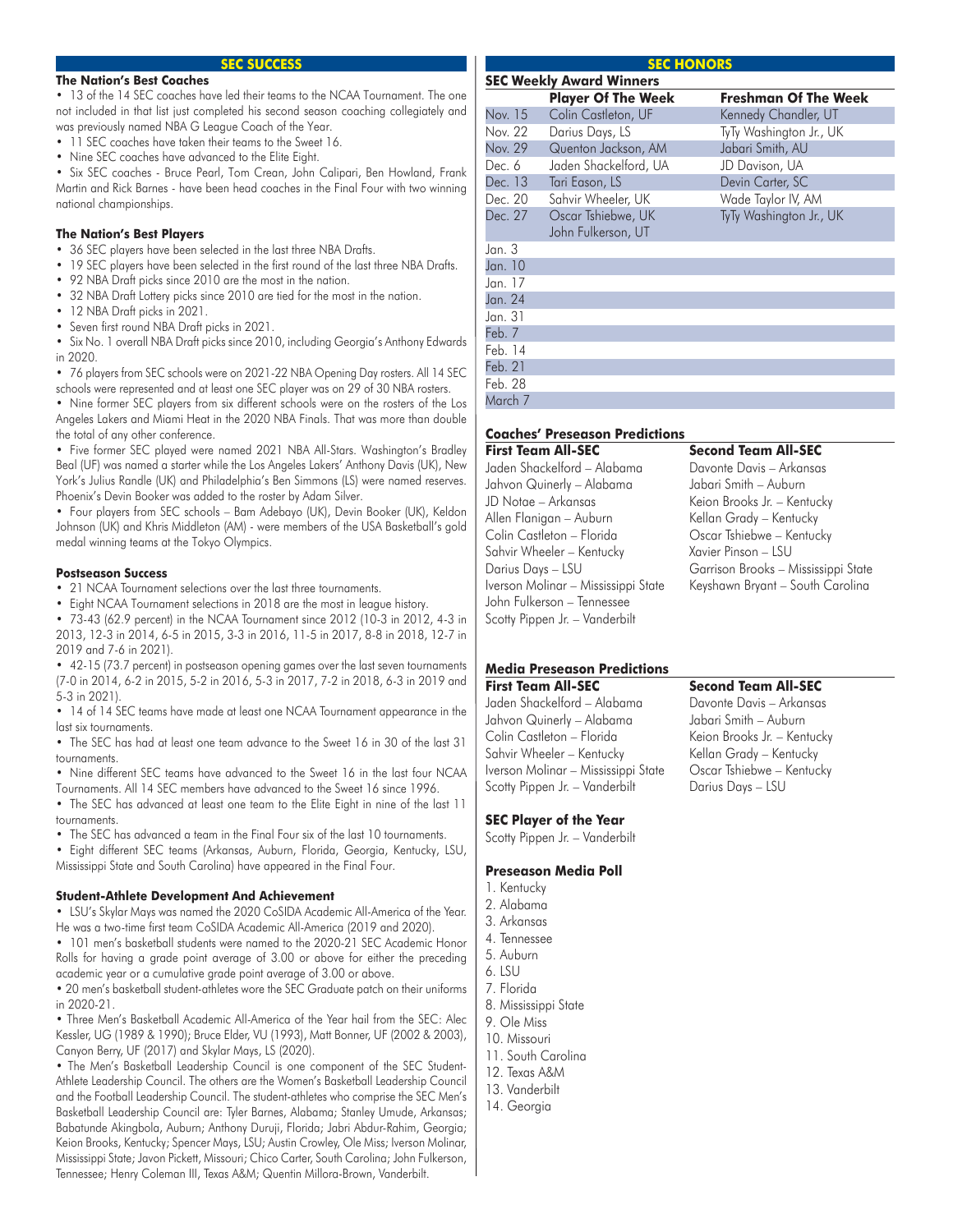| <b>ASSOCIATED PRESS</b> |                     |          |               |  |  |  |  |  |
|-------------------------|---------------------|----------|---------------|--|--|--|--|--|
| December 27, 2021       |                     |          |               |  |  |  |  |  |
| Rk                      | Team                | Record   | <b>Points</b> |  |  |  |  |  |
| 1                       | Baylor (61)         | $11-0$   | 1,525         |  |  |  |  |  |
| $\overline{2}$          | Duke                | 11-1     | 1,448         |  |  |  |  |  |
| 3                       | Purdue              | 11-1     | 1,371         |  |  |  |  |  |
| $\overline{4}$          | Gonzaga             | $10-2$   | 1,335         |  |  |  |  |  |
| 5                       | <b>UCLA</b>         | $8 - 1$  | 1,296         |  |  |  |  |  |
| 6                       | Kansas              | $9 - 1$  | 1233          |  |  |  |  |  |
| $\overline{7}$          | Southern California | $12-0$   | 994           |  |  |  |  |  |
| 8                       | Iowa State          | $12-0$   | 985           |  |  |  |  |  |
| 9                       | Arizona             | $11 - 1$ | 973           |  |  |  |  |  |
| 10                      | Michigan State      | $10-2$   | 901           |  |  |  |  |  |
| 11                      | Auburn              | $11 - 1$ | 826           |  |  |  |  |  |
| 12                      | Houston             | $11-3$   | 801           |  |  |  |  |  |
| 13                      | Ohio State          | $8-2$    | 787           |  |  |  |  |  |
| 14                      | <b>Tennessee</b>    | $9 - 2$  | 729           |  |  |  |  |  |
| 15                      | Seton Hall          | $9 - 1$  | 716           |  |  |  |  |  |
| 16                      | LSU                 | $12 - 0$ | 609           |  |  |  |  |  |
| 17                      | Texas               | $9 - 2$  | 567           |  |  |  |  |  |
| 18                      | Kentucky            | $9 - 2$  | 459           |  |  |  |  |  |
| 19                      | Alabama             | $9 - 3$  | 426           |  |  |  |  |  |
| 20                      | Colorado State      | $10-0$   | 366           |  |  |  |  |  |
| 21                      | Providence          | 11-1     | 315           |  |  |  |  |  |
| 22                      | Villanova           | $11-2$   | 312           |  |  |  |  |  |
| 23                      | Xavier              | 11-2     | 237           |  |  |  |  |  |
| 24                      | Wisconsin           | $9 - 2$  | 207           |  |  |  |  |  |
| 25                      | <b>Texas Tech</b>   | $9 - 2$  | 121           |  |  |  |  |  |

**Others Receiving Votes: Illinois 72, Oklahoma 62,** West Virginia 52, Loyola Chicago 39, Connecticut 34, Michigan 7, Colorado 5, San Francisco 4, Wake Forest 4, Davidson 2, Iowa 2, Memphis 1, Creighton 1, Minnesota 1

**SEC IN THE POLLS**

|                |                                                      | <b>USA TODAY COACHES</b> | <b>NCAA NET</b> |                   |                         |               |  |
|----------------|------------------------------------------------------|--------------------------|-----------------|-------------------|-------------------------|---------------|--|
|                | December 27, 2021                                    |                          |                 | December 29, 2021 |                         |               |  |
| <b>Rk</b>      | <b>Team</b>                                          | <b>Record</b>            | <b>Points</b>   | <b>Rk</b>         | <b>Team</b>             | <b>Record</b> |  |
| 1              | Baylor (32)                                          | $11-0$                   | 800             | 1                 | Arizona                 | $11 - 1$      |  |
| $\overline{2}$ | Duke                                                 | $11 - 1$                 | 760             | $\overline{2}$    | Baylor                  | $12-0$        |  |
| 3              | Purdue                                               | $11 - 1$                 | 712             | 3                 | Houston                 | $11-2$        |  |
| $\overline{4}$ | Gonzaga                                              | $10-2$                   | 690             | $\overline{4}$    | Gonzaga                 | $11-2$        |  |
| 5              | <b>UCLA</b>                                          | $8 - 1$                  | 666             | 5                 | <b>LSU</b>              | $12 - 1$      |  |
| 6              | Kansas                                               | $9 - 1$                  | 647             | 6                 | Auburn                  | $12 - 1$      |  |
| 7              | Arizona                                              | $11 - 1$                 | 561             | 7                 | Kansas                  | $10 - 1$      |  |
| 8              | <b>lowa State</b>                                    | $12-0$                   | 514             | 8                 | Duke                    | $11 - 1$      |  |
| 9              | Southern California                                  | $12-0$                   | 506             | 9                 | Purdue                  | $12 - 1$      |  |
| 10             | Michigan State                                       | $10-2$                   | 476             | 10                | <b>Tennessee</b>        | $9 - 3$       |  |
| 11             | <b>Auburn</b>                                        | $11 - 1$                 | 453             | 11                | Villanova               | $8 - 4$       |  |
| 12             | Ohio State                                           | $8 - 2$                  | 410             | 12                | Michigan St.            | $11-2$        |  |
| 13             | Seton Hall                                           | $9 - 2$                  | 378             | 13                | Southern California     | $12-0$        |  |
| 14             | Houston                                              | $11-3$                   | 338             | 14                | Texas                   | $10-2$        |  |
| 15             | <b>Tennessee</b>                                     | $9 - 2$                  | 334             | 15                | <b>Illinois</b>         | $9 - 3$       |  |
| 16             | <b>LSU</b>                                           | $12 - 0$                 | 295             | 16                | <b>UConn</b>            | $10-3$        |  |
| 17             | Kentucky                                             | $9 - 2$                  | 279             | 17                | Loyola Chicago          | $8 - 2$       |  |
| 18             | Texas                                                | $9 - 2$                  | 254             | 18                | lowa St.                | $12-0$        |  |
| 19             | Alabama                                              | $9 - 3$                  | 220             | 19                | Ohio St.                | $8 - 2$       |  |
| 20             | Colorado State                                       | $10-0$                   | 199             | 20                | Xavier                  | $11 - 2$      |  |
| 21             | Providence                                           | $12 - 1$                 | 181             | 21                | Kentucky                | $10 - 2$      |  |
| 22             | Villanova                                            | $8 - 4$                  | 175             | 22                | <b>UCLA</b>             | $8 - 1$       |  |
| 23             | Wisconsin                                            | $9 - 2$                  | 135             | 23                | <b>Alabama</b>          | $10-3$        |  |
| 24             | Xavier                                               | $11-2$                   | 127             | 24                | Colorado St.            | $9 - 0$       |  |
| 25             | Texas Tech                                           | $9 - 2$                  | 78              | 25                | lowa                    | $10-3$        |  |
|                |                                                      |                          |                 |                   | <b>Other SEC teams:</b> |               |  |
|                | Others Receiving Votes: Arkansas 36; West Vir-       |                          |                 | 38                | Mississippi St.         | $10-3$        |  |
|                | ginia 36; Illinois 26; Connecticut 25; Oklahoma 20;  |                          |                 | 49                | Florida                 | $9 - 3$       |  |
|                | Loyola-Chicago 19; Wake Forest 16; Minnesota 11;     |                          |                 | 60                | Texas A&M               | $10-2$        |  |
|                | Michigan 9; San Francisco 8; Saint Mary's 3; Florida |                          |                 | 83                | Vanderbilt              | $8 - 4$       |  |
|                | $2$ ; Indiana 1                                      |                          |                 | 87                | Arkansas                | $10-3$        |  |
|                |                                                      |                          |                 |                   | 103 South Carolina      | $8 - 3$       |  |
|                |                                                      |                          |                 |                   | 132 Ole Miss            | $8 - 4$       |  |
|                |                                                      |                          |                 |                   | $0.27 \pm 0.1$          | $-7$          |  |

237 Missouri 5-7

| 243 Georgia | 5-8 |
|-------------|-----|
|             |     |

| <b>WEEK-BY-WEEK IN THE NATIONAL POLLS</b> |           |               |                   |         |       |           |             |           |               |           |       |       |       |       |
|-------------------------------------------|-----------|---------------|-------------------|---------|-------|-----------|-------------|-----------|---------------|-----------|-------|-------|-------|-------|
|                                           | <b>UA</b> | <b>AR</b>     | <b>AU</b>         | UF      | UG    | <b>UK</b> | <b>LS</b>   | <b>UM</b> | <b>MS</b>     | <b>MO</b> | SC    | UT    | AM    | VU    |
| Pre                                       | 14/13     | 16/15         | 22/22             | $-/-$   | $-/-$ | 10/11     | rv/rv       | $-/-$     | $\frac{N}{2}$ | $-/-$     | $-/-$ | 18/17 | $-/-$ | $-/-$ |
| N15                                       | 14/x      | 16/x          | 21/x              | 24/x    | $-/-$ | 13/x      | rv/x        | $-/-$     | rv/x          | $-/-$     | $-/-$ | 17/x  | $-/-$ | $-/-$ |
| N22                                       | 10/9      |               | 13/12 19/22 23/24 |         | $-/-$ | 10/13     | rv/rv       | $-/-$     | $\frac{1}{x}$ | $-/-$     | $-/-$ | 15/17 | $-/-$ | $-/-$ |
| N29                                       | 16/16     |               | 10/9 21/20        | 14/12   | $-/-$ | 9/10      | rv/rv       | $-/-$     | $-/-$         | $-/-$     | $-/-$ | 13/15 | $-/-$ | $-/-$ |
| D6                                        | 9/9       | 12/10         | 18/21             | 20/16   | $-/-$ | 10/12     | 25/24       | $-/-$     | $-/-$         | $-/-$     | $-/-$ | 13/14 | $-/-$ | $-/-$ |
| D <sub>13</sub>                           | 6/8       |               | 24/19 13/14       | $-/\nu$ | $-/-$ | 21/21     | 19/20       | $-/-$     | $-/-$         | $-/-$     | $-/-$ | 18/18 | $-/-$ | $-/-$ |
| D <sub>20</sub>                           | 10/11     | $\frac{N}{N}$ | 12/12             | $-/\nu$ | $-/-$ |           | 20/18 17/16 | $-/-$     | $-/-$         | $-/-$     | $-/-$ | 19/19 | $-/-$ | $-/-$ |
| D <sub>27</sub>                           | 19/19     | $-/\nu$       | 11/11             | $-/\nu$ | $-/-$ |           | 18/17 16/16 | $-/-$     | $-/-$         | $-/-$     | $-/-$ | 14/15 | $-/-$ | $-/-$ |
| J3                                        |           |               |                   |         |       |           |             |           |               |           |       |       |       |       |
| J10                                       |           |               |                   |         |       |           |             |           |               |           |       |       |       |       |
| J17                                       |           |               |                   |         |       |           |             |           |               |           |       |       |       |       |
| J24                                       |           |               |                   |         |       |           |             |           |               |           |       |       |       |       |
| J31                                       |           |               |                   |         |       |           |             |           |               |           |       |       |       |       |
| F7                                        |           |               |                   |         |       |           |             |           |               |           |       |       |       |       |
| F14                                       |           |               |                   |         |       |           |             |           |               |           |       |       |       |       |
| F <sub>2</sub> 1                          |           |               |                   |         |       |           |             |           |               |           |       |       |       |       |
| F <sub>28</sub>                           |           |               |                   |         |       |           |             |           |               |           |       |       |       |       |
| M7                                        |           |               |                   |         |       |           |             |           |               |           |       |       |       |       |
| A <sub>5</sub>                            |           |               |                   |         |       |           |             |           |               |           |       |       |       |       |

## **SEC VS. RANKED OPPONENTS Associated Press USA Today**

|                   | ASSULIUITU FITSS |                      | <b>UJA IUUUY</b> |         |  |  |
|-------------------|------------------|----------------------|------------------|---------|--|--|
|                   |                  | <b>Top 25 Top 10</b> | Top 25 Top 10    |         |  |  |
| Alabama           | $3-0$            | 1-0                  | $3-0$            | $1 - 0$ |  |  |
| Arkansas          | 0-0              | $0 - 0$              | 0-0              | $0-0$   |  |  |
| Auburn            | 1-1              | $0 - 0$              | $1 - 1$          | $0 - 0$ |  |  |
| Florida           | 1-0              | $0 - 0$              | 1-0              | $0-0$   |  |  |
| Georgia           | 1-0              | 0-0                  | $1 - 0$          | $0 - 0$ |  |  |
| Kentucky          | 0-1              | $0 - 1$              | $0 - 1$          | $0 - 1$ |  |  |
| lsu               | 0-1              | 0-0                  | 0-1              | $0-0$   |  |  |
| Ole Miss          | 1-0              | $0 - 0$              | $1 - 0$          | $0-0$   |  |  |
| Mississippi State | 0-0              | $0 - 0$              | $0 - 0$          | $0 - 0$ |  |  |
| Missouri          | $0 - 2$          | $0 - 1$              | $0 - 2$          | $0 - 1$ |  |  |
| South Carolina    | $0 - 0$          | 0-0                  | $0 - 0$          | $0 - 0$ |  |  |
| Tennessee         | 2-2              | $1 - 1$              | $2 - 2$          | $1 - 1$ |  |  |
| Texas A&M         | $0 - 0$          | 0-0                  | $0 - 0$          | $0 - 0$ |  |  |
| Vanderbilt        | $0 - 0$          | 0-0                  | $0 - 0$          | $0-0$   |  |  |
| Total             | 9-7              | 2-3                  | $9 - 7$          | $1-3$   |  |  |
| vs. Non-SEC       | 7-4              | 2-3                  | $7 - 4$          | 1-3     |  |  |

Listed as: Associated Press / USA Today polls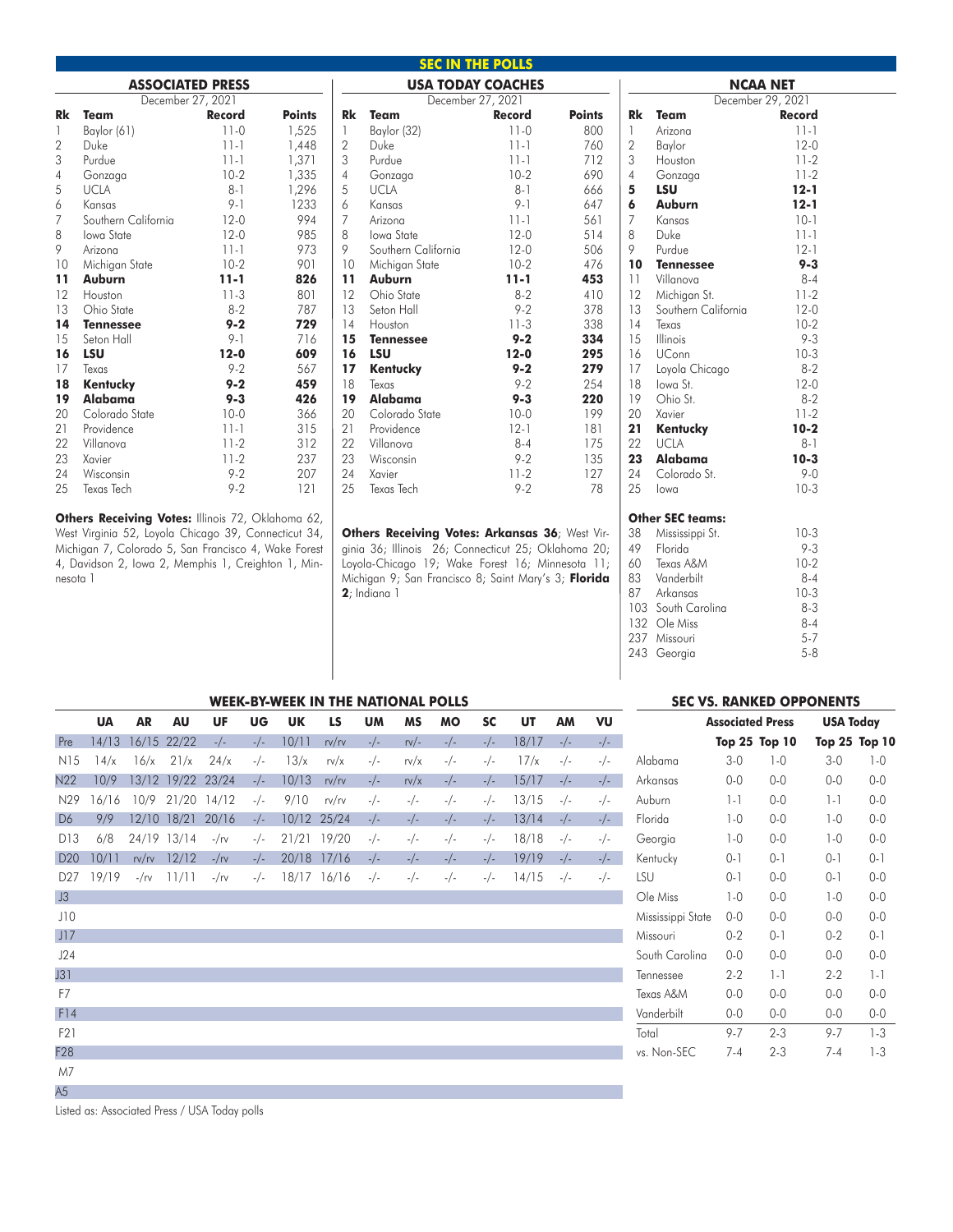| <b>Non-Conference Record</b> |          |       |
|------------------------------|----------|-------|
| Conference                   | Record   | Pct.  |
| America East                 | $2 - 0$  | 1.000 |
| American Athletic            | $8 - 5$  | .615  |
| Atlantic 10                  | $4 - 2$  | .667  |
| Atlantic Coast               | $10-7$   | .588  |
| Atlantic Sun                 | $11 - 1$ | .917  |
| $Big$ 12                     | $1 - 5$  | .167  |
| <b>Big East</b>              | $2 - 3$  | .400  |
| Big Sky                      | $1 - 0$  | 1.000 |
| <b>Big South</b>             | $7 - 1$  | .875  |
| Big Ten                      | $3 - 5$  | .375  |
| <b>Big West</b>              | $1 - 0$  | 1.000 |
| Colonial                     | $3 - 1$  | .750  |
| Conference USA               | $8 - 1$  | .889  |
| Horizon League               | $4 - 0$  | 1.000 |
| lvy Group                    | $2 - 1$  | .667  |
| Metro Atlantic               | $2 - 1$  | .667  |
| Mid-American                 | $5 - 0$  | 1.000 |
| Mid-Eastern Athletic         | $1 - 0$  | 1.000 |
| Missouri Valley              | $3 - 1$  | .750  |
| Mountain West                | $0 - 2$  | .000  |
| Northeast                    | $1 - 0$  | 1.000 |
| Ohio Valley                  | $8 - 0$  | 1.000 |
| Pac-12                       | $5 - 0$  | 1.000 |
| Patriot                      | $0 - 0$  | .000  |
| Southern                     | $6 - 3$  | .667  |
| Southland                    | $7 - 0$  | 1.000 |
| Southwestern Athletic        | $4 - 1$  | .800  |
| Summit                       | $1 - 1$  | .500  |
| Sun Belt                     | $8 - 1$  | .889  |
| <b>West Coast</b>            | $2 - 0$  | 1.000 |
| Western Athletic             | $2 - 0$  | 1.000 |
| Independents                 | $0 - 0$  | .000  |
| Non-Division I               | $3 - 0$  | 1.000 |
| <b>Totals</b>                | 125-42   | .749  |

| <b>Triple-Doubles</b>    |      |  |               |  |  |  |  |  |
|--------------------------|------|--|---------------|--|--|--|--|--|
| Player, School           | 2022 |  | Career SEC Gm |  |  |  |  |  |
| Walker Kessler, AU       |      |  |               |  |  |  |  |  |
| Sahvir Wheeler, UK       |      |  |               |  |  |  |  |  |
| Tyree Appleby, UF        |      |  |               |  |  |  |  |  |
| Phlandro Fleming Jr., UF |      |  |               |  |  |  |  |  |

## **Double-Doubles MISCELLANEOUS**

| ~~~~~~<br>Player, School  | 2022                | Career         | <b>SEC Gm</b>  |
|---------------------------|---------------------|----------------|----------------|
| Oscar Tshiebwe, UK        | 10                  | 22             | 1              |
| Colin Castleton, UF       | 5                   | 8              | 1              |
| Kobe Brown, MO            | $\overline{4}$      | 6              | $\overline{2}$ |
| Walker Kessler, AU        | 4                   | 5              | 1              |
| Darius Days, LS           | 3                   | 19             | 8              |
| Tari Eason, LS            | 3                   | 4              | 0              |
| Jabari Smith, AU          | 3                   | 3              | $\overline{0}$ |
| Tolu Smith, MS            | 2                   | 10             | 3              |
| Sahvir Wheeler, UK        | $\overline{2}$      | 10             | $\overline{4}$ |
| Nysier Brooks, UM         | $\overline{2}$      | 7              | 0              |
| John Fulkerson, UT        | $\overline{2}$      | 7              | $\overline{2}$ |
| Jaden Shackelford, UA     | $\overline{2}$      | 3              | 0              |
| Jordan Wright, VU         | $\overline{2}$      | 3              | $\overline{0}$ |
| Aaron Cook, UG            | $\overline{2}$      | 2              | 0              |
| Keon Ellis, UA            | $\overline{2}$      | $\overline{2}$ | 0              |
| Juwan Gary, UA            | 2                   | 2              | 0              |
| Phlandro Fleming Jr., UF  | 1                   | 24             | $\overline{0}$ |
| Garrison Brooks, MS       | 1                   | 16             | 0              |
| Jailyn Ingram, UG         | 1                   | 11             | 0              |
| JD Notae, AR              | 1                   | 6              | 0              |
| Noah Gurley, UA           | 1                   | 5              | 1              |
| Quentin Millora-Brown, VU | 1                   | 5              | 0              |
| Au'Diese Toney, AR        | 1                   | $\overline{4}$ | $\overline{0}$ |
| Devan Cambridge, AU       | 1                   | 2              | 0              |
| Wendell Green Jr., AU     | 1                   | $\overline{2}$ | 0              |
| D.J. Jeffries, MS         | 1                   | 2              | 0              |
| Jamaine Mann, VU          |                     | $\overline{2}$ | $\overline{0}$ |
| Olivier Nkamhoua, UT      | 1                   | 2              | 0              |
| Aaron Cash, AM            | 1                   | 1              | 0              |
| Kennedy Chandler, UT      | 1                   | 1              | 0              |
| JD Davison, UA            | 1                   | 1              | 0              |
| Ronnie DeGray III, MO     | 1                   | 1              | 0              |
| Wildens Leveque, SC       | 1                   | 1              | $\overline{0}$ |
| Brandon Martin, SC        | 1                   | 1              | 0              |
| Efton Reid, LS            | 1                   | 1              | 0              |
| TyTy Washington, UK       | 1                   | 1              | 0              |
| Robert Allen, UM          | $\overline{0}$      | 13             | $\overline{0}$ |
| Keyontae Johnson, UF      | 0                   | 13             | 7              |
| Stanley Umude, AR         | 0                   | 13             | 0              |
| Liam Robbins, VU          | 0                   | 10             | 0              |
| Jalen Johnson, AM         | $\overline{0}$      | 9              | 0              |
| AJ Wilson, SC             | 0                   | 9              | 0              |
| Kamani Johnson, AR        | $\overline{0}$      | 5              | 0              |
| Keyshawn Bryant, SC       | 0                   | 4              | 4              |
|                           | $\overline{0}$      | 4              | $\overline{0}$ |
| Braelen Bridges, UG       |                     |                |                |
| DaJuan Gordon, MO         | 0                   | 4<br>4         | 0<br>0         |
| Tyrece Radford, AM        | 0                   |                |                |
| Tyree Appleby, UF         | 0                   | 3              | 0              |
| Anthony Duruji, UF        | 0                   | 3              | 0              |
| Trey Wade, AR             | 0                   | 3              | 0              |
| Keion Brooks Jr., UK      | 0                   | $\overline{2}$ | $\overline{2}$ |
| Luis Rodriguez, UM        | 0                   | 2              | 0              |
| Rodney Chatman, VU        | $\overline{0}$      | 1              | 0              |
| Jarron Coleman, MO        | 0                   | 1              | 0              |
| Javian Davis, MS          | 0                   | 1              | 0              |
| Tye Fagan, UM             | 0                   | 1              | 0              |
| CJ Felder, UF             | $\overline{0}$      | 1              | $\overline{0}$ |
| Allen Flanigan, AU        | 0                   | 1              | 1              |
| Kellan Grady, UK          | 0                   | 1              | 0              |
| Jarkel Joiner, UM         | 0                   | 1              | 0              |
| Myreon Jones, UF          | 0                   | 1              | 0              |
| Josiah-Jordan James, UT   | 0                   | 1              | 1              |
| Scotty Pippen Jr., VU     | $\overline{0}$      | 1              | 1              |
| Jahvon Quinerly, UA       | 0                   | 1              | 0              |
| Jaylin Williams, AU       | $\mathsf{O}\xspace$ | 1              | 0              |
| Marcus Williams, AM       | 0                   | 1              | 0              |

#### **Career Leaders - Points** 1. 2133 Kellan Grady; Kentucky; 2017-22 2. 1652 Phlandro Fleming Jr.; Florida; 2017-22 3. 1639 Stanley Umude; Arkansas; 2017-22 4. 1555 JD Notae; Arkansas; 2017-18,2020-22 5. 1430 Jailyn Ingram; Georgia; 2016-22 6. 1424 Chris Lykes; Arkansas; 2017-22 7. 1418 Garrison Brooks; Mississippi State; 2017-22 8. 1357 Jarkel Joiner; Ole Miss; 2017-18,2020-22 9. 1301 Tyree Appleby; Florida; 2017-18,2020-22 10.1265 Brandon McKissic; Florida; 2017-22 11.1216 Noah Gurley; Alabama; 2018-22 12.1141 Jaden Shackelford; Alabama; 2019-22 13.1099 Aaron Cook; Georgia; 2016-22 14.1090 Amari Davis; Missouri; 2019-22 15.1058 Scotty Pippen Jr.; Vanderbilt; 2019-22 16.1046 Xavier Pinson; LSU; 2018-22 17.1043 Darius Days; LSU; 2018-22 18. 988 Davion Mintz; Kentucky; 2016-18,2020-22 19. 974 John Fulkerson; Tennessee; 2016-22 20. 957 Erik Stevenson; South Carolina; 2018-22 **Career Leaders - Rebounds** 1. 887 Garrison Brooks; Mississippi State; 2017-22 2. 688 Phlandro Fleming Jr.; Florida; 2017-22 3. 684 Jailyn Ingram; Georgia; 2016-22 4. 675 Darius Days; LSU; 2018-22 5. 631 Robert Allen; Ole Miss; 2018-22 6. 604 Nysier Brooks; Ole Miss; 2016-18,2020-22 7. 603 Stanley Umude; Arkansas; 2017-22 8. 577 John Fulkerson; Tennessee; 2016-22 9. 555 Oscar Tshiebwe; Kentucky; 2019-22 10. 534 AJ Wilson; South Carolina; 2017-22 **Career Leaders - Blocked Shots** 1. 218 AJ Wilson; South Carolina; 2017-22 2. 130 Nysier Brooks; Ole Miss; 2016-18,2020-22 3. 104 Anthony Duruji; Florida; 2017-18,2020-22 4. 101 Colin Castleton; Florida; 2018-22 5. 100 Stanley Umude; Arkansas; 2017-22 100 John Fulkerson; Tennessee; 2016-22<br>7. 99 Phlandro Flemina Jr.: Florida: 2017-2 99 Phlandro Fleming Jr.; Florida; 2017-22 8. 95 Connor Vanover; Arkansas; 2018,2020-22 9. 92 Robert Allen; Ole Miss; 2018-22 10. 83 Noah Gurley; Alabama; 2018-22 **Career Leaders - Steals** 1. 182 Aaron Cook; Georgia; 2016-22 2. 179 JD Notae; Arkansas; 2017-18,2020-22 3. 152 Phlandro Fleming Jr.; Florida; 2017-22 4. 150 Brandon McKissic; Florida; 2017-22 5. 143 Tyree Appleby; Florida; 2017-18,2020-22 6. 123 Erik Stevenson; South Carolina; 2018-22 7. 121 Kellan Grady; Kentucky; 2017-22 121 Rodney Chatman; Vanderbilt; 2016-17,2019-22 9. 113 Chris Lykes; Arkansas; 2017-22 10. 98 Jailyn Ingram; Georgia; 2016-22 98 Xavier Pinson; LSU; 2018-22 **Career Leaders - Assists** 1. 426 Sahvir Wheeler; Kentucky; 2019-22 2. 416 Tyree Appleby; Florida; 2017-18,2020-22 3. 391 Aaron Cook; Georgia; 2016-22 4. 353 Rodney Chatman; Vanderbilt; 2016-17,2019-22 5. 348 Davion Mintz; Kentucky; 2016-18,2020-22 6. 291 Xavier Pinson; LSU; 2018-22 7. 288 Phlandro Fleming Jr.; Florida; 2017-22<br>8. 274 Chris Lykes: Arkansas: 2017-22 274 Chris Lykes; Arkansas; 2017-22 9. 272 Brandon McKissic; Florida; 2017-22

10. 262 JD Notae; Arkansas; 2017-18,2020-22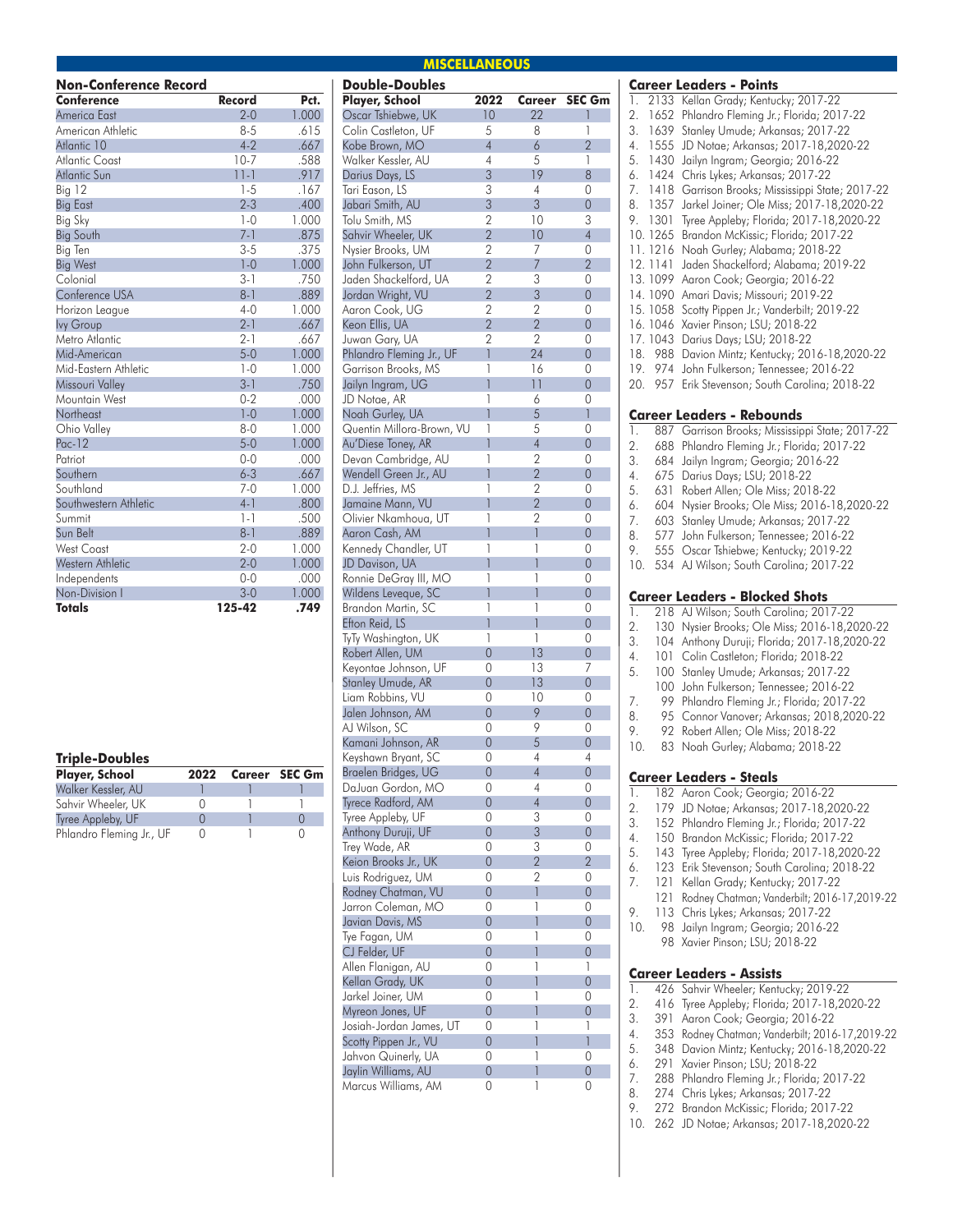#### **ALABAMA CRIMSON TIDE** Overall: 10-3 • SEC: 1-0

| N9               | Louisiana Tech [SEC Network]                              | Result<br>W, 93-64      | <b>High Scorer (s)</b><br>Ellis 18 |
|------------------|-----------------------------------------------------------|-------------------------|------------------------------------|
| N <sub>12</sub>  | South Dakota St. [SECN+]                                  | W, 104-88               | Jah. Quinerly                      |
| N <sub>16</sub>  | South Alabama [SECN+]                                     | W, 73-68                | Ellis/Shackelford 18               |
| N19              | Oakland $[SECN+]$                                         | W, 86-59                | Shackelford 20                     |
| N <sub>25</sub>  | 1-vs. long [ESPN2]<br>π                                   | L, 68-72                | Shackelford 19                     |
| N26              | 1-vs. Drake [ESPNU]                                       | W, 80-71                | Jah. Quinerly 18                   |
| N28              | 뾰<br>1-vs. Miami (Fla.) [ESPNU]                           | W, 96-64                | Ellis 22                           |
| D4               | 2-vs. #3 Gonzaga [ESPN2]                                  | W. 91-82                | Shackelford 28                     |
| D11              | #14 Houston [ESPN2]                                       | W, 83-82                | Gary 19                            |
| D14              | at Memphis [ESPN]                                         | L, 78-92                | Ellis 19                           |
| D18              | Jacksonville State [SEC Network]                          | W, 65-59                | Ellis <sub>20</sub>                |
| D <sub>2</sub> 1 | 3-vs. Colorado State [SECN+]                              | canceled                |                                    |
| D <sub>2</sub> 1 | 3-vs. Davidson [SECN+]                                    | L, 78-79                | Shackelford 20                     |
| D <sub>29</sub>  | *#14 Tennessee [ESPN2]                                    | W, 73-68                | Gurley 20                          |
| J5               | *at Florida [ESPN2]                                       | 7:00 p.m.               |                                    |
| J8               | *at Missouri [SEC Network]                                | 3:30 p.m.               |                                    |
| JI 1             | *Auburn [ESPN/2/U]                                        | 9:00 p.m.               |                                    |
| J15              | *at Mississippi State [SEC Network]                       | 6:00 p.m.               |                                    |
| J19              | *LSU [ESPN2]                                              | 7:00 p.m.               |                                    |
| J22              | *Missouri [SEC Network]                                   | 6:00 p.m.               |                                    |
| J25              | *at Georgia [SEC Network]                                 | 6:30 p.m.               |                                    |
| J29              | 4-Baylor [ESPN/2]                                         | 4:00 p.m.               |                                    |
| F1               | *at Auburn [ESPN/2]                                       | 9:00 p.m.               |                                    |
| F <sub>5</sub>   | *Kentucky [ESPN/2]                                        | 8:00 p.m.               |                                    |
| F9               | *at Ole Miss [SEC Network]                                | 8:30 p.m.               |                                    |
| F12              | *Arkansas [ESPN/2]                                        | 12:00 p.m.              |                                    |
| F16              |                                                           | $7:00$ p.m.             |                                    |
| F19              | *Mississippi State [ESPN2/U]<br>*at Kentucky [CBS]        | 1:00 p.m.               |                                    |
| F <sub>22</sub>  | *at Vanderbilt [SEC Network]                              | 9:00 p.m.               |                                    |
| F <sub>26</sub>  |                                                           |                         |                                    |
| M <sub>2</sub>   | *South Carolina [SEC Network]<br>*Texas A&M [SEC Network] | 6:00 p.m.               |                                    |
| M5               | *at LSU [CBS]                                             | 7:00 p.m.<br>12:00 p.m. |                                    |
|                  |                                                           |                         |                                    |

All Times Eastern; \*SEC Game; 1-ESPN Events Invitational (Orlando, FL); 2-Battle In Seattle (Seattle, WA); 3-at Birmingham, AL; 4-Big 12/SEC Challenge

| <b>ARKANSAS RAZORBACKS</b> |                                            |  |  |  |
|----------------------------|--------------------------------------------|--|--|--|
|                            | Overall: $10-3 \cdot \text{SFC} \cdot 0-1$ |  |  |  |

|                  |                                     | Result        | <b>High Scorer (s)</b> |
|------------------|-------------------------------------|---------------|------------------------|
| N9               | Mercer $[SECN+]$                    | W, 74-61      | Notae 30               |
| N13              | Gardner-Webb [SECN+]                | W, 86-69      | Vanover 19             |
| N17              | Northern lowa $[SECN+]$             | W, 93-80      | Lykes 26               |
| N22              | 1-vs. Kansas State [ESPNEWS]        | W, 72-64      | Lykes/Vanover 14       |
| N23              | 1-vs. Cincinnati [ESPN2]            | W, 73-67      | Toney 19               |
| N28              | Penn [SEC Network]                  | W, 76-60      | Notae 28               |
| D1               | Central Arkansas [SECN+]            | W, 97-60      | Umude 17               |
| D4               | Little Rock [SEC Network]           | W, 93-78      | Notae/Toney 18         |
| D7               | Charlotte [SEC Network]             | W, 86-66      | Notae 23               |
| D11              | 2-vs. Oklahoma [ESPN2]              | L, 66-88      | Davis 26               |
| D18              | 3-vs. Hofstra                       | L, 81-89      | Notae 20               |
| D <sub>2</sub> 1 | Elon [SEC Network]                  | W, 81-55      | Lykes 21               |
| D <sub>29</sub>  | *at Mississippi State [SEC Network] | L, 68-81      | Umude 19               |
| J4               | *Vanderbilt [SEC Network]           | 8:30 p.m.     |                        |
| J8               | *at Texas A&M [SEC Network]         | 1:00 p.m.     |                        |
| J12              | *Missouri [SEC Network]             | 9:00 p.m.     |                        |
| J15              | *at LSU [ESPN2]                     | 2:00 p.m.     |                        |
| J18              | *South Carolina [SEC Network]       | 7:00 p.m.     |                        |
| J22              | *Texas A&M [SEC Network]            | 8:30 p.m.     |                        |
| J26              | *at Ole Miss [SEC Network]          | 7:00 p.m.     |                        |
| J29              | 4-West Virginia [ESPN/2]            | 2:00 p.m.     |                        |
| F <sub>2</sub>   | *at Georgia [ESPN2/U]               | 7:00 p.m.     |                        |
| F <sub>5</sub>   | *Mississippi State [SEC Network]    | 8:30 p.m.     |                        |
| F8               | *Auburn [ESPN/2]                    | 7:00 p.m.     |                        |
| F12              | *at Alabama [ESPN/2]                | 12:00 p.m.    |                        |
| F15              | *at Missouri [SEC Network]          | 9:00 p.m.     |                        |
| F19              | *Tennessee [ESPN/2]                 | $2/4:00$ p.m. |                        |
| F <sub>22</sub>  | *at Florida [ESPN/2]                | 7:00 p.m.     |                        |
| F <sub>26</sub>  | *Kentucky [CBS]                     | 2:00 p.m.     |                        |
| M2               | *LSU [ESPN2/U]                      | 9:00 p.m.     |                        |
| M5               | *at Tennessee [ESPN/2]              | 12/2:00 p.m.  |                        |

All Times Eastern; \*SEC Game; 1-Hall of Fame Classic (Kansas City, MO); 2-at Tulsa, OK; at Little Rock, AR; 4-Big 12/SEC Challenge

|                                    |                                                                                                          | AUBURN TIGERS                                  |                                                              |
|------------------------------------|----------------------------------------------------------------------------------------------------------|------------------------------------------------|--------------------------------------------------------------|
|                                    |                                                                                                          | Overall: 12-1 • SEC: 1-0                       |                                                              |
| N9.<br>N12<br>N19                  | Morehead State [SECN+]<br>$La.-Monroe$ $[SECN+]$<br>at South Florida [ESPN+]                             | Result<br>W, 77-54<br>W, 93-65<br>W, 58-52     | <b>High Scorer (s)</b><br>Green 19<br>Smith 23<br>Johnson 15 |
| N24                                | 1-vs. #22 UConn [ESPN]                                                                                   | L, 115-119 2ot                                 | Johnson 27                                                   |
| N25                                | 1-vs. Loyola [ESPN2]                                                                                     | W, 62-53                                       | Smith 14                                                     |
| N26                                | 1-vs. Syracuse [ESPN2]                                                                                   | W, 89-68                                       | Smith 22                                                     |
| D1                                 | $UCF$ [SECN+]                                                                                            | W, 85-68                                       | Smith 20                                                     |
| D4                                 | Yale [ESPNU]                                                                                             | W, 86-64                                       | Johnson 19                                                   |
| D11                                | 2-vs. Nebraska [ESPN2]                                                                                   | W, 99-68                                       | Smith 21                                                     |
| D14                                | North Alabama [SEC Network]                                                                              | W, 70-44                                       | Kessler 14                                                   |
| D18                                | at Saint Louis [CBSSN]                                                                                   | W. 74-70                                       | Kessler 19                                                   |
| D <sub>22</sub><br>D29<br>J4<br>J8 | Murray State [SEC Network]<br>*#16 LSU [ESPN2]<br>*at South Carolina [SEC Network]<br>*Florida [ESPN2/U] | W, 71-58<br>W, 70-55<br>6:30 p.m.<br>8:00 p.m. | Green/Kessler 13<br>Kessler/Smith 16                         |
| J1 1                               | *at Alabama [ESPN/2/U]                                                                                   | 9:00 p.m.                                      |                                                              |
| J15                                | *at Ole Miss [SEC Network]                                                                               | 8:30 p.m.                                      |                                                              |
| J19                                | <i><b>*Georgia</b></i> [ESPNU]                                                                           | 9:00 p.m.                                      |                                                              |
| J22                                | *Kentucky [CBS]                                                                                          | $1/1:30$ p.m.                                  |                                                              |
| J25                                | *at Missouri [SEC Network]                                                                               | 8:30 p.m.                                      |                                                              |
| J29                                | 3-Oklahoma [ESPN/2]                                                                                      | 2:00 p.m.                                      |                                                              |
| F1                                 | *Alabama [ESPN/2]                                                                                        | 9:00 p.m.                                      |                                                              |
| F5                                 | *at Georgia [SEC Network]                                                                                | 1:00 p.m.                                      |                                                              |
| F <sub>8</sub>                     | *at Arkansas [ESPN/2]                                                                                    | 7:00 p.m.                                      |                                                              |
| F12                                | *Texas A&M [SEC Network]                                                                                 | 3:30 p.m.                                      |                                                              |
| F16                                | *Vanderbilt [SEC Network]                                                                                | 9:00 p.m.                                      |                                                              |
| F19                                | *at Florida [ESPN/2]                                                                                     | $2/4:00$ p.m.                                  |                                                              |
| F23                                | *Ole Miss [SEC Network]                                                                                  | 8:30 p.m.                                      |                                                              |
| F26                                | *at Tennessee [ESPN/2]                                                                                   | 12/4:00 p.m.                                   |                                                              |
| M2                                 | *at Mississippi State [SEC Network]                                                                      | 9:00 p.m.                                      |                                                              |
| M5                                 | *South Carolina [SEC Network]                                                                            | 1:00 p.m.                                      |                                                              |

All Times Eastern; \*SEC Game; 1-Battle 4 Atlantis (Paradise Island, Bahamas); 2-Holiday Hoopsgiving (Atlan-ta, GA); 3-Big 12/SEC Challenge

#### **FLORIDA GATORS** Overall: 9-3 • SEC: 0-0

|                                  | Result                                                                                                                                                                                                                                                                                                                                                                                                                                                                                                                                         | High Scorer (s)                                                                                                                                                                                                                                                                                                             |
|----------------------------------|------------------------------------------------------------------------------------------------------------------------------------------------------------------------------------------------------------------------------------------------------------------------------------------------------------------------------------------------------------------------------------------------------------------------------------------------------------------------------------------------------------------------------------------------|-----------------------------------------------------------------------------------------------------------------------------------------------------------------------------------------------------------------------------------------------------------------------------------------------------------------------------|
|                                  | W, 74-61                                                                                                                                                                                                                                                                                                                                                                                                                                                                                                                                       | Castleton/Jones 18                                                                                                                                                                                                                                                                                                          |
|                                  |                                                                                                                                                                                                                                                                                                                                                                                                                                                                                                                                                | Castleton/Duruji 15                                                                                                                                                                                                                                                                                                         |
|                                  |                                                                                                                                                                                                                                                                                                                                                                                                                                                                                                                                                | Castleton 19                                                                                                                                                                                                                                                                                                                |
|                                  |                                                                                                                                                                                                                                                                                                                                                                                                                                                                                                                                                | Castleton 16                                                                                                                                                                                                                                                                                                                |
|                                  |                                                                                                                                                                                                                                                                                                                                                                                                                                                                                                                                                | Fleming 19                                                                                                                                                                                                                                                                                                                  |
|                                  |                                                                                                                                                                                                                                                                                                                                                                                                                                                                                                                                                | Appleby/Jones 12                                                                                                                                                                                                                                                                                                            |
|                                  | L, 67-74                                                                                                                                                                                                                                                                                                                                                                                                                                                                                                                                       | Fleming 17                                                                                                                                                                                                                                                                                                                  |
|                                  |                                                                                                                                                                                                                                                                                                                                                                                                                                                                                                                                                | McKissic 15                                                                                                                                                                                                                                                                                                                 |
|                                  |                                                                                                                                                                                                                                                                                                                                                                                                                                                                                                                                                | Castleton 26                                                                                                                                                                                                                                                                                                                |
|                                  |                                                                                                                                                                                                                                                                                                                                                                                                                                                                                                                                                | Appleby/Fleming 15                                                                                                                                                                                                                                                                                                          |
|                                  |                                                                                                                                                                                                                                                                                                                                                                                                                                                                                                                                                | Castleton/Fleming 12                                                                                                                                                                                                                                                                                                        |
|                                  |                                                                                                                                                                                                                                                                                                                                                                                                                                                                                                                                                | Fleming 20                                                                                                                                                                                                                                                                                                                  |
|                                  |                                                                                                                                                                                                                                                                                                                                                                                                                                                                                                                                                |                                                                                                                                                                                                                                                                                                                             |
|                                  |                                                                                                                                                                                                                                                                                                                                                                                                                                                                                                                                                |                                                                                                                                                                                                                                                                                                                             |
|                                  |                                                                                                                                                                                                                                                                                                                                                                                                                                                                                                                                                |                                                                                                                                                                                                                                                                                                                             |
|                                  |                                                                                                                                                                                                                                                                                                                                                                                                                                                                                                                                                |                                                                                                                                                                                                                                                                                                                             |
|                                  |                                                                                                                                                                                                                                                                                                                                                                                                                                                                                                                                                |                                                                                                                                                                                                                                                                                                                             |
| *Mississippi State [SEC Network] |                                                                                                                                                                                                                                                                                                                                                                                                                                                                                                                                                |                                                                                                                                                                                                                                                                                                                             |
|                                  |                                                                                                                                                                                                                                                                                                                                                                                                                                                                                                                                                |                                                                                                                                                                                                                                                                                                                             |
|                                  |                                                                                                                                                                                                                                                                                                                                                                                                                                                                                                                                                |                                                                                                                                                                                                                                                                                                                             |
| 4-Oklahoma State [ESPN/2]        |                                                                                                                                                                                                                                                                                                                                                                                                                                                                                                                                                | R                                                                                                                                                                                                                                                                                                                           |
| *at Missouri [SEC Network]       |                                                                                                                                                                                                                                                                                                                                                                                                                                                                                                                                                |                                                                                                                                                                                                                                                                                                                             |
|                                  |                                                                                                                                                                                                                                                                                                                                                                                                                                                                                                                                                |                                                                                                                                                                                                                                                                                                                             |
| *Georgia [SEC Network]           |                                                                                                                                                                                                                                                                                                                                                                                                                                                                                                                                                |                                                                                                                                                                                                                                                                                                                             |
| *at Kentucky [ESPN/2]            | 4:00 p.m.                                                                                                                                                                                                                                                                                                                                                                                                                                                                                                                                      |                                                                                                                                                                                                                                                                                                                             |
| *at Texas A&M [SEC Network]      |                                                                                                                                                                                                                                                                                                                                                                                                                                                                                                                                                |                                                                                                                                                                                                                                                                                                                             |
| *Auburn [ESPN/2]                 |                                                                                                                                                                                                                                                                                                                                                                                                                                                                                                                                                |                                                                                                                                                                                                                                                                                                                             |
| *Arkansas [ESPN/2]               |                                                                                                                                                                                                                                                                                                                                                                                                                                                                                                                                                |                                                                                                                                                                                                                                                                                                                             |
| *at Georgia [ESPN/2]             | 12/4:00 p.m.                                                                                                                                                                                                                                                                                                                                                                                                                                                                                                                                   |                                                                                                                                                                                                                                                                                                                             |
| *at Vanderbilt [SEC Network]     | 8:30 p.m.                                                                                                                                                                                                                                                                                                                                                                                                                                                                                                                                      |                                                                                                                                                                                                                                                                                                                             |
| *Kentucky [CBS]                  | 2:00 p.m.                                                                                                                                                                                                                                                                                                                                                                                                                                                                                                                                      |                                                                                                                                                                                                                                                                                                                             |
|                                  | $E$ lon [SECN+]<br>#20 Florida State [ESPN]<br>Milwaukee [SECN+]<br>1-vs. California [FS1]<br>1-vs. Ohio State [FS1]<br>Troy [SEC Network]<br>at Oklahoma [Bally Sports Okla.]<br>Texas Southern [SECN+]<br>North Florida [SEC Network]<br>2-vs. Maryland [BTN]<br>3-vs. South Fla. [Bally Sports Sun]<br>Stony Brook [SECN+]<br>*at Ole Miss [SEC Network]<br>*Alabama [ESPN2]<br>*at Auburn [ESPN2/U]<br>*LSU [ESPN2/U]<br>*at South Carolina [SEC Network]<br>*Vanderbilt [SEC Network]<br>*at Tennessee [ESPN2]<br>*Ole Miss [SEC Network] | W, 71-55<br>W, 81-45<br>W, 80-60<br>W, 71-68<br>W, 84-45<br>L, 54-69<br>W, 85-55<br>L, 68-70<br>W, 66-55<br>W, 87-62<br>postponed<br>7:00 p.m.<br>8:00 p.m.<br>7:00 p.m.<br>1:00 p.m.<br>6:30 p.m.<br>1:00 p.m.<br>6:00 p.m.<br>4:00 p.m.<br>9:00 p.m.<br>3:30 p.m.<br>6:30 p.m.<br>7:00 p.m.<br>$2/4:00$ p.m.<br>7:00 p.m. |

All Times Eastern; \*SEC Game; 1-Fort Myers Tip-Off (Fort Myers, FL); 2-Basketball Hall of Fame Invitational (Brooklyn, NY); 3-Orange Bowl Classic (Sunrise, FL); 4-Big 12/SEC Challenge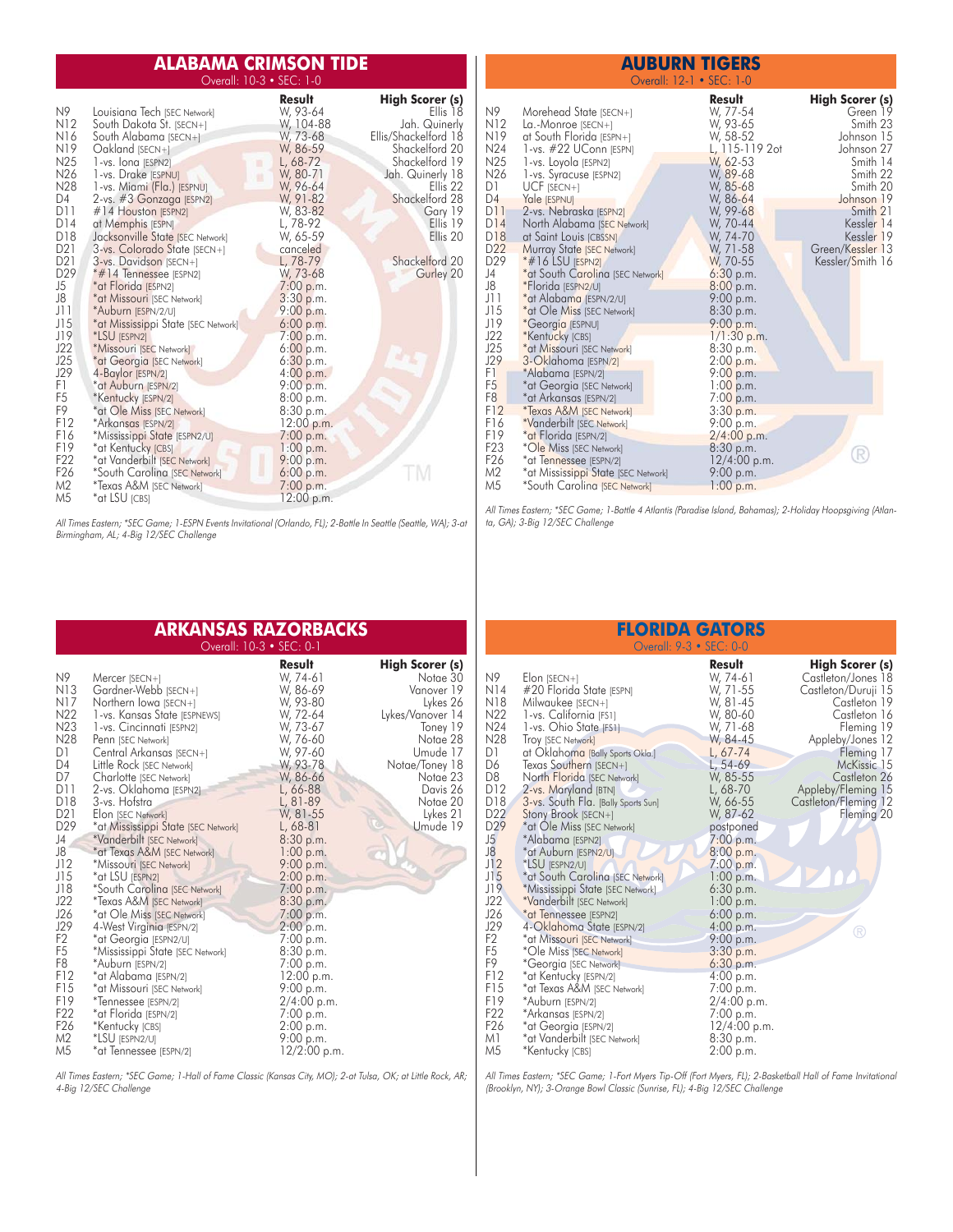#### **GEORGIA BULLDOGS**  $R \bullet S$

| N9               | $FIU$ [SECN+]                                            | <b>Result</b><br>W, 58-51 | High Scorer (s)<br>Cook 10 |
|------------------|----------------------------------------------------------|---------------------------|----------------------------|
| N13              | at Cincinnati [ESPN+]                                    | L, 68-73                  | Bridges 24                 |
| N16              | South Carolina State [SECN+]                             | W, 76-60                  | Cook 22                    |
| N19              | Georgia Tech [SEC Network]                               | L, 78-88                  | Ingram 17                  |
| N <sub>22</sub>  | 1-vs. Virginia [ESPNU]                                   | L, 55-65                  | Bridges 14                 |
| N <sub>2</sub> 3 | 1-vs. Northwestern [ESPN2]                               | L, 62-78                  | Bridges/Oquendo 12         |
| N28              | Wottord $[SECN+]$                                        | L, 65-68                  | Abdur-Rahim 20             |
| D1.              | #18 Memphis [SEC Network]                                | W, 82-79                  | Oquendo 24                 |
| D7<br>D18        | Jacksonville [SECN+]                                     | W, 69-58                  | Bridges 14                 |
| D <sub>20</sub>  | George Mason [SECN+]                                     | L, 67-80<br>W, 85-79      | Bridges 13                 |
| D <sub>22</sub>  | Western Carolina [SECN+]<br>East Tennessee State [SECN+] | L, 84-86                  | Oquendo 21<br>Baumann 25   |
| D <sub>29</sub>  | Gardner-Webb [SECN+]                                     | L, 60-77                  | Bridges 17                 |
| J4               | *Texas A&M [ESPNU]                                       | 7:00 p.m.                 |                            |
| J8               | *at Kentucky [SEC Network]                               | 6:00 p.m.                 |                            |
| J12              | *at Mississippi State [SEC Network]                      | 7:00 p.m.                 |                            |
| J15              | *Vanderbilt [ESPN2]                                      | 6:00 p.m.                 |                            |
| J19              | *at Auburn [ESPNU]                                       | 9:00 p.m.                 |                            |
| J22              | *at South Carolina [SEC Network]                         | 3:30 p.m.                 |                            |
| J25              | *Alabama [SEC Network]                                   | 6:30 p.m.                 |                            |
| J29              | *at Vanderbilt [SEC Network]                             | 6:00 p.m.                 |                            |
| F <sub>2</sub>   | *Arkansas [ESPN2/U]                                      | 7:00 p.m.                 |                            |
| F <sub>5</sub>   | *Auburn [SEC Network]                                    | 1:00 p.m.                 |                            |
| F9               | *at Florida [SEC Network]                                | 6:30 p.m.                 |                            |
| F12              | *South Carolina [SEC Network]                            | 1:00 p.m.                 |                            |
| F <sub>16</sub>  | *at LSU [SEC Network]                                    | 7:00 p.m.                 |                            |
| F19              | *Ole Miss [SEC Network]                                  | 1:00 p.m.                 | (1)                        |
| F <sub>22</sub>  | *at Texas A&M [ESPNU]                                    | 7:00 p.m.                 |                            |
| F <sub>26</sub>  | *Florida [ESPN/2]                                        | 12/4:00 p.m.              |                            |
| M1               | *Tennessee [SEC Network]                                 | 6:30 p.m.                 |                            |
| M5               | *at Missouri [SEC Network]                               | 3:30 p.m.                 |                            |

All Times Eastern; \*SEC Game; 1-Legends Classic (Newark, NJ)

| <b>KENTUCKY WILDCATS</b>   |  |
|----------------------------|--|
| Overall: $10-2$ • SEC: 1-0 |  |

L

|                 |                                   | Result      | <b>High Scorer (s)</b> |
|-----------------|-----------------------------------|-------------|------------------------|
| N9              | 1-vs. #9 Duke [ESPN]              | L, 71-79    | Tshiebwe 17            |
| N12             | 2-Robert Morris [SEC Network]     | W, 100-60   | Grady 19               |
| N16             | 2-Mt. St. Mary's [SEC Network]    | W, 80-55    | Tshiebwe 24            |
| N19             | 2-Ohio [SEC Network]              | W, 77-59    | Brooks 22              |
| N22             | Albany [SECN+]                    | W, 86-61    | Washington 20          |
| N <sub>26</sub> | North Florida [SEC Network]       | W, 86-52    | Allen/Washington 14    |
| N <sub>29</sub> | Central Michigan [SECN+]          | W, 85-57    | Tshiebwe 20            |
| D7              | Southern University [SEC Network] | W, 76-64    | Tshiebwe 23            |
| D <sub>11</sub> | at Notre Dame [ESPN]              | L, 62-66    | Tshiebwe 25            |
| D18             | 3-vs. #15 Ohio State [CBS]        | Canceled    |                        |
| D18             | 3-vs. NorthCarolina [CBS]         | W, 98-69    | Wheeler 26             |
| D <sub>22</sub> | Louisville [ESPN]                 | Canceled    |                        |
| D22             | Western Ky. [ESPN]                | W, 95-60    | Grady 23               |
| D <sub>29</sub> | *Missouri [SEC Network]           | W, 83-56    | Brooks 17              |
| D31             | High Point [SEC Network]          | 12:00 p.m.  |                        |
| J4              | *at LSU [ESPN]                    | 7:00 p.m.   |                        |
| J8              | *Georgia [SEC Network]            | 6:00 p.m.   |                        |
| J11             | *at Vanderbilt [ESPN/2]           | 7:00 p.m.   |                        |
| J15             | *Tennessee [ESPN]                 | 1:00 p.m.   |                        |
| J19             | *at Texas A&M [SEC Network]       | 8:30 p.m.   |                        |
| J22             | *at Auburn [CBS]                  | 1/1:30 p.m. |                        |
| J25             | *Mississippi State [ESPN]         | 9:00 p.m.   |                        |
| J29             | 4-at Kansas [ESPN]                | 6:00 p.m.   |                        |
| F <sub>2</sub>  | *Vanderbilt [SEC Network]         | 7:00 p.m.   |                        |
| F <sub>5</sub>  | *at Alabama [ESPN/2]              | 8:00 p.m.   |                        |
| F <sub>8</sub>  | *at South Carolina [ESPN/2]       | 7:00 p.m.   |                        |
| F12             | *Florida [ESPN/2]                 | 4:00 p.m.   |                        |
| F <sub>15</sub> | *at Tennessee [ESPN/2]            | 9:00 p.m.   |                        |
| F19             | *Alabama [CBS]                    | 1:00 p.m.   |                        |
| F <sub>23</sub> | *LSU [ESPN/2]                     | 9:00 p.m.   |                        |
| F <sub>26</sub> | *at Arkansas [CBS]                | 2:00 p.m.   |                        |
| M1              | *Ole Miss [ESPN/2]                | 7:00 p.m.   |                        |
| M5              | *at Florida [CBS]                 | 2:00 p.m.   |                        |

All Times Eastern; \*SEC Game; 1-Champions Classic (New York, NY); 2-The Kentucky Classic (Lexington, KY); 3-CBS Sports Classic (Las Vegas, NV); 4-Big 12/SEC Challenge

| Overall: 12-1 • SEC: 0-1                                                                                                                                                         |                                                                                                                                                                                                                                                                                                                                                                                                                                                                                                                                |                                                                                                                                                                                                                                                                                 |                                                                                                                                                                                      |
|----------------------------------------------------------------------------------------------------------------------------------------------------------------------------------|--------------------------------------------------------------------------------------------------------------------------------------------------------------------------------------------------------------------------------------------------------------------------------------------------------------------------------------------------------------------------------------------------------------------------------------------------------------------------------------------------------------------------------|---------------------------------------------------------------------------------------------------------------------------------------------------------------------------------------------------------------------------------------------------------------------------------|--------------------------------------------------------------------------------------------------------------------------------------------------------------------------------------|
| N9<br>N <sub>12</sub><br>N15<br>N18<br>N <sub>22</sub><br>N26<br>N27<br>D1.<br>D11<br>D14<br>D18<br>D <sub>22</sub><br>D29<br>J4<br>J8<br>J12<br>J15<br>J19<br>J22<br>J26<br>J29 | $La.-Monroe$ [SECN+]<br>Texas State [SECN+]<br>Liberty [ESPNU]<br>1-McNeese [SECN+]<br>Belmont [SECN+]<br>2-vs. Penn State [CBSSN]<br>2-vs. Wake Forest [CBSSN]<br>$Ohio$ [SECN+]<br>3-vs. Georgia Tech [ESPN2]<br>Northwestern St. [SEC Network]<br>4-vs. Louisiana Tech [CBSSN]<br>Lipscomb [SEC Network]<br>*at #11 Auburn [ESPN2]<br>*Kentucky [ESPN]<br>*Tennessee [ESPN2/U]<br>*at Florida [ESPN2/U]<br>*Arkansas [ESPN2]<br>*at Alabama [ESPN2]<br>*at Tennessee [ESPN]<br>*Texas A&M [SEC Network]<br>5-at TCU [ESPN2] | Result<br>W, 101-39<br>W, 84-59<br>W, 74-58<br>W, 85-46<br>W. 83-53<br>W, 68-63 of<br>W, 75-61<br>W, 66-51<br>W, 69-53<br>W, 89-49<br>W, 66-57<br>W, 95-60<br>L, 55-70<br>7:00 p.m.<br>6:00 p.m.<br>7:00 p.m.<br>2:00 p.m.<br>7:00 p.m.<br>6:00 p.m.<br>9:00 p.m.<br>12:00 p.m. | High Scorer (s)<br>Days 30<br>Days/Eason 17<br>Days 26<br>Eason 19<br>Eason/Murray 15<br>Eason 20<br>Reid 14<br>Eason 20<br>Eason 23<br>Eason 18<br>Eason 21<br>Days 21<br>Pinson 13 |
| F1<br>F <sub>5</sub><br>F <sub>8</sub><br>F12<br>F <sub>16</sub><br>F <sub>19</sub><br>F <sub>23</sub><br>F <sub>26</sub><br>M <sub>2</sub><br>M <sub>5</sub>                    | *Ole Miss [SEC Network]<br>*at Vanderbilt [SEC Network]<br>*at Texas A&M [SEC Network]<br>*Mississippi State [ESPN2/U]<br>*Georgia [SEC Network]<br>*at South Carolina [SEC Network]<br>*at Kentucky [ESPN/2]<br>*Missouri [SEC Network]<br>*at Arkansas [ESPN2/U]<br>*Alabama [CBS]                                                                                                                                                                                                                                           | 9:00 p.m.<br>6:00 p.m.<br>7:00 p.m.<br>8:00 p.m.<br>7:00 p.m.<br>3:30 p.m.<br>9:00 p.m.<br>8:30 p.m.<br>9:00 p.m.<br>12:00 p.m.                                                                                                                                                 |                                                                                                                                                                                      |

**LSU TIGERS**

All Times Eastern; \*SEC Game; 1-Emerald Coast Classic (Baton Rouge, LA); 2-Emerald Classic (Niceville, FL); 3-Holiday Hoopsgiving (Atlanta, GA); 4-at Bossier City, LA; 5-Big 12/SEC Challenge

| <b>OLE MISS REBELS</b><br>Overall: 8-4 • SEC: 0-0                                                                                                                                                                                     |                                                                                                                                                                                                                                                                                                                                                                                                                                                                                                                                                                                                                                                                                                                                                                                                                                                                                        |                                                                                                                                                                                                                                                                                                                                                                                                               |                                                                                                                                                                                                                     |
|---------------------------------------------------------------------------------------------------------------------------------------------------------------------------------------------------------------------------------------|----------------------------------------------------------------------------------------------------------------------------------------------------------------------------------------------------------------------------------------------------------------------------------------------------------------------------------------------------------------------------------------------------------------------------------------------------------------------------------------------------------------------------------------------------------------------------------------------------------------------------------------------------------------------------------------------------------------------------------------------------------------------------------------------------------------------------------------------------------------------------------------|---------------------------------------------------------------------------------------------------------------------------------------------------------------------------------------------------------------------------------------------------------------------------------------------------------------------------------------------------------------------------------------------------------------|---------------------------------------------------------------------------------------------------------------------------------------------------------------------------------------------------------------------|
| N9<br>N12<br>N18<br>N19<br>N21<br>N26<br>N30<br>D4<br>D11<br>D15<br>D18<br>D <sub>2</sub> 1<br>D <sub>29</sub><br>J5<br>J8<br>J11<br>J15<br>J18<br>J22<br>J26<br>J29<br>F1<br>F5<br>F9<br>F12<br>F15<br>F19<br>F23<br>F26<br>M1<br>M5 | New Orleans [SECN+]<br>Charleston Southern [SECN+]<br>1-vs. Marquette [ESPN2/U]<br>1-vs. Elon [ESPN3]<br>1-vs. Boise State [ESPN2]<br>Mississippi Valley State [SECN+]<br>$Rider$ [SECN+]<br>#18 Memphis [ESPN2]<br>2-vs. Western Kentucky [SEC Network]<br>Middle Tennessee [SECN+]<br>Dayton [SEC Network]<br>Samtord [SECN+]<br>*Florida [SEC Network]<br>*at Tennessee [SEC Network]<br>*Mississippi State [SEC Network]<br>*at Texas A&M [SEC Network]<br>*Auburn [SEC Network]<br>*Missouri [ESPNU]<br>*at Mississippi State [ESPN/2/U]<br>*Arkansas [SEC Network]<br>3-Kansas State [ESPNU]<br>*at LSU [SEC Network]<br>*at Florida [SEC Network]<br>*Alabama [SEC Network]<br>*at Missouri [SEC Network]<br>*South Carolina [ESPNU]<br>*at Georgia [SEC Network]<br>*at Auburn [SEC Network]<br>*Texas A&M [SEC Network]<br>*at Kentucky [ESPN/2]<br>*Vanderbilt [SEC Network] | Result<br>W, 82-61<br>W, 93-68<br>L, 72-78<br>W, 75-56<br>L, 50-60<br>W, 73-58<br>W, 75-51<br>W, 67-63<br>L, 48-71<br>W, 62-52<br>W, 76-68<br>L, 73-75<br>postponed<br>7:00 p.m.<br>8:30 p.m.<br>8:30 p.m.<br>8:30 p.m.<br>7:00 p.m.<br>4:00 p.m.<br>7:00 p.m.<br>4:00 p.m.<br>9:00 p.m.<br>3:30 p.m.<br>8:30 p.m.<br>8:30 p.m.<br>7:00 p.m.<br>1:00 p.m.<br>8:30 p.m.<br>3:30 p.m.<br>7:00 p.m.<br>6:00 p.m. | <b>High Scorer (s)</b><br>Crowley 13<br>Joiner 24<br>Brooks/Joiner 13<br>Brakefield/Joiner 16<br>Joiner 10<br>Brooks/Joiner 15<br>Joiner 18<br>Joiner 20<br>Joiner 13<br>Brooks/Ruffin 12<br>Ruffin 19<br>Ruffin 17 |
|                                                                                                                                                                                                                                       |                                                                                                                                                                                                                                                                                                                                                                                                                                                                                                                                                                                                                                                                                                                                                                                                                                                                                        |                                                                                                                                                                                                                                                                                                                                                                                                               |                                                                                                                                                                                                                     |

All Times Eastern; \*SEC Game; 1-Charleston Classic (Charleston, SC); 2-Holiday Hoopsgiving (Atlanta, GA); 3-Big 12/SEC Challenge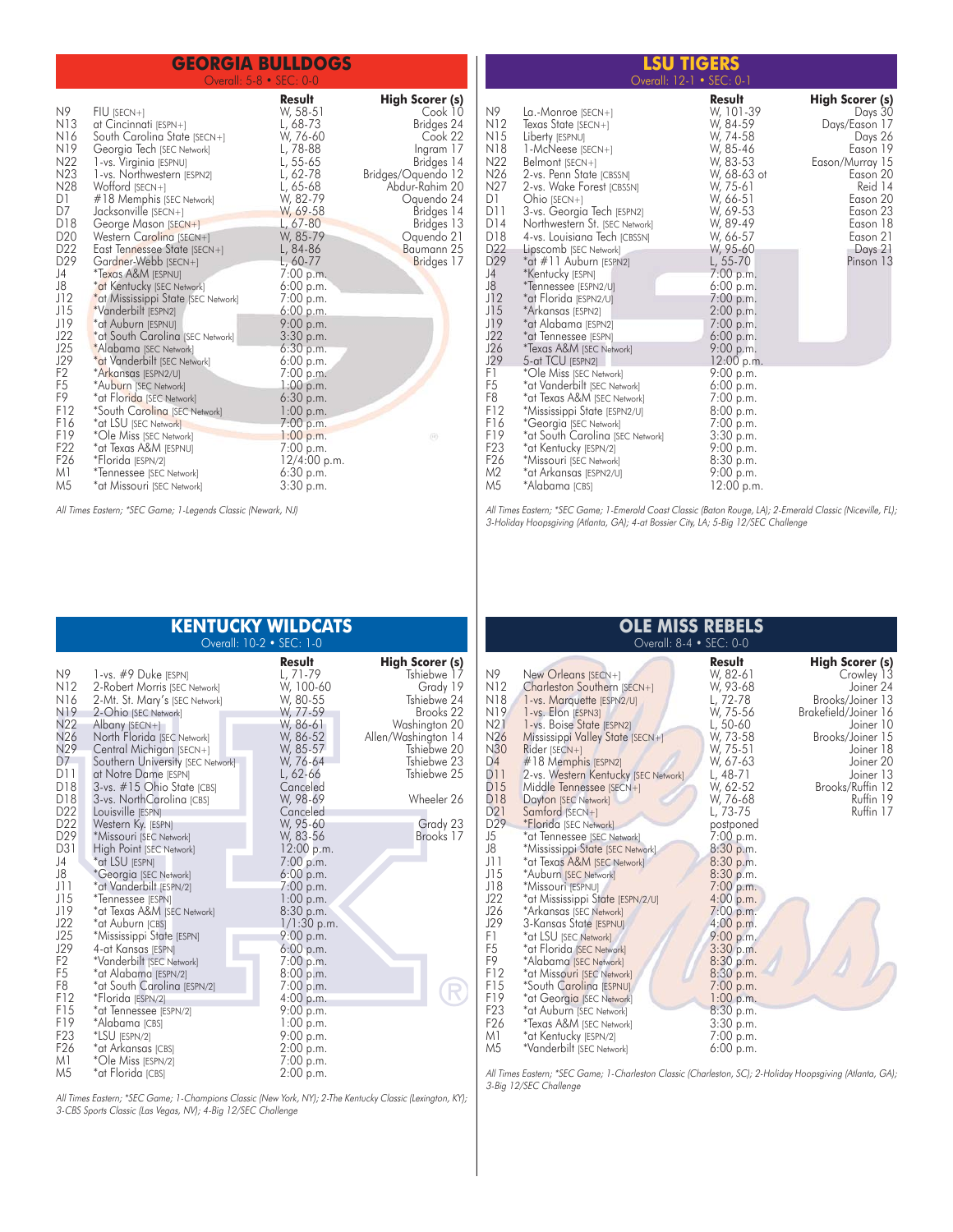#### **MISSISSIPPI STATE BULLDOGS** Overall: 10-3 • SEC: 1-0

| N10<br>N13              | North Alabama [SECN+]<br>Montana [SECN+]               | Result<br>W, 75-49<br>W, 86-49 | <b>High Scorer (s)</b><br>Brooks 18<br>Molinar 16 |
|-------------------------|--------------------------------------------------------|--------------------------------|---------------------------------------------------|
| N17                     | Detroit Mercy [SECN+]                                  | W, 77-64                       | Molinar/Moore 19                                  |
| N21<br>N <sub>25</sub>  | Morehead State $[SECN+]$                               | W, 66-46                       | Molinar 15<br>Molinar 17                          |
| N27                     | 1-vs. Louisville [CBSSN]<br>1-vs. Richmond [FloSports] | L, 58-72<br>W, 82-71 ot        | Smith 22                                          |
| D <sub>2</sub>          | $Lamar$ [SECN+]                                        | W, 75-60                       | Molinar 17                                        |
| D5                      | Minnesota [ESPNU]                                      | L, 76-81                       | Molinar 26                                        |
| D11                     | 2-vs. Colorado State [ESPNU]                           | $L, 63-66$                     | Brooks 15                                         |
| D <sub>14</sub>         | Georgia State [SECN+]                                  | W, 79-50                       | Molinar 18                                        |
| D17<br>D <sub>2</sub> 1 | Furman [SEC Network]<br>3-vs. Winthrop                 | W, 69-66<br>W, 84-63           | Brooks 18<br>Molinar 22                           |
| D <sub>29</sub>         | *Arkansas [SEC Network]                                | W, 81-68                       | Molinar 16                                        |
| J5                      | *at Missouri [SEC Network]                             | 9:00 p.m.                      |                                                   |
| J8                      | *at Ole Miss [SEC Network]                             | 8:30 p.m.                      |                                                   |
| J12                     | *Georgia [SEC Network]                                 | 7:00 p.m.                      |                                                   |
| J15                     | *Alabama [SEC Network]                                 | 6:00 p.m.                      |                                                   |
| J19<br>J22              | *at Florida [SEC Network]<br>*Ole Miss [ESPN/2/U]      | 6:30 p.m.<br>4:00 p.m.         |                                                   |
| J25                     | *at Kentucky [ESPN]                                    | 9:00 p.m.                      |                                                   |
| J29                     | 4-at Texas Tech [ESPN2]                                | 6:00 p.m.                      |                                                   |
| F1                      | *South Carolina [ESPNU]                                | 7:00 p.m.                      |                                                   |
| F <sub>5</sub>          | *at Arkansas [SEC Network]                             | 8:30 p.m.                      |                                                   |
| F9                      | *Tennessee [ESPN2/U]                                   | 9:00 p.m.                      |                                                   |
| F12<br>F16              | *at LSU [ESPN2/U]<br>*at Alabama [ESPN2/U]             | 8:00 p.m.                      |                                                   |
| F19                     | *Missouri [SEC Network]                                | 7:00 p.m.<br>8:30 p.m.         |                                                   |
| F <sub>23</sub>         | *at South Carolina [SEC Network]                       | 6:30 p.m.                      |                                                   |
| F <sub>26</sub>         | *Vanderbilt [SEC Network]                              | 1:00 p.m.                      |                                                   |
| M2                      | *Auburn [SEC Network]                                  | 9:00 p.m.                      |                                                   |
| M5                      | *at Texas A&M [SEC Network]                            | 8:30 p.m.                      |                                                   |

All Times Eastern; \*SEC Game; 1-Bahamas Championship (Nassau, The Bahamas); 2-Basketball Hall of Fame Classic (Fort Worth, TX); 3-at Jackson, MS; 4-Big 12/SEC Challenge

#### **MISSOURI TIGERS** Overall: 6-7 • SEC: 0-1

|                 |                                     | Result       | <b>High Scorer (s)</b> |
|-----------------|-------------------------------------|--------------|------------------------|
| N9              | Central Michigan [SECN+]            | W, 78-68     | Pickett 18             |
| N15             | Kansas City [SECN+]                 | L, 66-80     | Brown 20               |
| N18             | 1-Northern Illinois [SECN+]         | W, 54-37     | Brown 13               |
| N21             | 2-vs. SMU                           | W, 80-75 ot  | Brown 24               |
| N22             | 2-vs. Florida State                 | $L, 58-81$   | Davis 14               |
| N26             | Wichita State [SEC Network]         | $1, 55 - 61$ | Davis 17               |
| N <sub>29</sub> | Paul Quinn College [SECN+]          | W, 91-59     | Brown 20               |
| D <sub>2</sub>  | at Liberty                          | $L, 45-66$   | Brown 14               |
| D7              | Eastern Illinois $[SECN+]$          | W, 72-44     | Davis 15               |
| D <sub>1</sub>  | at #8 Kansas [ESPN]                 | L, 65-102    | Pickett 19             |
| D <sub>18</sub> | Utah [SEC Network]                  | W, 83-75     | Brown 27               |
| D <sub>22</sub> | 3-vs. Illinois [BTN]                | L, 63-88     | Coleman 16             |
| D <sub>29</sub> | *at #18 Kentucky [SEC Network]      | L, 56-83     | Coleman/Davis 10       |
| J5              | *Mississippi State [SEC Network]    | 9:00 p.m.    |                        |
| JS              | *Alabama [SEC Network]              | 3:30 p.m.    |                        |
| J12             | *at Arkansas [SEC Network]          | 9:00 p.m.    |                        |
| J15             | *Texas A&M [SEC Network]            | 3:30 p.m.    |                        |
| J18             | *at Ole Miss [ESPNU]                | 7:00 p.m.    |                        |
| J22             | *at Alabama [SEC Network]           | 6:00 p.m.    |                        |
| J25             | *Auburn [SEC Network]               | 8:30 p.m.    |                        |
| J29             | 4-at Iowa State [ESPNU]             | 2:00 p.m.    |                        |
| F <sub>2</sub>  | *Florida [SEC Network]              | 9:00 p.m.    |                        |
| F <sub>5</sub>  | *at Texas A&M [ESPN2]               | 4:00 p.m.    |                        |
| F8              | *at Vanderbilt [SEC Network]        | 9:00 p.m.    |                        |
| F12             | *Ole Miss [SEC Network]             | 8:30 p.m.    |                        |
| F15             | *Texas A&M [SEC Network]            | 9:00 p.m.    |                        |
| F19             | *at Mississippi State [SEC Network] | 8:30 p.m.    |                        |
| F <sub>22</sub> | *Tennessee [SEC Network]            | 7:00 p.m.    |                        |
| F <sub>26</sub> | *at LSU [SEC Network]               | 8:30 p.m.    |                        |
| M1              | *at South Carolina [ESPNU]          | 7:00 p.m.    |                        |
| M5              | *Georgia [SEC Network]              | 3:30 p.m.    |                        |

All Times Eastern; \*SEC Game; 1-Jacksonville Classic (Columbia, MO); 2-Jacksonville Classic (Jacksonville, FL); 3-at St. Louis, MO; 4-Big 12/SEC Challenge

#### **SOUTH CAROLINA GAMECOCKS**  $-$  0.3 • SEC: 0-0

|      |                                  | Result     | <b>High Scorer (s)</b> |
|------|----------------------------------|------------|------------------------|
| N9   | USC-Upstate [SECN+]              | W, 78-60   | Couisnard/Leveque 14   |
| N12  | 1-vs. Princeton [ESPNEWS]        | L, 62-66   | Couisnard 17           |
| N14  | 1-vs. Western Ky. [ESPNU]        | W, 75-64   | Carter/Couisnard 16    |
| N18  | $UAB$ [SECN+]                    | W, 66-63   | Stevenson 15           |
| N23  | Wottord [SECN+]                  | W, 85-74   | Stevenson 25           |
| N28  | $Rider$ [SECN+]                  | W, 65-58   | Bryant 17              |
| D1   | at Coastal Carolina [ESPN+]      | L, 56-80   | Stevenson 12           |
| D5   | Georgetown [SEC Network]         | W, 80-67   | Leveque 14             |
| D12  | 2-vs. Florida State [ESPN2]      | W, 66-65   | D. Carter 16           |
| D14  | Allen $[SECN+]$                  | W, 110-51  | D. Carter/Leveque 12   |
| D18  | at Clemson [ACC Network]         | L, 56-70   | C. Carter 21           |
| D22  | $Army$ $[SECN+]$                 | W, 105-75  | D. Carter 22           |
| D29  | South Carolina State [SECN+]     | postponed  |                        |
| J4   | *Auburn [SEC Network]            | 6:30 p.m.  |                        |
| J8   | *at Vanderbilt [ESPNU]           | 12:00 p.m. |                        |
| J1 1 | *at Tennessee [SEC Network]      | 6:30 p.m.  |                        |
| J15  | *Florida [SEC Network]           | 1:00 p.m.  |                        |
| J18  | *at Arkansas [SEC Network]       | 7:00 p.m.  |                        |
| J22  | *Georgia [SEC Network]           | 3:30 p.m.  |                        |
| J26  | *Vanderbilt [ESPNU]              | 7:00 p.m.  |                        |
| J29  | *at Texas A&M [SEC Network]      | 8:30 p.m.  |                        |
| F1   | *at Mississippi State [ESPNU]    | 7:00 p.m.  |                        |
| F5   | *Tennessee [CBS]                 | 1:00 p.m.  |                        |
| F8   | *Kentucky [ESPN/2]               | 7:00 p.m.  |                        |
| F12  | *at Georgia [SEC Network]        | 1:00 p.m.  |                        |
| F15  | *at Ole Miss [ESPNU]             | 7:00 p.m.  |                        |
| F19  | *LSU [SEC Network]               | 3:30 p.m.  |                        |
| F23  | *Mississippi State [SEC Network] | 6:30 p.m.  |                        |
| F26  | *at Alabama [SEC Network]        | 6:00 p.m.  |                        |
| M1   | *Missouri [ESPNU]                | 7:00 p.m.  |                        |
| M5   | *at Auburn [SEC Network]         | 1:00 p.m.  |                        |
|      |                                  |            |                        |

All Times Eastern; \*SEC Game; 1-Asheville Championship (Asheville, NC); 2-No Room For Racism Classic (Rock Hill, SC)

#### **TENNESSEE VOLUNTEERS** Overall: 9-3 • SEC: 0-1

|      |                                     | Result         | High Scorer (s)           |
|------|-------------------------------------|----------------|---------------------------|
| N9   | UT-Martin [SEC Network]             | W, 90-62       | Chandler/Vescovi 20       |
| N14  | East Tennessee State [SEC Network]  | W, 94-62       | Nkamhoua 23               |
| N20  | 1-vs. #5 Villanova [ESPNEWS]        | $L, 53-71$     | Vescovi 23                |
| N21  | 1-vs. #18 North Carolina [ESPN]     | W, 89-72       | Zeigler 18                |
| N26  | Tennessee Tech $ SECN+1 $           | W, 80-69       | Nkamhoua 18               |
| N30  | Presbyterian [SEC Network]          | W, 86-44       | Chandler/Powell 15        |
| D4   | at Colorado [FS1]                   | W, 69-54       | Chandler 27               |
| D7   | 2-vs. Texas Tech [ESPN]             | L, 52-57 of    | Fulkerson 10              |
| D11  | <b>UNC Greensboro [SEC Network]</b> | W, 76-36       | Huntley-Hatfield/James 12 |
| D14  | USC-Upstate [SECN+]                 | W, 96-52       | Nkamhoua 21               |
| D18  | 3-vs. Memphis [ESPN2]               | canceled       |                           |
| D22  | #6 Arizona [ESPN2]                  | W, 77-73       | Fulkerson 24              |
| D29  | *at #19 Alabama [ESPN2]             | L, 68-73       | Nkamhoua 15               |
| J5   | *Ole Miss [SEC Network]             | 7:00 p.m.      |                           |
| J8   | *at LSU [ESPN2/U]                   | 6:00 p.m.      |                           |
| J1 1 | *South Carolina [SEC Network]       | 6:30 p.m.      |                           |
| J15  | *at Kentucky [ESPN]                 | 1:00 p.m.      |                           |
| J18  | *at Vanderbilt [SEC Network]        | $9:00$ p.m.    |                           |
| J22  | *LSU [ESPN]                         | $6:00$ p.m.    |                           |
| J26  | *Florida [ESPN2]                    | $6:00$ p.m.    |                           |
| J29  | 4-at Texas [ESPN]                   | $8:00$ p.m.    |                           |
| F1   | *Texas A&M [SEC Network]            | $7:00$ p.m.    |                           |
| F5   | *at South Carolina [CBS]            | $1:00$ p.m.    |                           |
| F9   | *at Mississippi State [ESPN2/U]     | $9:00$ p.m.    |                           |
| F12  | *Vanderbilt [SEC Network]           | 6:00 p.m.      |                           |
| F15  | *Kentucky [ESPN/2]                  | 9:00 p.m.      |                           |
| F19  | *at Arkansas [ESPN/2]               | 2/4:00 p.m.    |                           |
| F22  | *at Missouri [SEC Network]          | 7:00 p.m.      |                           |
| F26  | *Auburn [ESPN/2]                    | 12/4:00 p.m.   |                           |
| M1   | *at Georgia [SEC Network]           | 6:30 p.m.      |                           |
| M5   | *Arkansas [ESPN/2]                  | $12/2:00$ p.m. |                           |

All Times Eastern; \*SEC Game; 1-Hall of Fame Tip-Off (Uncasville, CT); Jimmy V Classic (New York, NY); at Nashville, TN; Big 12/SEC Challenge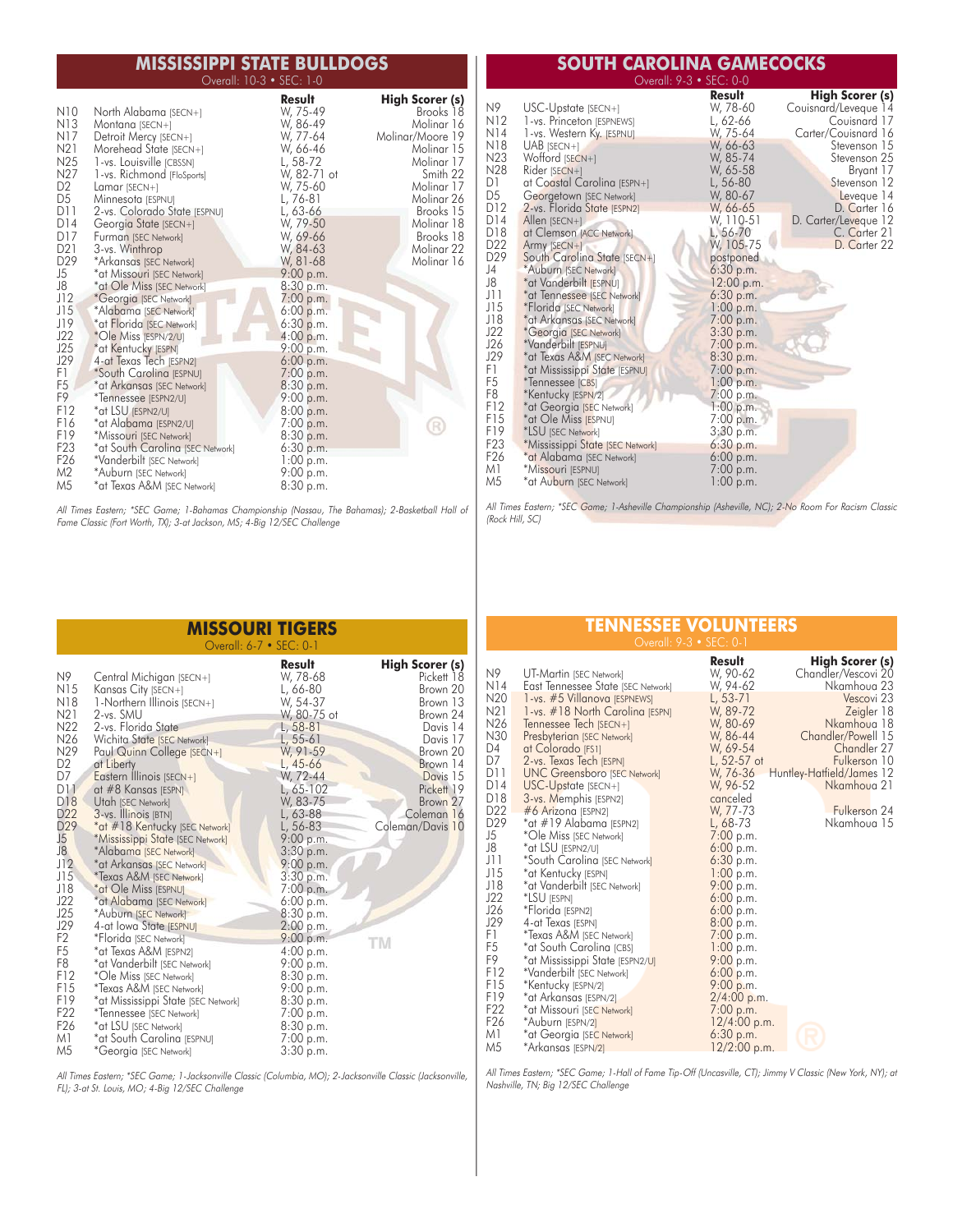#### **TEXAS A&M AGGIES** Overall: 11-2 • SEC: 0-0

|                  |                                  | Result       | <b>High Scorer (s)</b> |
|------------------|----------------------------------|--------------|------------------------|
| N10              | North Florida [SECN+]            | W, 64-46     | Coleman 27             |
| N12              | Abilene Christian [SECN+]        | W, 81-80 2of | Gordon <sub>17</sub>   |
| N14              | A&M-Corpus Christi [SECN+]       | W, 73-39     | Jackson/Radford 13     |
| N22              | 1-vs. Wisconsin [ESPN2]          | L, 58-69     | Jackson 15             |
| N23              | 1-vs. Butler [ESPN2]             | W, 57-50     | Jackson 15             |
| N24              | 1-vs. Notre Dame [ESPN2]         | W, 73-67     | Jackson 18             |
| N30              | New Orleans [SECN+]              | W, 85-65     | Gordon 15              |
| D11              | 2-vs. TCU [SEC Network]          | L, 64-68     | Williams 16            |
| D14              | Tulane $[SECN+]$                 | canceled     |                        |
| D18              | at Oregon State [Pac-12 Net]     | W, 83-73     | Taylor 19              |
| D <sub>2</sub> 1 | Northwestern St. [SECN+]         | W. 80-61     | Obaseki 19             |
| D <sub>27</sub>  | Dallas Christian                 | W, 102-52    | Diarra 16              |
| D <sub>29</sub>  | Central At Texas A&M [SECN+]     | W, 85-59     | Jackson 31             |
| J4               | *at Georgia [ESPNU]              | 7:00 p.m.    |                        |
| J8               | *Arkansas [SEC Network]          | 1:00 p.m.    |                        |
| J11              | *Ole Miss [SEC Network]          | 8:30 p.m.    |                        |
| J15              | *at Missouri [SEC Network]       | 3:30 p.m.    |                        |
| J19              | *Kentucky [SEC Network]          | 8:30 p.m.    |                        |
| J22              | *at Arkansas [SEC Network]       | 8:30 p.m.    |                        |
| J26              | *at LSU [SEC Network]            | 9:00 p.m.    |                        |
| J29              | *South Carolina [SEC Network]    | 8:30 p.m.    |                        |
| F1               | *at Tennessee [SEC Network]      | 7:00 p.m.    |                        |
| F <sub>5</sub>   | *Missouri [ESPN2]                | 4:00 p.m.    |                        |
| F <sub>8</sub>   | *LSU [SEC Network]               | 7:00 p.m.    |                        |
| F12              | *at Auburn [SEC Network]         | 3:30 p.m.    |                        |
| F15              | *Florida [SEC Network]           | 7:00 p.m.    |                        |
| F19              | *at Vanderbilt [SEC Network]     | 6:00 p.m.    |                        |
| F <sub>22</sub>  | *Georgia [ESPNU]                 | 7:00 p.m.    |                        |
| F <sub>26</sub>  | *at Ole Miss [SEC Network]       | 3:30 p.m.    |                        |
| M2               | *at Alabama [SEC Network]        | 7:00 p.m.    |                        |
| M5               | *Mississippi State [SEC Network] | 8:30 p.m.    |                        |
|                  |                                  | R            |                        |

All Times Eastern; \*SEC Game; 1-Maui Invitational (Lahaina, HI); 2-at Houston, TX

#### **VANDERBILT COMMODORES** Overall: 8-4 • SEC: 0-0

| N10             |                                                        | Result<br>W, 91-72     | <b>High Scorer (s)</b> |
|-----------------|--------------------------------------------------------|------------------------|------------------------|
| N14             | Alabama State [SECN+]<br>Texas State [SECN+]           | W, 79-60               | Wright 16<br>Pippen 30 |
| N17             | $VCU$ [SECN+]                                          | L, 37-48               | Wright 15              |
| N20             | Winthrop [SECN+]                                       | W, 77-63               | Wright 28              |
| N24             | at Pitt [ACC Network]                                  | W, 68-52               | Thomas 14              |
| N29             | Mississippi Valley State [SECN+]                       | W, 75-36               | Stute 20               |
| D4              | at SMU [ESPN+]                                         | $L, 72-84$             | Pippen 29              |
| D7              | Temple $[SECN+]$                                       | $L, 68-72$ of          | Pippen/Wright 16       |
| D10             | Loyola Chicago [SECN+]                                 | $L, 58-69$             | Pippen 23              |
| D18             | Austin Peay [SEC Network]                              | W, 77-51               | Pippen 16              |
| D23             | 1-at Hawai'i [ESPN2/U]                                 | W, 68-54               | Pippen 21              |
| D24             | 1-vs. BYU [ESPN2]                                      | W, 69-67               | Pippen 23              |
| D25             | 1-vs. Stanford [ESPN2]                                 | canceled               |                        |
| J4              | *at Arkansas [SEC Network]                             | 8:30 p.m.              |                        |
| 9l              | *South Carolina [ESPNU]                                | 12:00 p.m.             |                        |
| J11             | *Kentucky [ESPN/2]                                     | 7:00 p.m.              |                        |
| J15             | *at Georgia [ESPN2]                                    | 6:00 p.m.              |                        |
| J18             | *Tennessee [SEC Network]                               | 9:00 p.m.              |                        |
| J22             | *at Florida [SEC Network]                              | 1:00 p.m.              |                        |
| J26             | *at South Carolina [ESPNU]                             | 7:00 p.m.              |                        |
| J29<br>F2       | *Georgia [SEC Network]                                 | 6:00 p.m.              |                        |
| F5              | *at Kentucky [SEC Network]                             | 7:00 p.m.              |                        |
| F8              | *LSU [SEC Network]                                     | 6:00 p.m.<br>9:00 p.m. |                        |
| F12             | *Missouri [SEC Network]<br>*at Tennessee [SEC Network] | $6:00$ p.m.            |                        |
| F16             | *at Auburn [SEC Network]                               | 9:00 p.m.              |                        |
| F19             | *Texas A&M [SEC Network]                               | 6:00 p.m.              |                        |
| F22             | *Alabama [SEC Network]                                 | 9:00 p.m.              |                        |
| F <sub>26</sub> | *at Mississippi State [SEC Network]                    | 1:00 p.m.              |                        |
| M1              | *Florida [SEC Network]                                 | 8:30 p.m.              |                        |
| Μ5              | *at Ole Miss [SEC Network]                             | 6:00 p.m.              |                        |
|                 |                                                        |                        |                        |

All Times Eastern; \*SEC Game; 1-Diamond Head Classic (Honolulu, HI)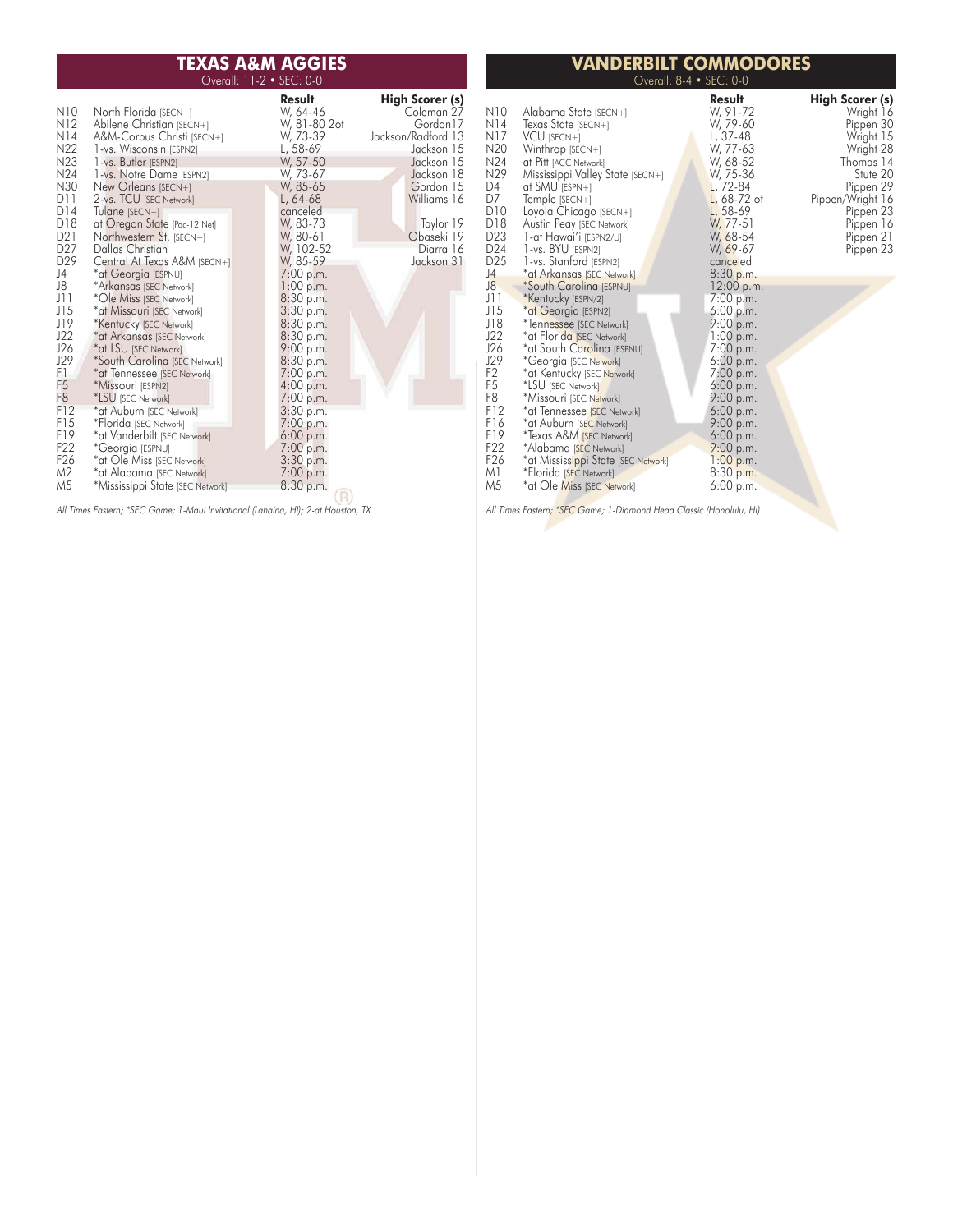

### **2021-22 SEC Men's Basketball Individual Statistics All games**

To be ranked, a player must appear in at least 75.0% of their team's games.

**Rebounding**

|     | <b>Scoring</b>             |    |     |                 |                 |                  |            |
|-----|----------------------------|----|-----|-----------------|-----------------|------------------|------------|
|     | <b>Player</b>              | G  | FG: | 3FG             | FT:             | Pts              | <b>AVG</b> |
| 1.  | Pippen Jr., Scotty - Vandy | 12 | 74  | 22              | 47              | 217              | 18.08      |
| 2.  | Notae, JD - Ark            | 12 | 82  | 27              | 25 <sub>3</sub> | 216              | 18.00      |
| 3.  | Molinar, Iverson - MSU     | 13 | 73  | 17 <sup>3</sup> | 56              | 219              | 16.85      |
| 4.  | Shackelford, Jaden - Bama  | 13 | 77  | 43              | 17              | 214              | 16.46      |
| 5.  | Smith, Jabari - AUB        | 13 | 70  | 30 <sub>3</sub> | 40              | 210              | 16.15      |
| 6.  | Eason, Tari - LSU          | 12 | 71  | 8               | 40              | 190              | 15.83      |
|     | Tshiebwe, Oscar - UK       | 12 | 76  | $\mathbf 0$     | 38 <sup>3</sup> | 190 <sub>3</sub> | 15.83      |
| 8.  | Quinerly, Jahvon - Bama    | 13 | 72  | 20              | 30 <sup>3</sup> | 194              | 14.92      |
| 9.  | Joiner, Jarkel - OM        | 12 | 61  | 22 <sup>3</sup> | 33              | 177              | 14.75      |
|     | Castleton, Colin - UF      | 12 | 64  | 0               | 49              | 177              | 14.75      |
| 11. | Days, Darius - LSU         | 13 | 69  | 32              | 21              | 191              | 14.69      |
| 12. | Brown, Kobe - Mizzou       | 13 | 66  | $\overline{7}$  | 45              | 184              | 14.15      |
| 13. | Chandler, Kennedy - UT     | 11 | 60  | 16              | 18 <sup>3</sup> | 154              | 14.00      |
| 14. | Washington Jr., TyTy - UK  | 12 | 69  | 16              | 13              | 167              | 13.92      |
| 15. | Jackson, Quenton - TA&M    | 13 | 61  | 17:             | ؛ 39            | 178              | 13.69      |
| 16. | Vescovi, Santiago - UT     | 12 | 56  | 33 <sup>3</sup> | 14              | 159              | 13.25      |
| 17. | Lykes, Chris - Ark         | 13 | 44  | 16              | 64              | 168              | 12.92      |
| 18. | Bridges, Braelen - UGa     | 13 | 63  | $\mathbf 0$     | 41              | 167              | 12.85      |
|     | Johnson, K.D. - AUB        | 13 | 53  | 19              | 42              | 167              | 12.85      |
| 20. | Wright, Jordan - Vandy     | 12 | 51  | 14              | 35              | 151              | 12.58      |

|     | <b>Player</b>                  | G  | <b>Off</b>      | <b>Def</b> | Total            | <b>AVG</b> |
|-----|--------------------------------|----|-----------------|------------|------------------|------------|
| 1.  | Tshiebwe, Oscar - UK           | 12 | 71              | 119        | 190 <sub>1</sub> | 15.83      |
| 2.  | Castleton, Colin - UF          | 12 | 38              | 74         | 112              | 9.33       |
| 3.  | Brown, Kobe - Mizzou           | 13 | 33              | 77         | 110              | 8.46       |
| 4.  | Williams, Jaylin - Ark         | 13 | 23              | 83         | 106              | 8.15       |
| 5.  | Days, Darius - LSU             | 13 | 20 <sub>3</sub> | 84         | 104              | 8.00       |
| 6.  | Brooks, Nysier - OM            | 12 | 31              | 62         | 93               | 7.75       |
| 7.  | Kessler, Walker - AUB          | 13 | 29              | 68         | 97:              | 7.46       |
| 8.  | Eason, Tari - LSU              | 12 | 30 <sup>3</sup> | 59         | 89               | 7.42       |
| 9.  | Smith, Jabari - AUB            | 13 | 9               | 81         | 90 <sub>3</sub>  | 6.92       |
| 10. | Brooks, Garrison - MSU         | 13 | 24 <sup>3</sup> | 65         | 89               | 6.85       |
| 11. | Ellis, Keon - Bama             | 13 | 23              | 64         | 87 <sup>3</sup>  | 6.69       |
| 12. | Fulkerson, John - UT           | 10 | 32              | 34         | 66               | 6.60       |
| 13. | Shackelford, Jaden - Bama      | 13 | 17 <sub>1</sub> | 66         | 83               | 6.38       |
| 14. | Nkamhoua, Olivier - UT         | 12 | 25              | 51         | 76               | 6.33       |
| 15. | Leveque, Wildens - USC         | 10 | 30 <sub>3</sub> | 32         | 62               | 6.20       |
| 16. | Wright, Jordan - Vandy         | 12 | 24 <sup>3</sup> | 49         | 73 <sup>3</sup>  | 6.08       |
| 17. | Millora-Brown, Quentin - Vandy | 12 | 34 <sup>3</sup> | 37         | 71               | 5.92       |
| 18. | Radford, Tyrece - TA&M         | 13 | 31              | 45         | 76               | 5.85       |
|     | Bridges, Braelen - UGa         | 13 | 23 <sup>3</sup> | 53         | 76               | 5.85       |
| 20. | Reid, Efton - LSU              | 13 | 29              | 46         | 75 <sub>3</sub>  | 5.77       |
|     | Toney, Au'Diese - Ark          | 13 | 32              | 43         | 75               | 5.77       |

#### **Field Goal Percentage** (Minimum 5 FGM/G average)

|      | <b>Player</b>                  | G  | <b>FGM</b> | <b>FGA</b> | Pct. |
|------|--------------------------------|----|------------|------------|------|
| 1.   | Tshiebwe, Oscar - UK           | 12 | 76         | 124        | .613 |
| 2.   | Eason, Tari - LSU              | 12 | 71         | 133        | .534 |
| 3.   | Castleton, Colin - UF          | 12 | 64         | 125        | .512 |
| 4.1  | Brown, Kobe - Mizzou           | 13 | 66         | 130        | .508 |
|      | 5.   Washington Jr., TyTy - UK | 12 | 69         | 141        | .489 |
|      | 6.   Molinar, Iverson - MSU    | 13 | 73         | 161        | .453 |
|      | 7. Smith, Jabari - AUB         | 13 | 70         | 157        | .446 |
|      | 8. Chandler, Kennedy - UT      | 11 | 60         | 135        | .444 |
| 9.   | Quinerly, Jahvon - Bama        | 13 | 72         | 166        | .434 |
| 10.1 | Days, Darius - LSU             | 13 | 69         | 161        | .429 |
| 11.  | Pippen Jr., Scotty - Vandy     | 12 | 74         | 173        | .428 |
| 12.  | Shackelford, Jaden - Bama      | 13 | 77         | 181        | .425 |
| 13.  | Notae, JD - Ark                | 12 | 82         | 195        | .421 |
|      | 14. Joiner, Jarkel - OM        | 12 | 61         | 146        | .418 |

#### **Assists**

|     | <b>Player</b>                 | G  | No. | <b>AVG</b> |
|-----|-------------------------------|----|-----|------------|
| 1.  | Wheeler, Sahvir - UK          | 12 | 94  | 7.83       |
| 2.  | Cook, Aaron - UGa             | 12 | 82  | 6.83       |
| 3.1 | Chandler, Kennedy - UT        | 11 | 58  | 5.27       |
| 4.  | Green Jr., Wendell - AUB      | 13 | 60  | 4.62       |
|     | 5.   Pinson, Xavier - LSU     | 13 | 58  | 4.46       |
|     | Molinar, Iverson - MSU        | 13 | 58  | 4.46       |
| 7.  | Davison, JD - Bama            | 13 | 57  | 4.38       |
| 8.  | Quinerly, Jahvon - Bama       | 13 | 56  | 4.31       |
| 9.  | Davis, Davonte - Ark          | 13 | 52  | 4.00       |
| 10. | Gaines, Eric - LSU            | 13 | 48  | 3.69       |
|     | 11.   Williams, Marcus - TA&M | 13 | 47  | 3.62       |
|     | Williams, Jaylin - Ark        | 13 | 47  | 3.62       |
| 13. | Washington Jr., TyTy - UK     | 12 | 42  | 3.50       |
| 14. | Taylor IV, Wade - TA&M        | 13 | 42  | 3.23       |
|     | 15.   Vescovi, Santiago - UT  | 12 | 38  | 3.17       |
|     | Notae, JD - Ark               | 12 | 38  | 3.17       |

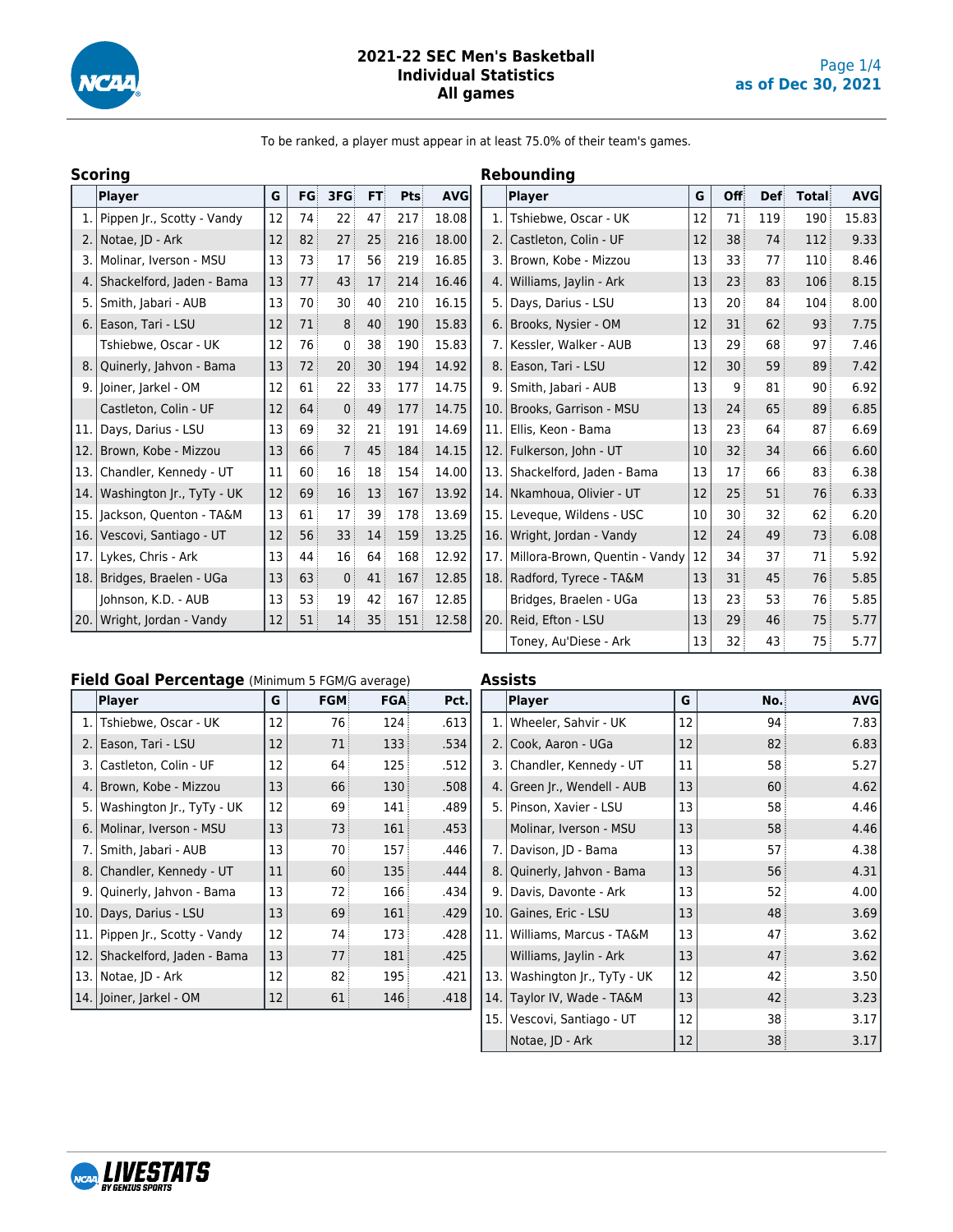

#### **2021-22 SEC Men's Basketball Individual Statistics All games**

**Steals**

#### **Free Throw Percentage** (Minimum 2.5 FTM/G average)

|     | <b>Player</b>                | G  | <b>FTM</b> | <b>FTA</b> | Pct. |
|-----|------------------------------|----|------------|------------|------|
|     | 1. Appleby, Tyree - UF       | 12 | 33         | 37         | .892 |
|     | 2.   Molinar, Iverson - MSU  | 13 | 56         | 63         | .889 |
| 3.  | Lykes, Chris - Ark           | 13 | 64         | 73         | .877 |
| 4.  | Pinson, Xavier - LSU         | 13 | 34         | 39         | .872 |
| 5.  | Ellis, Keon - Bama           | 13 | 33         | 38         | .868 |
| 6.  | Jackson, Quenton - TA&M      | 13 | 39         | 45         | .867 |
| 7.  | Wright, Jordan - Vandy       | 12 | 35         | 41         | .854 |
| 8.  | Joiner, Jarkel - OM          | 12 | 33         | 39         | .846 |
| 9.  | Smith, Jabari - AUB          | 13 | 40         | 48         | .833 |
| 10. | Gaines, Eric - LSU           | 13 | 41         | 50         | .820 |
| 11. | Fleming Jr., Phlandrous - UF | 12 | 38         | 47         | .809 |
| 12. | Eason, Tari - LSU            | 12 | 40         | 50         | .800 |
| 13. | DeGray III, Ronnie - Mizzou  | 13 | 34         | 44         | .773 |
| 14. | Tshiebwe, Oscar - UK         | 12 | 38         | 50         | .760 |
| 15. | Toney, Au'Diese - Ark        | 13 | 41         | 54         | .759 |

|       | Player                     | G  | No. | <b>AVG</b> |
|-------|----------------------------|----|-----|------------|
|       | 1. Notae, JD - Ark         | 12 | 32  | 2.67       |
| 2.    | Moore, Shakeel - MSU       | 13 | 30  | 2.31       |
| 3.    | Johnson, K.D. - AUB        | 13 | 28  | 2.15       |
|       | 4. Vescovi, Santiago - UT  | 12 | 25  | 2.08       |
|       | 5.   Pinson, Xavier - LSU  | 13 | 27  | 2.08       |
|       | 6. Chandler, Kennedy - UT  | 11 | 22  | 2.00       |
|       | James, Josiah-Jordan - UT  | 9  | 18  | 2.00       |
|       | 8. Gaines, Eric - LSU      | 13 | 24  | 1.85       |
| 9.1   | Pippen Jr., Scotty - Vandy | 12 | 22  | 1.83       |
|       | Gordon, Andre - TA&M       | 12 | 22  | 1.83       |
| 11. l | McKissic, Brandon - UF     | 12 | 21  | 1.75       |
| 12.1  | Brown, Kobe - Mizzou       | 13 | 22  | 1.69       |
|       | Smith, Jabari - AUB        | 13 | 22  | 1.69       |
|       | Wilkinson, Mwani - LSU     | 13 | 22  | 1.69       |
| 15.1  | Eason, Tari - LSU          | 12 | 20  | 1.67       |

#### **3-Point FG Percentage** (Minimum 2.5 3FG/G average)

| Player                       | G  | 3FG <sub>2</sub> | 3FGA | Pct.l  |
|------------------------------|----|------------------|------|--------|
| 1. Grady, Kellan - UK        |    | 31:              | 66   | ا 470. |
| 2. Shackelford, Jaden - Bama | 13 | 43               | 109  | .394   |
| 3. Vescovi, Santiago - UT    |    | 33               | 93   | .355   |

#### **3-Point FG Made**

|     | <b>Player</b>              | G  | 3FG | Avq  |
|-----|----------------------------|----|-----|------|
| 1.  | Shackelford, Jaden - Bama  | 13 | 43  | 3.31 |
| 2.  | Vescovi, Santiago - UT     | 12 | 33  | 2.75 |
| 3.  | Grady, Kellan - UK         | 12 | 31  | 2.58 |
| 4.  | Days, Darius - LSU         | 13 | 32  | 2.46 |
| 5.  | Smith, Jabari - AUB        | 13 | 30  | 2.31 |
| 6.  | Notae, JD - Ark            | 12 | 27  | 2.25 |
| 7.  | Reese V, James - USC       | 10 | 21  | 2.10 |
| 8.  | Ellis, Keon - Bama         | 13 | 25  | 1.92 |
|     | Green Jr., Wendell - AUB   | 13 | 25  | 1.92 |
| 10. | Stute, Myles - Vandy       | 12 | 22  | 1.83 |
|     | Pippen Jr., Scotty - Vandy | 12 | 22  | 1.83 |
|     | Joiner, Jarkel - OM        | 12 | 22  | 1.83 |
| 13. | Moore, Shakeel - MSU       | 13 | 23  | 1.77 |
| 14. | Gordon, Andre - TA&M       | 12 | 21  | 1.75 |
|     | Baumann, Noah - UGa        | 12 | 21  | 1.75 |

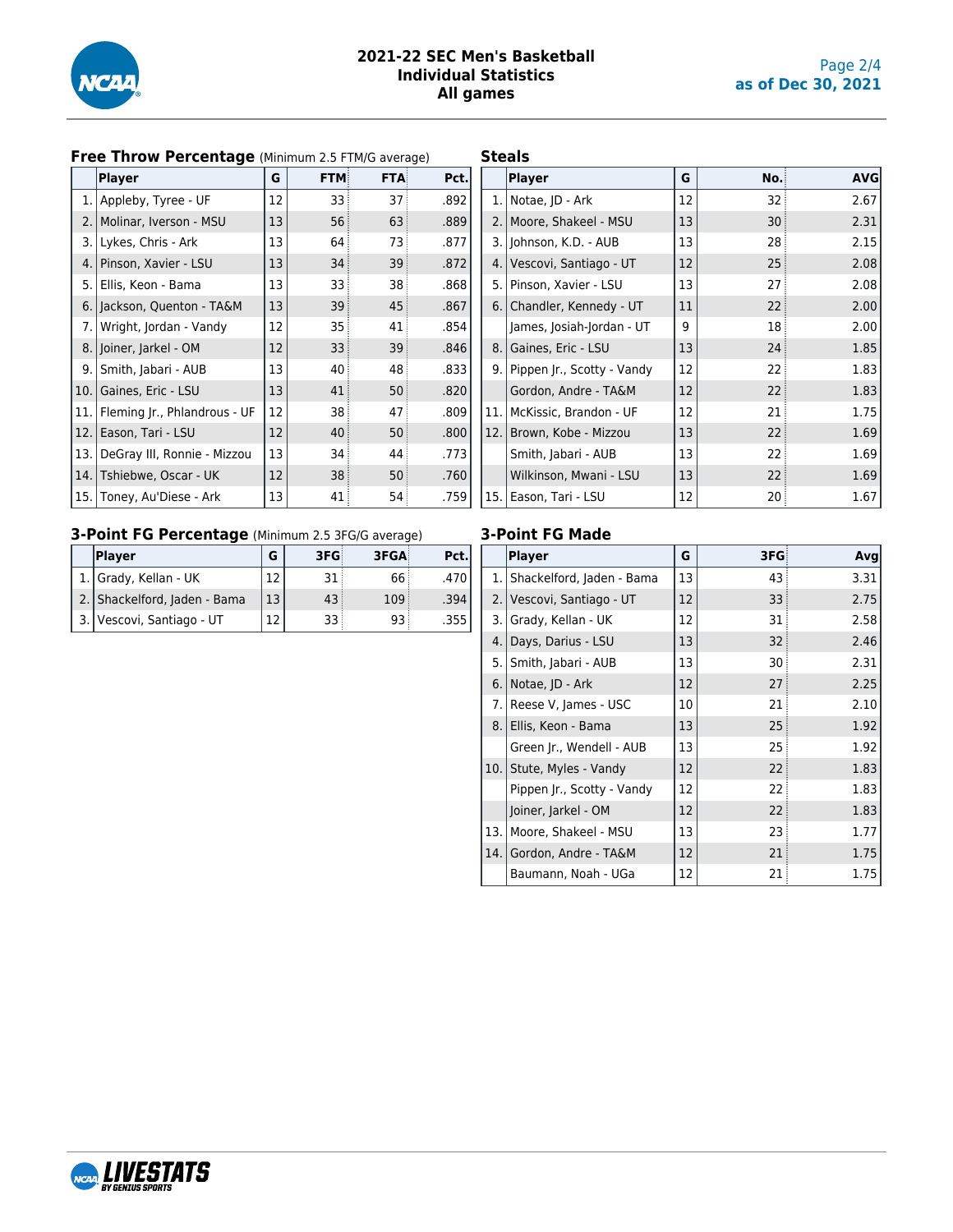

### **Blocked Shots**

|       | <b>Player</b>                  | G  | No. | <b>AVG</b> |
|-------|--------------------------------|----|-----|------------|
| 1.1   | Kessler, Walker - AUB          | 13 | 57  | 4.38       |
| 2.    | Castleton, Colin - UF          | 12 | 30  | 2.50       |
| 3.    | Bediako, Charles - Bama        | 13 | 24  | 1.85       |
| 4.    | Tshiebwe, Oscar - UK           | 12 | 20  | 1.67       |
|       | 5. Fulkerson, John - UT        | 10 | 16  | 1.60       |
| 6.1   | Cardwell, Dylan - AUB          | 13 | 19  | 1.46       |
|       | 7. Collins, Daimion - UK       | 12 | 16  | 1.33       |
|       | James, Josiah-Jordan - UT      | 9  | 12  | 1.33       |
|       | 9.   Nkamhoua, Olivier - UT    | 12 | 15  | 1.25       |
|       | Eason, Tari - LSU              | 12 | 15  | 1.25       |
| 11.1  | Williams, Jaylin - Ark         | 13 | 15  | 1.15       |
|       | Reid, Efton - LSU              | 13 | 15  | 1.15       |
| 13. l | Brown, Kobe - Mizzou           | 13 | 12  | 0.92       |
|       | Smith, Jabari - AUB            | 13 | 12  | 0.92       |
| 15.1  | Millora-Brown, Quentin - Vandy | 12 | 11  | 0.92       |
|       | Brooks, Nysier - OM            | 12 | 11  | 0.92       |

### **Assist/Turnover Ratio** (Minimum 3 AST/G average)

|     | <b>Player</b>                 | G  | Ast. | T/O | Ratio |
|-----|-------------------------------|----|------|-----|-------|
| 1.  | Jasper, Zep - AUB             | 13 | 39   | 10  | 3.90  |
| 2.  | Joiner, Jarkel - OM           | 12 | 36   | 12  | 3.00  |
| 3.  | Molinar, Iverson - MSU        | 13 | 58   | 20  | 2.90  |
| 4.  | Crowley, Austin - OM          | 12 | 37   | 14  | 2.64  |
| 5.  | Wheeler, Sahvir - UK          | 12 | 94   | 36  | 2.61  |
| 6.  | Vescovi, Santiago - UT        | 12 | 38   | 15  | 2.53  |
| 7.  | Chandler, Kennedy - UT        | 11 | 58   | 24  | 2.42  |
| 8.  | Cook, Aaron - UGa             | 12 | 82   | 39  | 2.10  |
| 9.  | Washington Jr., TyTy - UK     | 12 | 42   | 20  | 2.10  |
| 10. | Davis, Davonte - Ark          | 13 | 52   | 26  | 2.00  |
|     | Green Jr., Wendell - AUB      | 13 | 60   | 30  | 2.00  |
| 12. | Williams, Jaylin - Ark        | 13 | 47   | 25  | 1.88  |
| 13. | Pinson, Xavier - LSU          | 13 | 58   | 37  | 1.57  |
| 14. | Williams, Marcus - TA&M       | 13 | 47   | 30  | 1.57  |
|     | 15.   Quinerly, Jahvon - Bama | 13 | 56   | 36  | 1.56  |

#### **Offensive Rebounds**

|      | <b>Player</b>                    | G  | No. | <b>AVG</b> |
|------|----------------------------------|----|-----|------------|
| 1.1  | Tshiebwe, Oscar - UK             | 12 | 71  | 5.92       |
| 2.1  | Fulkerson, John - UT             | 10 | 32  | 3.20       |
| 3. I | Castleton, Colin - UF            | 12 | 38  | 3.17       |
| 4.1  | Leveque, Wildens - USC           | 10 | 30  | 3.00       |
|      | 5.   DeGray III, Ronnie - Mizzou | 13 | 37  | 2.85       |
| 6.1  | Millora-Brown, Quentin - Vandy   | 12 | 34  | 2.83       |
| 7.1  | Brooks, Nysier - OM              | 12 | 31  | 2.58       |
| 8.1  | Brown, Kobe - Mizzou             | 13 | 33  | 2.54       |
| 9.   | Eason, Tari - LSU                | 12 | 30  | 2.50       |
| 10.  | Toney, Au'Diese - Ark            | 13 | 32  | 2.46       |
| 11.  | Radford, Tyrece - TA&M           | 13 | 31  | 2.38       |
| 12.  | Reid, Efton - LSU                | 13 | 29  | 2.23       |
|      | Kessler, Walker - AUB            | 13 | 29  | 2.23       |
| 14.  | Gary, Juwan - Bama               | 11 | 24  | 2.18       |
|      | Cash, Aaron - TA&M               | 11 | 24  | 2.18       |

#### **Defensive Rebounds**

|     | <b>Player</b>                   | G  | No. | <b>AVG</b> |
|-----|---------------------------------|----|-----|------------|
|     | 1. Tshiebwe, Oscar - UK         | 12 | 119 | 9.92       |
| 2.  | Days, Darius - LSU              | 13 | 84  | 6.46       |
| 3.  | Williams, Jaylin - Ark          | 13 | 83  | 6.38       |
| 4.  | Smith, Jabari - AUB             | 13 | 81  | 6.23       |
| 5.  | Castleton, Colin - UF           | 12 | 74  | 6.17       |
| 6.1 | Brown, Kobe - Mizzou            | 13 | 77  | 5.92       |
| 7.1 | Kessler, Walker - AUB           | 13 | 68  | 5.23       |
| 8.1 | Brooks, Nysier - OM             | 12 | 62  | 5.17       |
|     | 9. Shackelford, Jaden - Bama    | 13 | 66  | 5.08       |
| 10. | Brooks, Garrison - MSU          | 13 | 65  | 5.00       |
| 11. | Ellis, Keon - Bama              | 13 | 64  | 4.92       |
| 12. | Eason, Tari - LSU               | 12 | 59  | 4.92       |
|     | 13.   Notae, JD - Ark           | 12 | 54  | 4.50       |
|     | 14.   Nkamhoua, Olivier - UT    | 12 | 51  | 4.25       |
|     | 15.   James, Josiah-Jordan - UT | 9  | 38  | 4.22       |

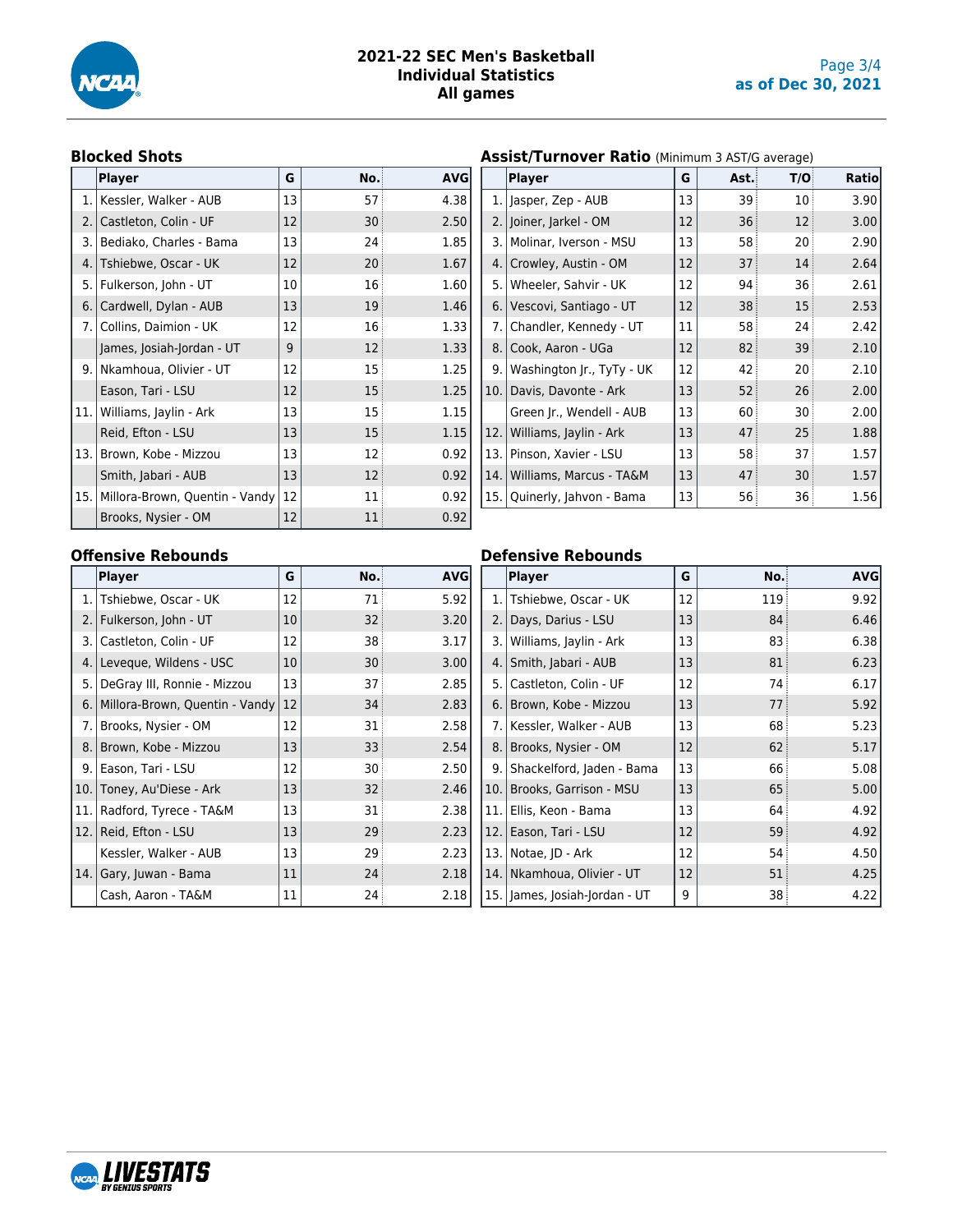

## **Minutes Played**

## **Team Identification**

|      | <b>Player</b>                 | G  | No. | <b>AVG</b> |
|------|-------------------------------|----|-----|------------|
|      | 1. Notae, JD - Ark            | 12 | 409 | 34.11      |
|      | 2. Joiner, Jarkel - OM        | 12 | 402 | 33.48      |
| 3. l | Shackelford, Jaden - Bama     | 13 | 434 | 33.41      |
| 4.1  | Cook, Aaron - UGa             | 12 | 391 | 32.60      |
|      | 5.   Molinar, Iverson - MSU   | 13 | 421 | 32.39      |
|      | 6. Ellis, Keon - Bama         | 13 | 412 | 31.73      |
|      | 7. Jones, Myreon - UF         | 11 | 346 | 31.44      |
|      | 8. Wheeler, Sahvir - UK       | 12 | 376 | 31.35      |
| 9.   | Quinerly, Jahvon - Bama       | 13 | 407 | 31.30      |
| 10.  | Pippen Jr., Scotty - Vandy    | 12 | 372 | 31.01      |
| 11.  | Washington Jr., TyTy - UK     | 12 | 372 | 30.97      |
| 12.  | Wright, Jordan - Vandy        | 12 | 364 | 30.32      |
|      | 13.   Davis, Davonte - Ark    | 13 | 392 | 30.14      |
|      | 14.   Pickett, Javon - Mizzou | 13 | 390 | 30.03      |
|      | 15.   Moore, Shakeel - MSU    | 13 | 389 | 29.91      |

| Team            | <b>Team ID</b>  |
|-----------------|-----------------|
| Alabama         | Bama            |
| Arkansas        | Ark             |
| Auburn          | <b>AUB</b>      |
| Florida         | UF              |
| Georgia         | UGa             |
| Kentucky        | <b>UK</b>       |
| LSU             | LSU             |
| Mississippi St. | <b>MSU</b>      |
| Missouri        | Mizzou          |
| Ole Miss        | <b>OM</b>       |
| South Carolina  | <b>USC</b>      |
| Tennessee       | UT              |
| Texas A&M       | <b>TA&amp;M</b> |
| Vanderbilt      | Vandy           |

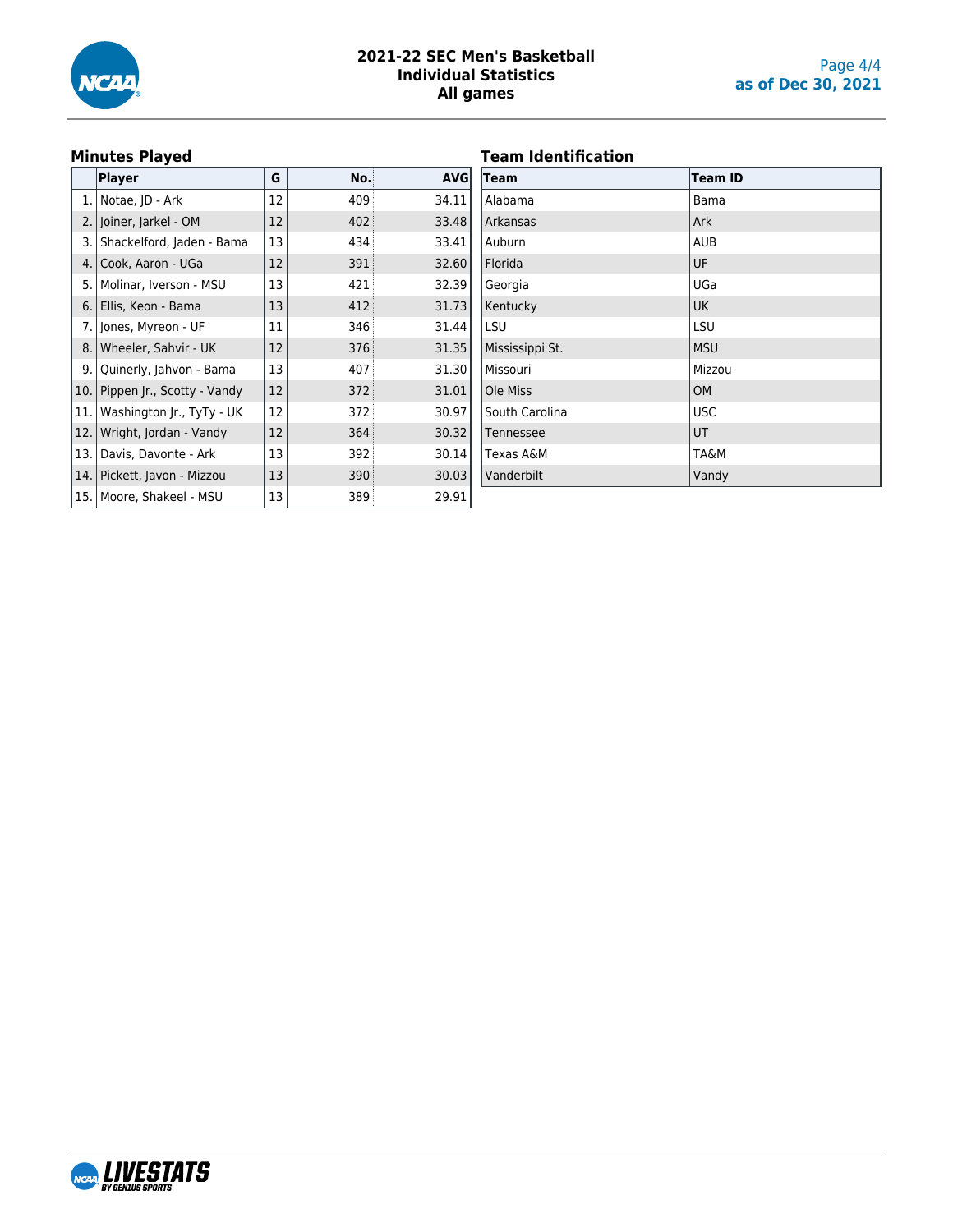

#### **2021-22 SEC Men's Basketball Conference Statistics All games**

## **Scoring Offense**

|     | ັ<br>Team            | G  | $W-L$    | Pts  | <b>AVG</b> |
|-----|----------------------|----|----------|------|------------|
| 1.  | Kentucky             | 12 | $10-2$   | 999  | 83.25      |
| 2.  | Alabama              | 13 | $10-3$   | 1068 | 82.15      |
| 3.  | Arkansas             | 13 | $10-3$   | 1046 | 80.46      |
| 4.  | Auburn               | 13 | $12 - 1$ | 1043 | 80.23      |
| 5.  | <b>ILSU</b>          | 13 | $12 - 1$ | 1010 | 77.69      |
| 6.  | Tennessee            | 12 | $9 - 3$  | 930  | 77.50      |
| 7.  | <b>Texas A&amp;M</b> | 13 | $11-2$   | 991  | 76.23      |
| 8.  | South Carolina       | 12 | $9 - 3$  | 904  | 75.33      |
| 9.  | Mississippi St.      | 13 | $10-3$   | 971  | 74.69      |
| 10. | Florida              | 12 | $9 - 3$  | 888  | 74.00      |
| 11. | Ole Miss             | 12 | $8 - 4$  | 845  | 70.42      |
| 12. | Georgia              | 13 | $5 - 8$  | 909  | 69.92      |
| 13. | Vanderbilt           | 12 | $8 - 4$  | 839  | 69.92      |
| 14. | l Missouri           | 13 | $6 - 7$  | 866  | 66.62      |

#### **Scoring Defense**

|     | <b>Team</b>     | G  | Pts | <b>AVG</b> |
|-----|-----------------|----|-----|------------|
| 1.  | l LSU           | 13 | 719 | 55.31      |
| 2.  | Florida         | 12 | 719 | 59.92      |
| 3.  | Tennessee       | 12 | 725 | 60.42      |
| 4.  | Vanderbilt      | 12 | 728 | 60.67      |
| 5.  | Texas A&M       | 13 | 794 | 61.08      |
| 6.  | Kentucky        | 12 | 738 | 61.50      |
| 7.  | Mississippi St. | 13 | 805 | 61.92      |
| 8.  | Ole Miss        | 12 | 761 | 63.42      |
| 9.  | Auburn          | 13 | 834 | 64.15      |
| 10. | South Carolina  | 12 | 793 | 66.08      |
| 11. | Arkansas        | 13 | 918 | 70.62      |
| 12. | Missouri        | 13 | 919 | 70.69      |
| 13. | Georgia         | 13 | 942 | 72.46      |
|     | 14. Alabama     | 13 | 948 | 72.92      |

## **Scoring Margin**

|     | Team            | G  | Off   | <b>Def</b> | <b>Margin</b> |              |
|-----|-----------------|----|-------|------------|---------------|--------------|
| 1.  | l LSU           | 13 | 77.69 | 55.31      | $+22.38$      |              |
| 2.  | Kentucky        | 12 | 83.25 | 61.50      | $+21.75$      |              |
| 3.  | Tennessee       | 12 | 77.50 | 60.42      | $+17.08$      |              |
| 4.  | Auburn          | 13 | 80.23 | 64.15      | $+16.08$      |              |
| 5.  | Texas A&M       | 13 | 76.23 | 61.08      | $+15.15$      |              |
| 6.  | Florida         | 12 | 74.00 | 59.92      | $+14.08$      |              |
| 7.  | Mississippi St. | 13 | 74.69 | 61.92      | $+12.77$      |              |
| 8.  | Arkansas        | 13 | 80.46 | 70.62      | $+9.85$       |              |
| 9.  | South Carolina  | 12 | 75.33 | 66.08      | $+9.25$       |              |
|     | Vanderbilt      | 12 | 69.92 | 60.67      | $+9.25$       | $\mathbf{1}$ |
| 11. | Alabama         | 13 | 82.15 | 72.92      | $+9.23$       | 1            |
| 12. | Ole Miss        | 12 | 70.42 | 63.42      | $+7.00$       | $\mathbf{1}$ |
| 13. | Georgia         | 13 | 69.92 | 72.46      | $-2.54$       | 1            |
| 14. | Missouri        | 13 | 66.62 | 70.69      | $-4.08$       | 1            |

## **Free Throw Percentage**

|     | Team            | G  | <b>FTM</b> | <b>FTA</b> | Pct. |
|-----|-----------------|----|------------|------------|------|
| 1.  | Kentucky        | 12 | 145        | 193        | .751 |
| 2.  | <b>LSU</b>      | 13 | 181        | 241        | .751 |
| 3.  | Mississippi St. | 13 | 194        | 261        | .743 |
| 4.  | Arkansas        | 13 | 212        | 288        | .736 |
| 5.  | Florida         | 12 | 179        | 246        | .728 |
| 6.  | Vanderbilt      | 12 | 172        | 237        | .726 |
| 7.  | Missouri        | 13 | 169        | 237        | .713 |
| 8.  | Auburn          | 13 | 169        | 238        | .710 |
| 9.  | Tennessee       | 12 | 115        | 163        | .706 |
| 10. | Georgia         | 13 | 193        | 274        | .704 |
| 11. | Ole Miss        | 12 | 144        | 208        | .692 |
| 12. | Alabama         | 13 | 166        | 246        | .675 |
| 13. | South Carolina  | 12 | 145        | 218        | .665 |
|     | 14. Texas A&M   | 13 | 169        | 262        | .645 |

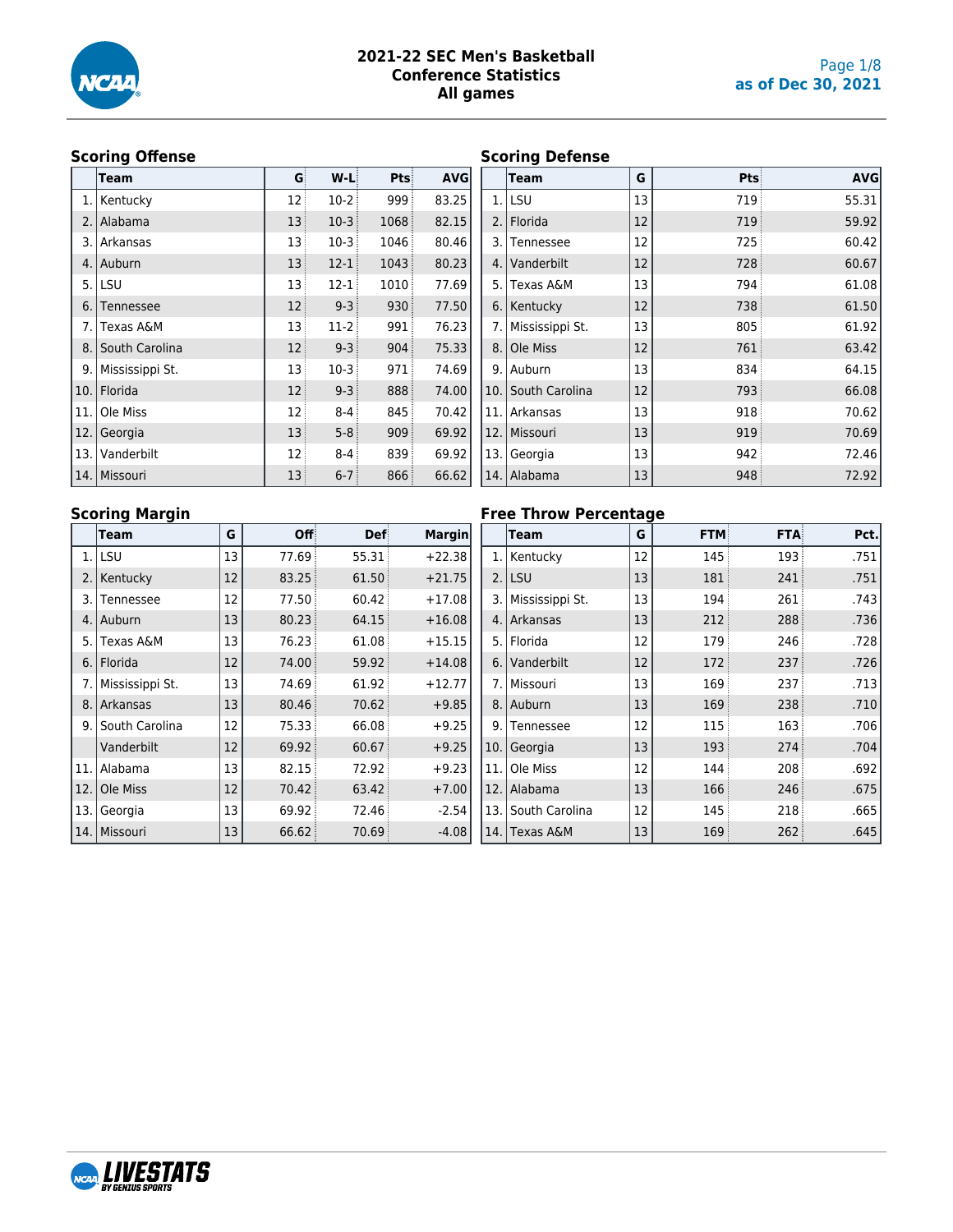

## **Field Goal Percentage**

|     | <b>Team</b>                     | G  | <b>FGM</b> | <b>FGA</b> | Pct. |
|-----|---------------------------------|----|------------|------------|------|
| 1.  | Kentucky                        | 12 | 390        | 797        | .489 |
| 2.  | Mississippi St.                 | 13 | 346        | 727        | .476 |
| 3.  | Alabama                         | 13 | 388        | 828        | .469 |
| 4.  | Arkansas                        | 13 | 374        | 809        | .462 |
| 5.  | Texas A&M                       | 13 | 360        | 781        | .461 |
|     | 6. LSU                          | 13 | 370        | 826        | .448 |
| 7.  | Auburn                          | 13 | 376        | 847        | .444 |
| 8.  | Tennessee                       | 12 | 352        | 794        | .443 |
| 9.  | South Carolina                  | 12 | 338        | 768        | .440 |
| 10. | Georgia                         | 13 | 315        | 722        | .436 |
| 11. | Florida                         | 12 | 308        | 716        | .430 |
| 12. | Ole Miss                        | 12 | 310        | 724        | .428 |
| 13. | <i><u><b>Nanderbilt</b></u></i> | 12 | 287        | 707        | .406 |
| 14. | Missouri                        | 13 | 316        | 782        | .404 |

## **Field Goal Percentage Defense**

|     |                      | -  |            |            |      |
|-----|----------------------|----|------------|------------|------|
|     | Team                 | G  | <b>FGM</b> | <b>FGA</b> | Pct. |
|     | 1. LSU               | 13 | 248        | 718        | .345 |
| 2.  | South Carolina       | 12 | 264        | 709        | .372 |
| 3.  | Auburn               | 13 | 286        | 756        | .378 |
| 4.  | Kentucky             | 12 | 279        | 724        | .385 |
| 5.  | Vanderbilt           | 12 | 251        | 642        | .391 |
| 6.  | Tennessee            | 12 | 260        | 665        | .391 |
| 7.  | <b>Texas A&amp;M</b> | 13 | 282        | 707        | .399 |
| 8.  | Mississippi St.      | 13 | 297        | 725        | .410 |
| 9.  | Ole Miss             | 12 | 277        | 675        | .410 |
| 10. | Alabama              | 13 | 348        | 819        | .425 |
| 11. | Florida              | 12 | 276        | 642        | .430 |
| 12. | Arkansas             | 13 | 322        | 747        | .431 |
| 13. | Georgia              | 13 | 350        | 792        | .442 |
| 14. | Missouri             | 13 | 329        | 728        | .452 |

## **3-Point FG Percentage**

|     | Team                 | G  | 3FG | 3FGA | Pct. |
|-----|----------------------|----|-----|------|------|
| 1.  | <b>Texas A&amp;M</b> | 13 | 102 | 271  | .376 |
| 2.  | Mississippi St.      | 13 | 85  | 239  | .356 |
| 3.  | Auburn               | 13 | 122 | 353  | .346 |
| 4.  | Kentucky             | 12 | 74  | 224  | .330 |
| 5.  | Tennessee            | 12 | 111 | 337  | .329 |
| 6.  | Alabama              | 13 | 126 | 384  | .328 |
| 7.  | South Carolina       | 12 | 83  | 257  | .323 |
| 8.  | Florida              | 12 | 93  | 298  | .312 |
| 9.  | LSU                  | 13 | 89  | 287  | .310 |
| 10. | Georgia              | 13 | 86  | 278  | .309 |
| 11. | Ole Miss             | 12 | 81  | 266  | .305 |
| 12. | Arkansas             | 13 | 86  | 283  | .304 |
| 13. | Vanderbilt           | 12 | 93  | 315  | .295 |
| 14. | l Missouri           | 13 | 65  | 268  | .243 |

## **3-Point FG Percentage Defense**

|     | Team                 | G  | 3FG | 3FGA | Pct. |
|-----|----------------------|----|-----|------|------|
| 1.  | LSU                  | 13 | 91  | 347  | .262 |
| 2.  | Kentucky             | 12 | 64  | 242  | .264 |
| 3.  | Florida              | 12 | 52  | 181  | .287 |
| 4.  | Ole Miss             | 12 | 71  | 243  | .292 |
| 5.  | Alabama              | 13 | 92  | 312  | .295 |
| 6.  | Tennessee            | 12 | 81  | 270  | .300 |
| 7.  | Auburn               | 13 | 88  | 284  | .310 |
| 8.  | Vanderbilt           | 12 | 91  | 290  | .314 |
| 9.  | South Carolina       | 12 | 85  | 270  | .315 |
| 10. | <b>Texas A&amp;M</b> | 13 | 95  | 291  | .326 |
| 11. | Georgia              | 13 | 104 | 315  | .330 |
| 12. | Mississippi St.      | 13 | 111 | 333  | .333 |
| 13. | Arkansas             | 13 | 117 | 325  | .360 |
| 14. | Missouri             | 13 | 107 | 280  | .382 |

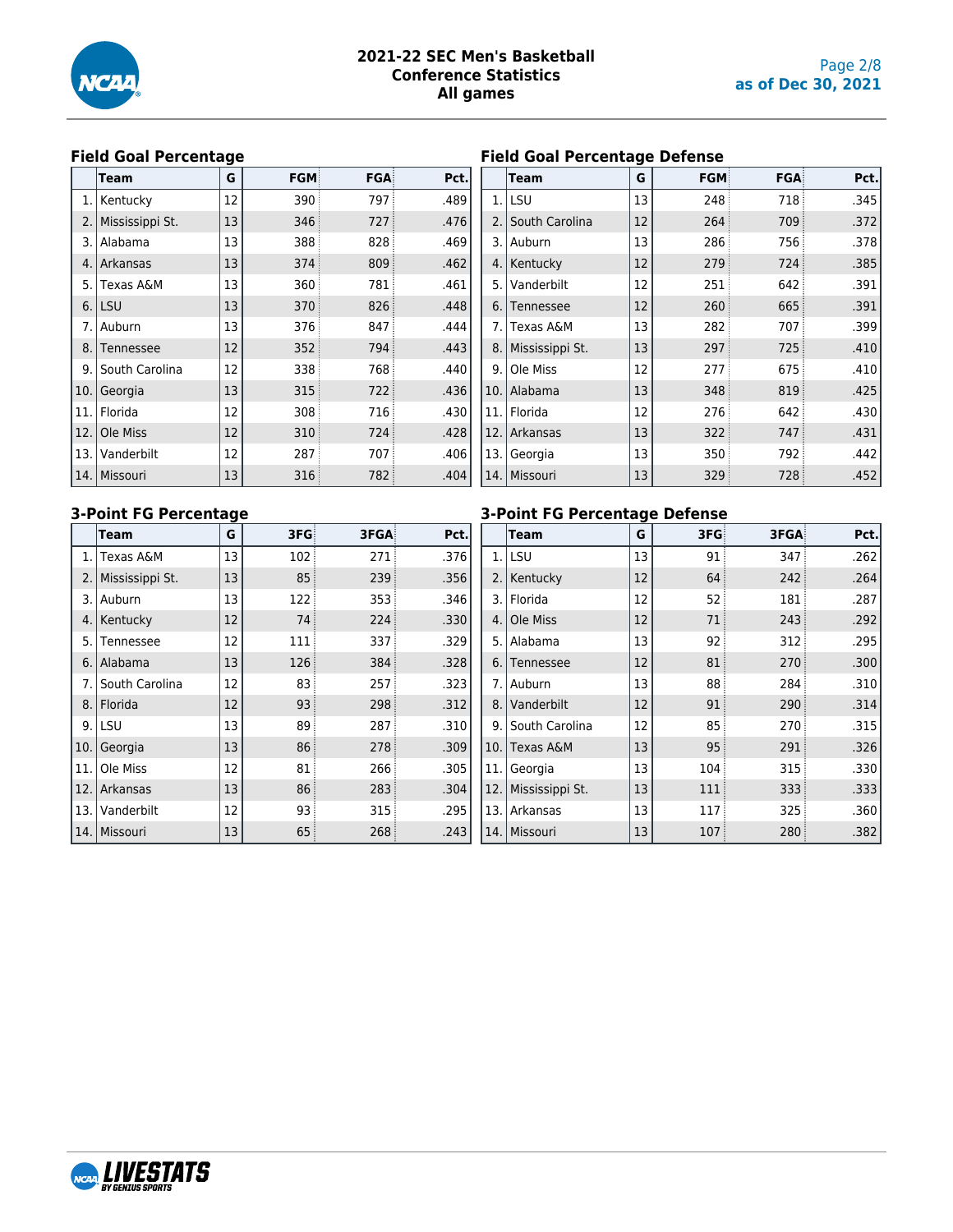

#### **2021-22 SEC Men's Basketball Conference Statistics All games**

## **Rebounding Offense**

|     | Team            | G  | Rebounds | <b>AVG</b> |
|-----|-----------------|----|----------|------------|
| 1.1 | Kentucky        | 12 | 538      | 44.83      |
| 2.  | South Carolina  | 12 | 503      | 41.92      |
| 3.  | l LSU           | 13 | 543      | 41.77      |
| 4.  | Alabama         | 13 | 534      | 41.08      |
| 5.  | Auburn          | 13 | 519      | 39.92      |
| 6.  | Mississippi St. | 13 | 504      | 38.77      |
| 7.  | Tennessee       | 12 | 463      | 38.58      |
| 8.  | Arkansas        | 13 | 497      | 38.23      |
| 9.  | Ole Miss        | 12 | 449      | 37.42      |
| 10. | Florida         | 12 | 447      | 37.25      |
| 11. | Vanderbilt      | 12 | 444      | 37.00      |
|     | Missouri        | 13 | 481      | 37.00      |
| 13. | Texas A&M       | 13 | 476      | 36.62      |
| 14. | Georgia         | 13 | 468      | 36.00      |

## **Rebounding Defense**

|     | ັ<br>Team            | G  | Rebounds | <b>AVG</b> |
|-----|----------------------|----|----------|------------|
|     | 1. Mississippi St.   | 13 | 363      | 27.92      |
| 2.  | Kentucky             | 12 | 336      | 28.00      |
| 3.  | Arkansas             | 13 | 415      | 31.92      |
| 4.  | <b>Texas A&amp;M</b> | 13 | 429      | 33.00      |
| 5.  | Florida              | 12 | 398      | 33.17      |
| 6.  | Missouri             | 13 | 443      | 34.08      |
| 7.  | LSU                  | 13 | 444      | 34.15      |
| 8.  | Georgia              | 13 | 448      | 34.46      |
| 9.  | Vanderbilt           | 12 | 418      | 34.83      |
| 10. | Tennessee            | 12 | 420      | 35.00      |
|     | Alabama              | 13 | 455      | 35.00      |
| 12. | South Carolina       | 12 | 432      | 36.00      |
| 13. | Ole Miss             | 12 | 434      | 36.17      |
| 14. | Auburn               | 13 | 474      | 36.46      |

## **Rebounding Margin**

|     | Team                 | G  | Team | <b>AVG:</b> | Opp. | <b>AVG:</b> | <b>Margin</b> |
|-----|----------------------|----|------|-------------|------|-------------|---------------|
| 1.  | Kentucky             | 12 | 538  | 44.83       | 336  | 28.00       | $+16.83$      |
| 2.  | Mississippi St.      | 13 | 504  | 38.77       | 363  | 27.92       | $+10.85$      |
| 3.  | LSU                  | 13 | 543  | 41.77       | 444  | 34.15       | $+7.62$       |
| 4.  | Arkansas             | 13 | 497  | 38.23       | 415  | 31.92       | $+6.31$       |
| 5.  | Alabama              | 13 | 534  | 41.08       | 455  | 35.00       | $+6.08$       |
| 6.  | South Carolina       | 12 | 503  | 41.92       | 432  | 36.00       | $+5.92$       |
| 7.  | Florida              | 12 | 447  | 37.25       | 398  | 33.17       | $+4.08$       |
| 8.  | <b>Texas A&amp;M</b> | 13 | 476  | 36.62       | 429  | 33.00       | $+3.62$       |
| 9.  | <b>Tennessee</b>     | 12 | 463  | 38.58       | 420  | 35.00       | $+3.58$       |
| 10. | Auburn               | 13 | 519  | 39.92       | 474  | 36.46       | $+3.46$       |
| 11. | Missouri             | 13 | 481  | 37.00       | 443  | 34.08       | $+2.92$       |
| 12. | Vanderbilt           | 12 | 444  | 37.00       | 418  | 34.83       | $+2.17$       |
| 13. | Georgia              | 13 | 468  | 36.00       | 448  | 34.46       | $+1.54$       |
|     | 14. Ole Miss         | 12 | 449  | 37.42       | 434  | 36.17       | $+1.25$       |

#### **Blocked Shots**

|     | Team                 | G  | No. | <b>AVG</b> |
|-----|----------------------|----|-----|------------|
| 1.  | Auburn               | 13 | 106 | 8.15       |
| 2.  | Florida              | 12 | 68  | 5.67       |
|     | South Carolina       | 12 | 68  | 5.67       |
| 4.  | Tennessee            | 12 | 64  | 5.33       |
|     | 5. Kentucky          | 12 | 62  | 5.17       |
|     | $6.$ LSU             | 13 | 64  | 4.92       |
|     | Alabama              | 13 | 64  | 4.92       |
| 8.  | Mississippi St.      | 13 | 54  | 4.15       |
|     | Arkansas             | 13 | 54  | 4.15       |
| 10. | Missouri             | 13 | 51  | 3.92       |
| 11. | <b>Texas A&amp;M</b> | 13 | 49  | 3.77       |
| 12. | Ole Miss             | 12 | 37  | 3.08       |
|     | 13. Vanderbilt       | 12 | 36  | 3.00       |
|     | 14. Georgia          | 13 | 36  | 2.77       |

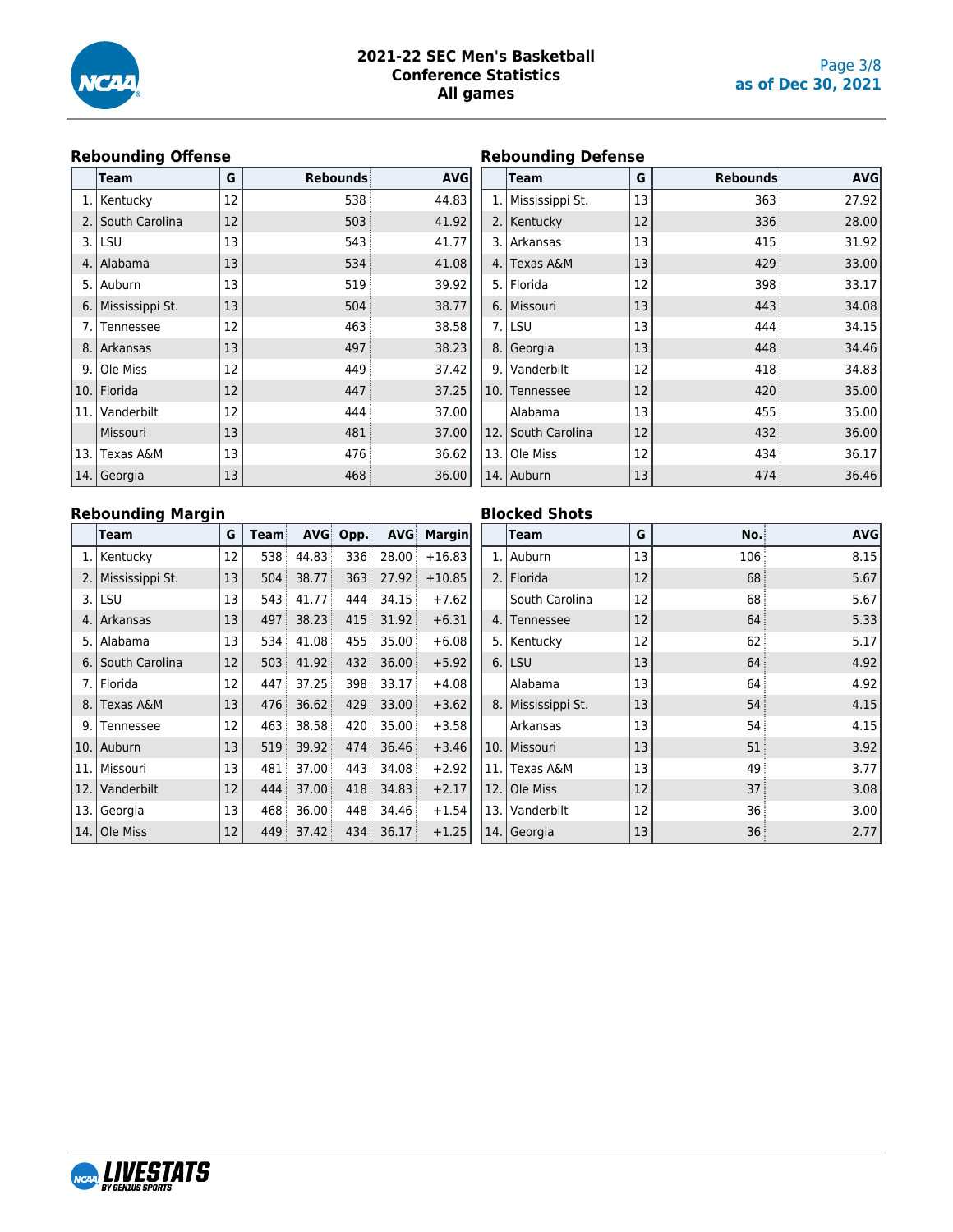

#### **2021-22 SEC Men's Basketball Conference Statistics All games**

**Steals**

#### **Assists**

|     | Team                 | G  | No. | <b>AVG</b> |
|-----|----------------------|----|-----|------------|
| 1.  | Tennessee            | 12 | 215 | 17.92      |
| 2.  | Kentucky             | 12 | 206 | 17.17      |
| 3.  | <b>Texas A&amp;M</b> | 13 | 207 | 15.92      |
|     | Arkansas             | 13 | 207 | 15.92      |
| 5.  | Auburn               | 13 | 202 | 15.54      |
| 6.  | Alabama              | 13 | 194 | 14.92      |
| 7.  | Mississippi St.      | 13 | 191 | 14.69      |
| 8.  | Georgia              | 13 | 187 | 14.38      |
| 9.  | Ole Miss             | 12 | 171 | 14.25      |
| 10. | South Carolina       | 12 | 163 | 13.58      |
| 11. | LSU                  | 13 | 171 | 13.15      |
| 12. | Florida              | 12 | 157 | 13.08      |
| 13. | Missouri             | 13 | 141 | 10.85      |
| 14. | Vanderbilt           | 12 | 128 | 10.67      |

|     | <b>Team</b>          | G  | No. | <b>AVG</b> |
|-----|----------------------|----|-----|------------|
| 1.  | LSU                  | 13 | 163 | 12.54      |
| 2.  | <b>Texas A&amp;M</b> | 13 | 141 | 10.85      |
| 3.  | Tennessee            | 12 | 124 | 10.33      |
| 4.  | Florida              | 12 | 119 | 9.92       |
| 5.  | Auburn               | 13 | 128 | 9.85       |
| 6.  | Mississippi St.      | 13 | 107 | 8.23       |
| 7.  | South Carolina       | 12 | 95  | 7.92       |
| 8.  | Arkansas             | 13 | 102 | 7.85       |
| 9.  | Ole Miss             | 12 | 93  | 7.75       |
| 10. | Vanderbilt           | 12 | 90  | 7.50       |
| 11. | Missouri             | 13 | 92  | 7.08       |
| 12. | Kentucky             | 12 | 81  | 6.75       |
| 13. | Alabama              | 13 | 87  | 6.69       |
|     | 14. Georgia          | 13 | 69  | 5.31       |

#### **Turnover Margin**

## **Team G Team AVG Opp. AVG Margin** 1. Tennessee 12 131 10.92 210 17.50 +6.58 2. Texas A&M  $\begin{vmatrix} 13 & 170 & 13.08 & 252 & 19.38 & +6.31 \end{vmatrix}$ 3. LSU 13 183 14.08 255 19.62 +5.54 4. Auburn 13 149 11.46 216 16.62 +5.15 5. Vanderbilt  $\begin{vmatrix} 12 & 146 & 12.17 & 201 & 16.75 & +4.58 \end{vmatrix}$ 6. Florida 12 156 13.00 208 17.33 +4.33 7. Ole Miss 12 138 11.50 182 15.17 +3.67 8. Arkansas 13 159 12.23 190 14.62 +2.38 9. South Carolina | 12 | 179 14.92 193 16.08 +1.17 10. Mississippi St. 13 157 12.08 166 12.77 +0.69 11. Kentucky  $|12|$  144 12.00 150 12.50 +0.50 12. Missouri 13 183 14.08 185 14.23 +0.15 13. Alabama 13 180 13.85 163 12.54 -1.31 14. Georgia 13 177 13.62 142 10.92 -2.69

#### **Assist/Turnover Ratio**

|     | Team                 | G  | Ast | <b>AVG</b> | T/O | <b>AVG</b> | <b>Ratio</b> |
|-----|----------------------|----|-----|------------|-----|------------|--------------|
| 1.  | Tennessee            | 12 | 215 | 17.92      | 131 | 10.92      | 1.64         |
| 2.  | Kentucky             | 12 | 206 | 17.17      | 144 | 12.00      | 1.43         |
| 3.  | Auburn               | 13 | 202 | 15.54      | 149 | 11.46      | 1.36         |
| 4.  | Arkansas             | 13 | 207 | 15.92      | 159 | 12.23      | 1.30         |
| 5.  | Ole Miss             | 12 | 171 | 14.25      | 138 | 11.50      | 1.24         |
| 6.  | <b>Texas A&amp;M</b> | 13 | 207 | 15.92      | 170 | 13.08      | 1.22         |
| 7.  | Mississippi St.      | 13 | 191 | 14.69      | 157 | 12.08      | 1.22         |
| 8.  | Alabama              | 13 | 194 | 14.92      | 180 | 13.85      | 1.08         |
| 9.  | Georgia              | 13 | 187 | 14.38      | 177 | 13.62      | 1.06         |
| 10. | Florida              | 12 | 157 | 13.08      | 156 | 13.00      | 1.01         |
| 11. | l LSU                | 13 | 171 | 13.15      | 183 | 14.08      | 0.93         |
| 12. | South Carolina       | 12 | 163 | 13.58      | 179 | 14.92      | 0.91         |
| 13. | Vanderbilt           | 12 | 128 | 10.67      | 146 | 12.17      | 0.88         |
|     | 14.   Missouri       | 13 | 141 | 10.85      | 183 | 14.08      | 0.77         |

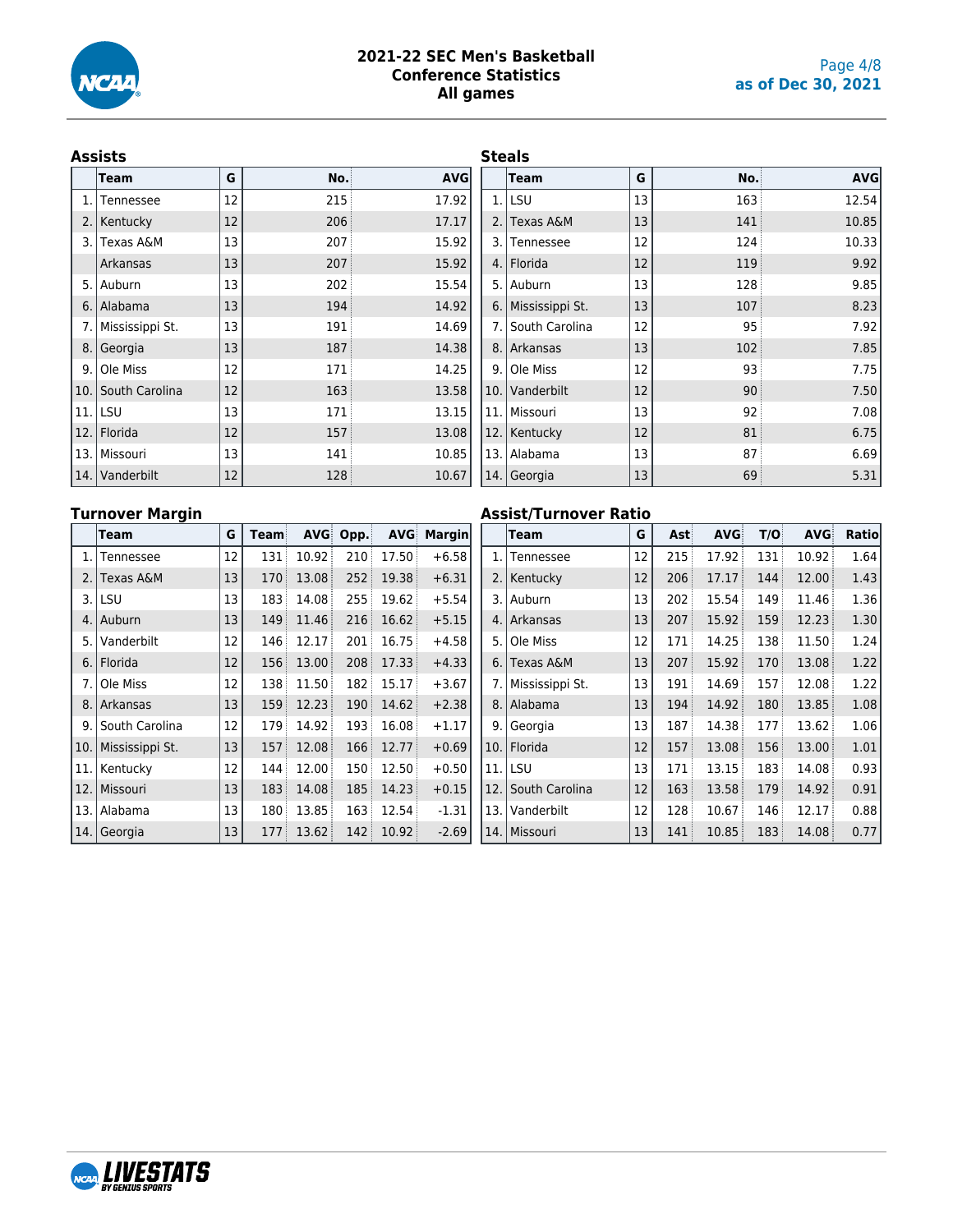

#### **Offensive Rebounds Per Game**

|      | Team            | G  | No. | <b>AVG</b> |
|------|-----------------|----|-----|------------|
|      | 1. Kentucky     | 12 | 185 | 15.42      |
| 2.   | South Carolina  | 12 | 171 | 14.25      |
| 3.   | Florida         | 12 | 156 | 13.00      |
| 4.   | l LSU           | 13 | 168 | 12.92      |
|      | Missouri        | 13 | 168 | 12.92      |
| 6.   | Texas A&M       | 13 | 166 | 12.77      |
| 7.   | Alabama         | 13 | 165 | 12.69      |
| 8.   | Tennessee       | 12 | 152 | 12.67      |
| 9.   | Vanderbilt      | 12 | 149 | 12.42      |
| 10.  | Auburn          | 13 | 160 | 12.31      |
| 11.  | Mississippi St. | 13 | 150 | 11.54      |
| 12.  | Arkansas        | 13 | 144 | 11.08      |
| 13.1 | Ole Miss        | 12 | 126 | 10.50      |
| 14.1 | Georgia         | 13 | 127 | 9.77       |

#### **Defensive Rebounds Per Game**

|     | <b>Team</b>     | G  | No  | <b>AVG</b> |
|-----|-----------------|----|-----|------------|
| 1.  | Kentucky        | 12 | 353 | 29.42      |
| 2.  | l LSU           | 13 | 375 | 28.85      |
| 3.  | Alabama         | 13 | 369 | 28.38      |
| 4.  | South Carolina  | 12 | 332 | 27.67      |
| 5.  | Auburn          | 13 | 359 | 27.62      |
| 6.  | Mississippi St. | 13 | 354 | 27.23      |
| 7.  | Arkansas        | 13 | 353 | 27.15      |
| 8.  | Ole Miss        | 12 | 323 | 26.92      |
| 9.  | Georgia         | 13 | 341 | 26.23      |
| 10. | Tennessee       | 12 | 311 | 25.92      |
| 11. | Vanderbilt      | 12 | 295 | 24.58      |
| 12. | Florida         | 12 | 291 | 24.25      |
| 13. | Missouri        | 13 | 313 | 24.08      |
|     | 14. Texas A&M   | 13 | 310 | 23.85      |

#### **Defensive Reb Percentage**

|     |                 |    | ັ     |         |        |     |
|-----|-----------------|----|-------|---------|--------|-----|
|     | Team            | G  | D-Reb | Opp. OR | D-Reb% |     |
| 1.  | Arkansas        | 13 | 353   | 95      | .788   | 1.  |
| 2.  | Mississippi St. | 13 | 354   | 100     | .780   | 2.  |
| 3.  | Kentucky        | 12 | 353   | 103     | .774   | 3.  |
| 4.  | Ole Miss        | 12 | 323   | 109     | .748   | 4.  |
| 5.  | l LSU           | 13 | 375   | 129     | .744   | 5.  |
| 6.  | Tennessee       | 12 | 311   | 113     | .733   | 6.  |
| 7.  | Georgia         | 13 | 341   | 125     | .732   | 7.  |
| 8.  | Missouri        | 13 | 313   | 118     | .726   | 8.  |
| 9.  | Florida         | 12 | 291   | 111     | .724   | 9.  |
| 10. | Vanderbilt      | 12 | 295   | 113     | .723   | 10. |
| 11. | Auburn          | 13 | 359   | 141     | .718   | 11. |
| 12. | Alabama         | 13 | 369   | 146     | .717   | 12. |
| 13. | Texas A&M       | 13 | 310   | 137     | .694   | 13. |
| 14. | South Carolina  | 12 | 332   | 150     | .689   | 14. |

### **Offensive Reb Percentage**

|      |                      |    | ັ     |         |        |
|------|----------------------|----|-------|---------|--------|
|      | Team                 | G  | O-Reb | Opp. DR | O-Reb% |
| 1.   | Kentucky             | 12 | 185   | 233     | .443   |
| 2.   | South Carolina       | 12 | 171   | 282     | .377   |
| 3.   | Mississippi St.      | 13 | 150   | 263     | .363   |
| 4.   | <b>Texas A&amp;M</b> | 13 | 166   | 292     | .362   |
| 5.   | Florida              | 12 | 156   | 287     | .352   |
| 6.   | Alabama              | 13 | 165   | 309     | .348   |
| 7. I | LSU                  | 13 | 168   | 315     | .348   |
| 8.   | Missouri             | 13 | 168   | 325     | .341   |
| 9.   | Tennessee            | 12 | 152   | 307     | .331   |
| 10.  | Vanderbilt           | 12 | 149   | 305     | .328   |
| 11.  | Auburn               | 13 | 160   | 333     | .325   |
| 12.  | Arkansas             | 13 | 144   | 320     | .310   |
| 13.1 | Georgia              | 13 | 127   | 323     | .282   |
|      | 14. Ole Miss         | 12 | 126   | 325     | .279   |

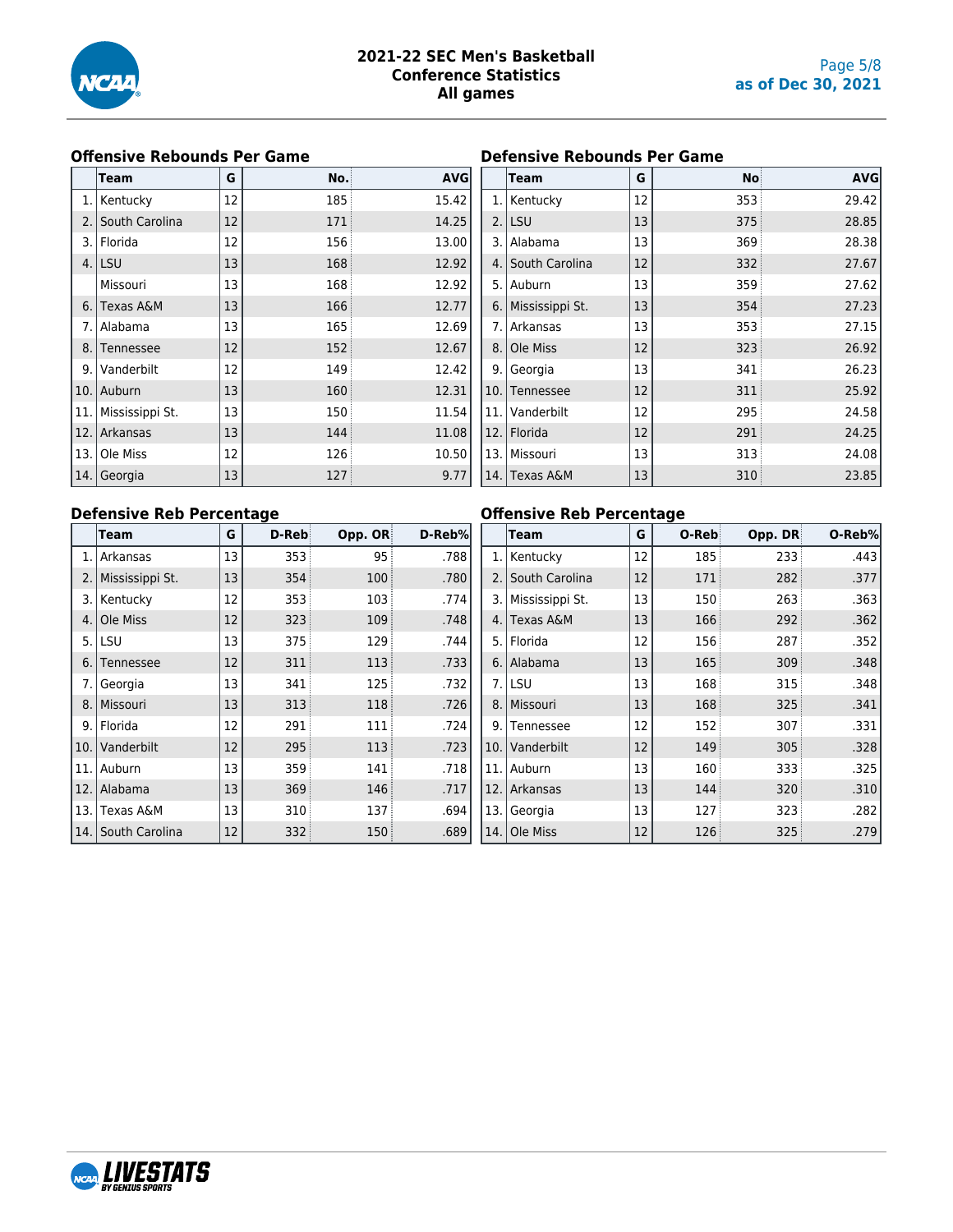

## **3-Point FG Made**

|     | Team                 | G  | No. | Avg  |
|-----|----------------------|----|-----|------|
| 1.  | Alabama              | 13 | 126 | 9.69 |
| 2.  | Auburn               | 13 | 122 | 9.38 |
| 3.  | Tennessee            | 12 | 111 | 9.25 |
| 4.  | <b>Texas A&amp;M</b> | 13 | 102 | 7.85 |
| 5.  | Florida              | 12 | 93  | 7.75 |
|     | Vanderbilt           | 12 | 93  | 7.75 |
|     | 7. South Carolina    | 12 | 83  | 6.92 |
|     | 8. LSU               | 13 | 89  | 6.85 |
| 9.  | Ole Miss             | 12 | 81  | 6.75 |
| 10. | Arkansas             | 13 | 86  | 6.62 |
|     | Georgia              | 13 | 86  | 6.62 |
| 12. | Mississippi St.      | 13 | 85  | 6.54 |
| 13. | Kentucky             | 12 | 74  | 6.17 |
| 14. | Missouri             | 13 | 65  | 5.00 |

#### **Conference Records**

| Team            | <b>Conference</b> | Pct.              | PF    |       | <b>PA Overall</b> | Pct.              | PF    | PA    |
|-----------------|-------------------|-------------------|-------|-------|-------------------|-------------------|-------|-------|
| Alabama         | $1 - 0$           | 1.000             | 73.00 | 68.00 | $10-3$            | .769 <sup>1</sup> | 82.15 | 72.92 |
| Auburn          | $1-0$             | 1.000             | 70.00 | 55.00 | $12 - 1$          | .923              | 80.23 | 64.15 |
| Kentucky        | $1 - 0$           | 1.000             | 83.00 | 56.00 | $10-2$            | .833:             | 83.25 | 61.50 |
| Mississippi St. | $1-0$             | 1.000             | 81.00 | 68.00 | $10-3$            | .769:             | 74.69 | 61.92 |
| Arkansas        | $0 - 1$           | .000:             | 68.00 | 81.00 | $10-3$            | .769 <sup>1</sup> | 80.46 | 70.62 |
| Florida         | $0-0$             | .000              | 0.00  | 0.00  | $9 - 3$           | .750:             | 74.00 | 59.92 |
| Georgia         | $0 - 0$           | .000 <sub>1</sub> | 0.00  | 0.00  | $5 - 8$           | .385 <sup>1</sup> | 69.92 | 72.46 |
| LSU             | $0 - 1$           | .000              | 55.00 | 70.00 | $12 - 1$          | .923              | 77.69 | 55.31 |
| Missouri        | $0 - 1$           | .000:             | 56.00 | 83.00 | $6 - 7$           | .462 <sup>1</sup> | 66.62 | 70.69 |
| Ole Miss        | $0-0$             | .000 <sub>1</sub> | 0.00  | 0.00  | $8 - 4$           | .667 <sup>3</sup> | 70.42 | 63.42 |
| South Carolina  | $0-0$             | .000 <sub>1</sub> | 0.00  | 0.00  | $9 - 3$           | .750 <sup>1</sup> | 75.33 | 66.08 |
| Tennessee       | $0 - 1$           | .000              | 68.00 | 73.00 | $9 - 3$           | .750              | 77.50 | 60.42 |
| Texas A&M       | $0-0$             | .000              | 0.00: | 0.00  | $11-2$            | .846:             | 76.23 | 61.08 |
| Vanderbilt      | $0-0$             | .000              | 0.00  | 0.00  | $8-4$             | .667 <sup>3</sup> | 69.92 | 60.67 |

### **Current Unbeaten Streak**

| Team                 |               |
|----------------------|---------------|
| Auburn               | q             |
| <b>Texas A&amp;M</b> |               |
| Mississippi St.      |               |
| Kentucky             | 3             |
| Vanderbilt           | 3             |
| Florida              | $\mathcal{P}$ |
| Alabama              |               |
| South Carolina       |               |

#### **Team Summaries**

| <b>Team</b>     | G               | <b>PF-PA</b> | Avg<br>score                                             |         |                     |      | Margin   FG-FGA   Pct. 3FG-FGA   Pct.   FT-FTA   Pct.   RebF RebA Margin |        |                             |     |       |          |
|-----------------|-----------------|--------------|----------------------------------------------------------|---------|---------------------|------|--------------------------------------------------------------------------|--------|-----------------------------|-----|-------|----------|
| Alabama         | 13              |              | 1068-948 82.2-72.9                                       | $+9.23$ | 388-828             | .469 | 126-384                                                                  | .328 l | 166-246 675                 | 534 | 455   | $+6.08$  |
| Arkansas        | 13              |              | $1046 - 918$ 80.5-70.6 + 9.85                            |         | 374-809             |      | $.462 \mid 86-283$                                                       | ا 304. | 212-288   .736              | 497 | 415   | $+6.31$  |
| Auburn          | 13              |              | $1043 - 834 \, \times \, 80.2 - 64.2 \, \times \, 16.08$ |         | 376-847             |      | .444   122 353                                                           | 346    | 169-238   .710   519        |     | 474   | $+3.46$  |
| Florida         | 12              | 888-719      | $74.0 - 59.9 + 14.08$                                    |         | 308-716 .430 93-298 |      |                                                                          | ا 312. | 179-246   .728   447        |     | : 398 | $+4.08$  |
| Georgia         | 13 <sup>1</sup> | 909-942      | $69.9 - 72.5$ -2.54                                      |         | 315-722 .436 86-278 |      |                                                                          | .309   | 193-274   .704              | 468 | 448   | $+1.54$  |
| Kentucky        | 12              | 999-738      | $83.3 - 61.5$ + 21.75                                    |         | 390-797 .489 74-224 |      |                                                                          |        | .330   145-193   .751       | 538 | 336   | $+16.83$ |
| LSU             | 13              | 1010-719     | $177.7 - 55.3 + 22.38$                                   |         | 370-826 .448 89-287 |      |                                                                          |        | .310   181-241   .751       | 543 | 444   | $+7.62$  |
| Mississippi St. | 13              | 971-805      | $74.7 - 61.9$ + 12.77                                    |         | 346-727 476 85-239  |      |                                                                          | ا 356. | 194-261   .743              | 504 | 363   | $+10.85$ |
| Missouri        | 13              | 866-919      | $66.6 - 70.7 = 4.08$                                     |         | 316-782             |      | .404 65-268                                                              | ا 243. | 169-237 .713                | 481 | 443   | $+2.92$  |
| Ole Miss        | 12              | 845-761      | $70.4 - 63.4 \div 7.00$                                  |         | 310-724 .428 81-266 |      |                                                                          | .305   | 144-208 692                 | 449 | 434   | $+1.25$  |
| South Carolina  | 12              | 904-793      | $75.3 - 66.1$ + 9.25                                     |         | 338-768 .440 83-257 |      |                                                                          |        | .323   145-218   .665   503 |     | 432   | $+5.92$  |

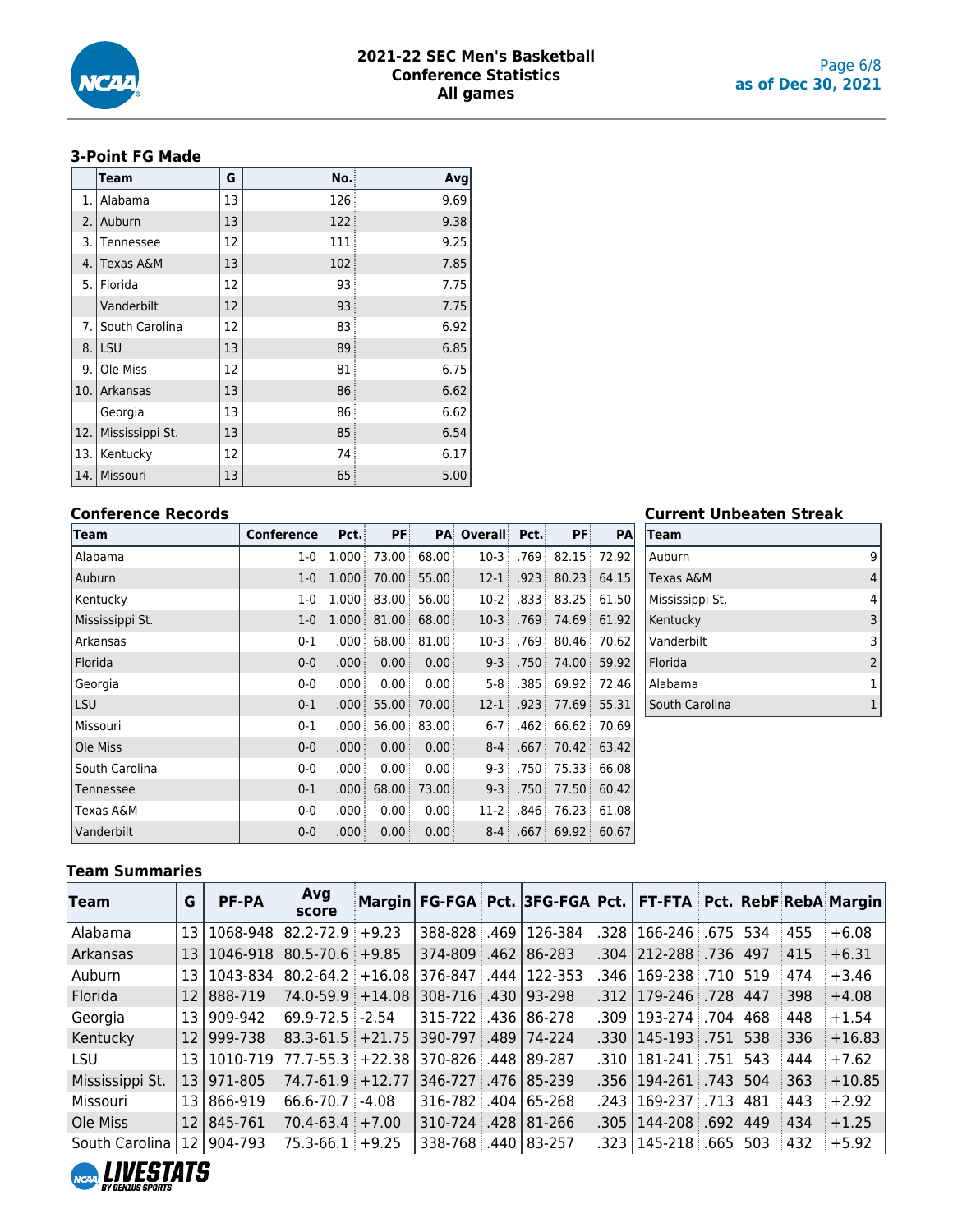

## **2021-22 SEC Men's Basketball Conference Statistics All games**

| <b>Team</b> | G. | PF-PA | Avg<br>score                                                                                                                                       |  | Margin FG-FGA Pct. 3FG-FGA Pct. FT-FTA Pct. RebF RebA Margin |  |  |  |
|-------------|----|-------|----------------------------------------------------------------------------------------------------------------------------------------------------|--|--------------------------------------------------------------|--|--|--|
| Tennessee   |    |       | 12 930-725 77.5-60.4 +17.08 352-794 .443 111-337 329 115-163 .706 463 420 +3.58                                                                    |  |                                                              |  |  |  |
| Texas A&M   |    |       | $\mid$ 13   991-794 $\mid$ 76.2-61.1 $\mid$ +15.15   360-781 $\mid$ .461   102-271 $\mid$ .376   169-262 $\mid$ .645   476 $\mid$ 429 $\mid$ +3.62 |  |                                                              |  |  |  |
| Vanderbilt  |    |       | 112   839-728   69.9-60.7   +9.25   287-707   .406   93-315   .295   172-237   .726   444   418   +2.17 ال                                         |  |                                                              |  |  |  |

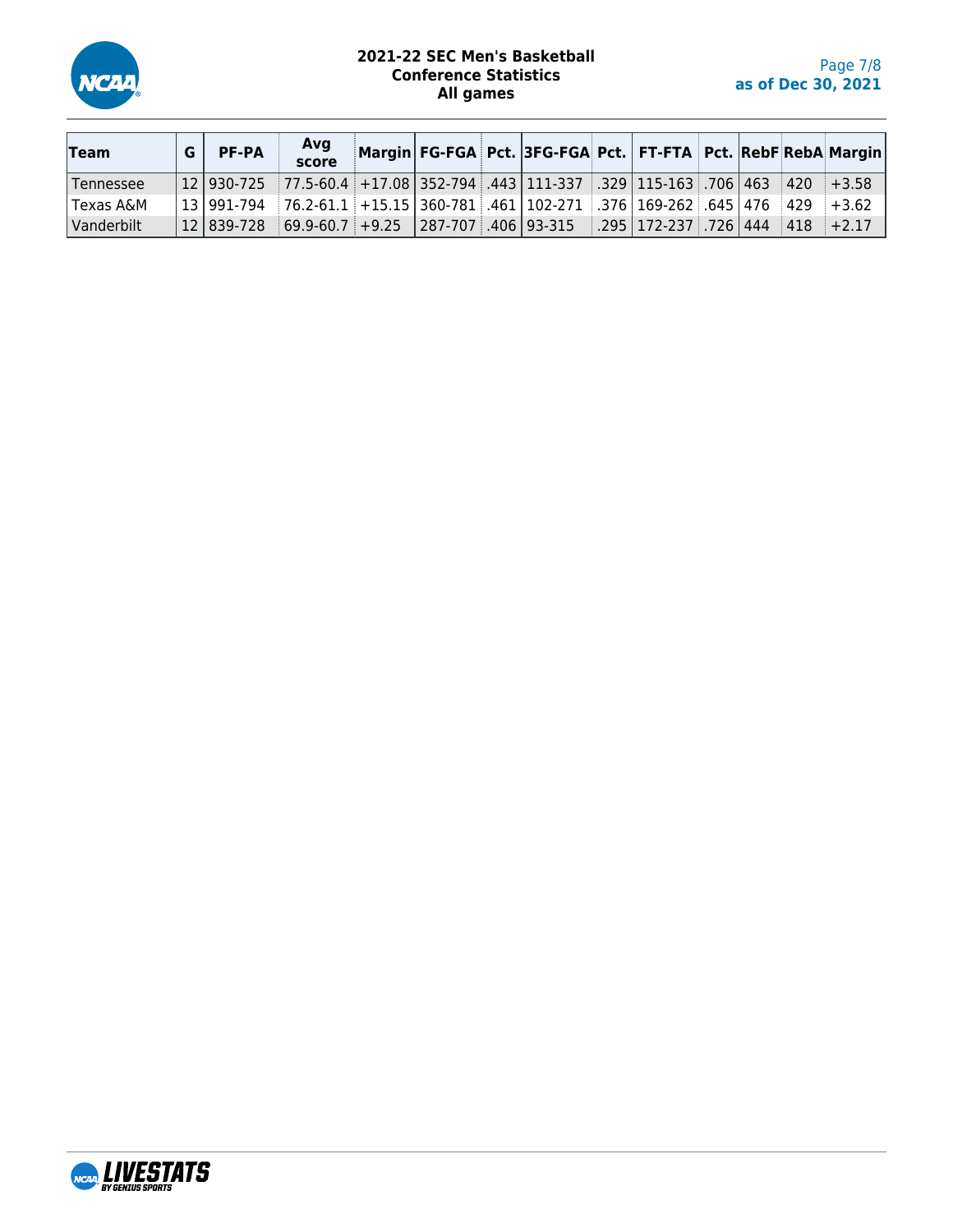

## **Attendance**

| Team            | Home        | Average | Away      | <b>Average</b> | <b>Neutral</b> | Average | <b>Total</b> | Average |
|-----------------|-------------|---------|-----------|----------------|----------------|---------|--------------|---------|
| Alabama         | 7-73631     | 10519   | 1-15266   | 15266          | 5-36725        | 7345    | 13-125622    | 9663    |
| Arkansas        | 9-168285    | 18698   | 1-6629    | 6629           | 3-22155        | 7385    | 13-197069    | 15159   |
| Auburn          | 7-63847     | 9121    | 2-12052   | 6026           | 4-3114         | 779     | 13-79013     | 6078    |
| Florida         | 7-59775     | 8539    | 1-9539    | 9539           | 4-14124        | 3531    | 12-83438     | 6953    |
| Georgia         | 10-66952    | 6695    | 1-10672   | 10672          | $2 - 0$        | 0       | 13-77624     | 5971    |
| Kentucky        | 9-169886    | 18876   | 1-8283    | 8283           | 2-30249        | 15125   | 12-208418    | 17368   |
| LSU             | 8-79923     | 9990    | 1-9121    | 9121           | 4-16851        | 4213    | 13-105895    | 8146    |
| Mississippi St. | 9-56890     | 6321    | $0 - 0$   | $\Omega$       | 4-6746         | 1687    | 13-63636     | 4895    |
| Missouri        | 7-46292     | 6613    | 3-39666   | 13222          | 3-18226        | 6075    | 13-104184    | 8014    |
| Ole Miss        | 8-49055     | 6132    | $0 - 0$   | 0              | 4-17449        | 4362    | 12-66504     | 5542    |
| South Carolina  | 7-61646     | 8807    | 2-9601    | 4801           | 3-6181         | 2060    | 12-77428     | 6452    |
| Tennessee       | 7-116847    | 16692   | 2-19115   | 9558           | 3-32620        | 10873   | 12-168582    | 14049   |
| Texas A&M       | 8-39512     | 4939    | 1-3015    | 3015           | 4-6491         | 1623    | 13-49018     | 3771    |
| Vanderbilt      | 8-45656     | 5707    | 3-15758   | 5253           | $1-0$          | 0       | 12-61414     | 5118    |
| <b>Total</b>    | 111-1098197 | 9894    | 19-158717 | 8354           | 46-210931      | 4585    | 176-1467845  | 8340    |

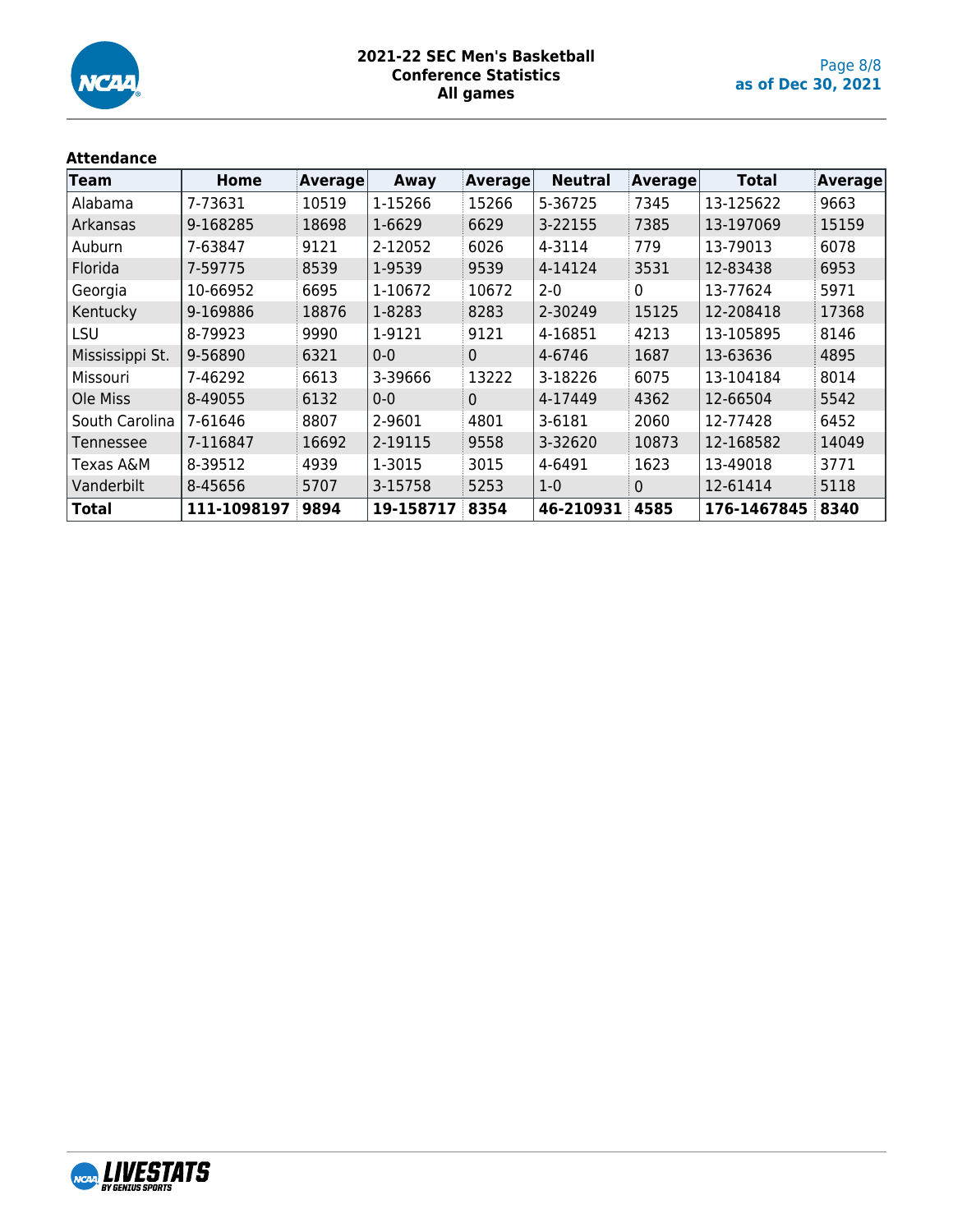

#### **2021-22 SEC Men's Basketball Conference Individual Highs All games**

## **Individual Highs**

| <b>POINTS</b>                | 31             |                    | Jackson, Quenton (Texas A&M) vs Central Ark. (12/29/2021)                                                                |
|------------------------------|----------------|--------------------|--------------------------------------------------------------------------------------------------------------------------|
|                              | 30             |                    | Pippen Jr., Scotty (Vanderbilt) vs Texas St. (11/14/2021)                                                                |
|                              | 30             |                    | Notae, JD (Arkansas) vs Mercer (11/09/2021)                                                                              |
|                              | 30             |                    | Days, Darius (LSU) vs La.-Monroe (11/09/2021)                                                                            |
| <b>FIELD GOALS MADE</b>      | 13             |                    | Chandler, Kennedy (Tennessee) at Colorado (12/04/2021)                                                                   |
|                              | 13             |                    | Notae, JD (Arkansas) vs Penn (11/28/2021)                                                                                |
| <b>FIELD GOAL ATTEMPTS</b>   | 26             |                    | Notae, JD (Arkansas) vs Mercer (11/09/2021)                                                                              |
|                              | 24             |                    | Notae, JD (Arkansas) vs Penn (11/28/2021)                                                                                |
|                              | 24             |                    | Quinerly, Jahvon (Alabama) vs South Dakota St. (11/12/2021)                                                              |
| <b>FIELD GOAL PERCENTAGE</b> | 1.000          | $(8-8)$            | Nkamhoua, Olivier (Tennessee) vs Tennessee Tech (11/26/2021)                                                             |
|                              | 1.000          | $(6-6)$            | Tshiebwe, Oscar (Kentucky) vs Albany (NY) (11/22/2021)                                                                   |
|                              | 1.000          | $(6-6)$            | Leveque, Wildens (South Carolina) vs Princeton (N) (11/12/2021)                                                          |
|                              | 1.000          | $(5-5)$            | Vescovi, Santiago (Tennessee) at Colorado (12/04/2021)                                                                   |
|                              | 1.000          | $(5-5)$            | Fudge, Alex (LSU) vs Texas St. (11/12/2021)                                                                              |
|                              | 1.000          | $(4-4)$            | Minott, Tre-Vaughn (South Carolina) vs Army West Point (12/22/2021)                                                      |
|                              | 1.000          | $(4-4)$            | Bridges, Braelen (Georgia) vs Jacksonville (12/07/2021)                                                                  |
|                              | 1.000          | $(4-4)$            | Millora-Brown, Quentin (Vanderbilt) vs Winthrop (11/20/2021)                                                             |
|                              | 1.000          | $(4-4)$            | Leveque, Wildens (South Carolina) vs Western Ky. (N) (11/14/2021)                                                        |
|                              | 1.000          | $(4-4)$            | Carter, Cam (Mississippi St.) vs North Ala. (11/10/2021)                                                                 |
| <b>3-PT FG MADE</b>          | 8              |                    | Pippen Jr., Scotty (Vanderbilt) at SMU (12/04/2021)                                                                      |
|                              | 8              |                    | Days, Darius (LSU) vs La.-Monroe (11/09/2021)                                                                            |
| <b>3-PT FG ATTEMPTS</b>      | 15             |                    | Quinerly, Jahvon (Alabama) vs South Dakota St. (11/12/2021)                                                              |
|                              | 14             |                    | Pippen Jr., Scotty (Vanderbilt) at SMU (12/04/2021)                                                                      |
|                              | 14             |                    | Notae, JD (Arkansas) vs Mercer (11/09/2021)                                                                              |
| <b>3-PT FG PERCENTAGE</b>    | 1.000          | $(5-5)$            | Powell, Justin (Tennessee) vs Presbyterian (11/30/2021)                                                                  |
|                              | 1.000          | $(4-4)$            | Chandler, Kennedy (Tennessee) vs UT Martin (11/09/2021)                                                                  |
|                              | 1.000          | $(3-3)$            | Carter, Jr., Chico (South Carolina) vs Army West Point (12/22/2021)                                                      |
|                              | 1.000          | $(3-3)$            | Pinson, Xavier (LSU) vs Northwestern St. (12/14/2021)                                                                    |
|                              | 1.000          | $(3-3)$            | Dezonie, Shane (Vanderbilt) at SMU (12/04/2021)                                                                          |
|                              | 1.000          | $(3-3)$            | Vescovi, Santiago (Tennessee) at Colorado (12/04/2021)                                                                   |
|                              | 1.000          | $(3-3)$            | Jackson, Quenton (Texas A&M) vs Butler (N) (11/23/2021)                                                                  |
|                              | 1.000          | $(3-3)$            | Murray, Brandon (LSU) vs Belmont (11/22/2021)                                                                            |
|                              | 1.000          | $(3-3)$            | Jackson, Quenton (Texas A&M) vs Houston Baptist (11/17/2021)                                                             |
|                              | 1.000          | $(3-3)$            | Matthews, Cameron (Mississippi St.) vs Montana (11/13/2021)                                                              |
| <b>FREE THROWS MADE</b>      | 12             |                    | Lykes, Chris (Arkansas) vs Elon (12/21/2021)                                                                             |
|                              | 12             |                    | Smith, Jabari (Auburn) vs UConn (N) (11/24/2021)                                                                         |
| <b>FREE THROWS ATTEMPTS</b>  | 16             |                    | Johnson, K.D. (Auburn) vs UConn (N) (11/24/2021)                                                                         |
|                              | 13             |                    | Johnson, Kamani (Arkansas) vs Elon (12/21/2021)                                                                          |
|                              | 13             |                    | Brown, Kobe (Missouri) vs Utah (12/18/2021)                                                                              |
| <b>FREE THROW PERCENTAGE</b> | 1.000          | $(12-12)$          | Lykes, Chris (Arkansas) vs Elon (12/21/2021)                                                                             |
|                              | 1.000          | $(12-12)$          | Smith, Jabari (Auburn) vs UConn (N) (11/24/2021)<br>Lykes, Chris (Arkansas) vs Kansas St. (N) (11/22/2021)               |
|                              | 1.000<br>1.000 | $(10-10)$          |                                                                                                                          |
|                              | 1.000          | $(8-8)$<br>$(7-7)$ | Carter, Devin (South Carolina) vs Western Ky. (N) (11/14/2021)<br>Oquendo, Kario (Georgia) vs Western Caro. (12/20/2021) |
|                              | 1.000          | $(7-7)$            | Molinar, Iverson (Mississippi St.) vs Georgia St. (12/14/2021)                                                           |
|                              | 1.000          | $(7-7)$            | Gaines, Eric (LSU) vs Wake Forest (N) (11/27/2021)                                                                       |
|                              | 1.000          |                    |                                                                                                                          |
|                              | 1.000          | $(7-7)$<br>$(7-7)$ | Appleby, Tyree (Florida) vs California (N) (11/22/2021)<br>Davis, Amari (Missouri) vs SMU (N) (11/21/2021)               |
|                              | 1.000          | $(6-6)$            | Jackson, Quenton (Texas A&M) at Oregon St. (12/18/2021)                                                                  |
| <b>REBOUNDS</b>              | 28             |                    | Tshiebwe, Oscar (Kentucky) vs Western Ky. (12/22/2021)                                                                   |
|                              | 23             |                    | Brown, Kobe (Missouri) vs Paul Quinn (11/29/2021)                                                                        |
| <b>ASSISTS</b>               | 14             |                    | Wheeler, Sahvir (Kentucky) vs North Florida (11/26/2021)                                                                 |
|                              | 12             |                    | Cook, Aaron (Georgia) vs Western Caro. (12/20/2021)                                                                      |
|                              | 12             |                    | Wheeler, Sahvir (Kentucky) vs Robert Morris (11/12/2021)                                                                 |

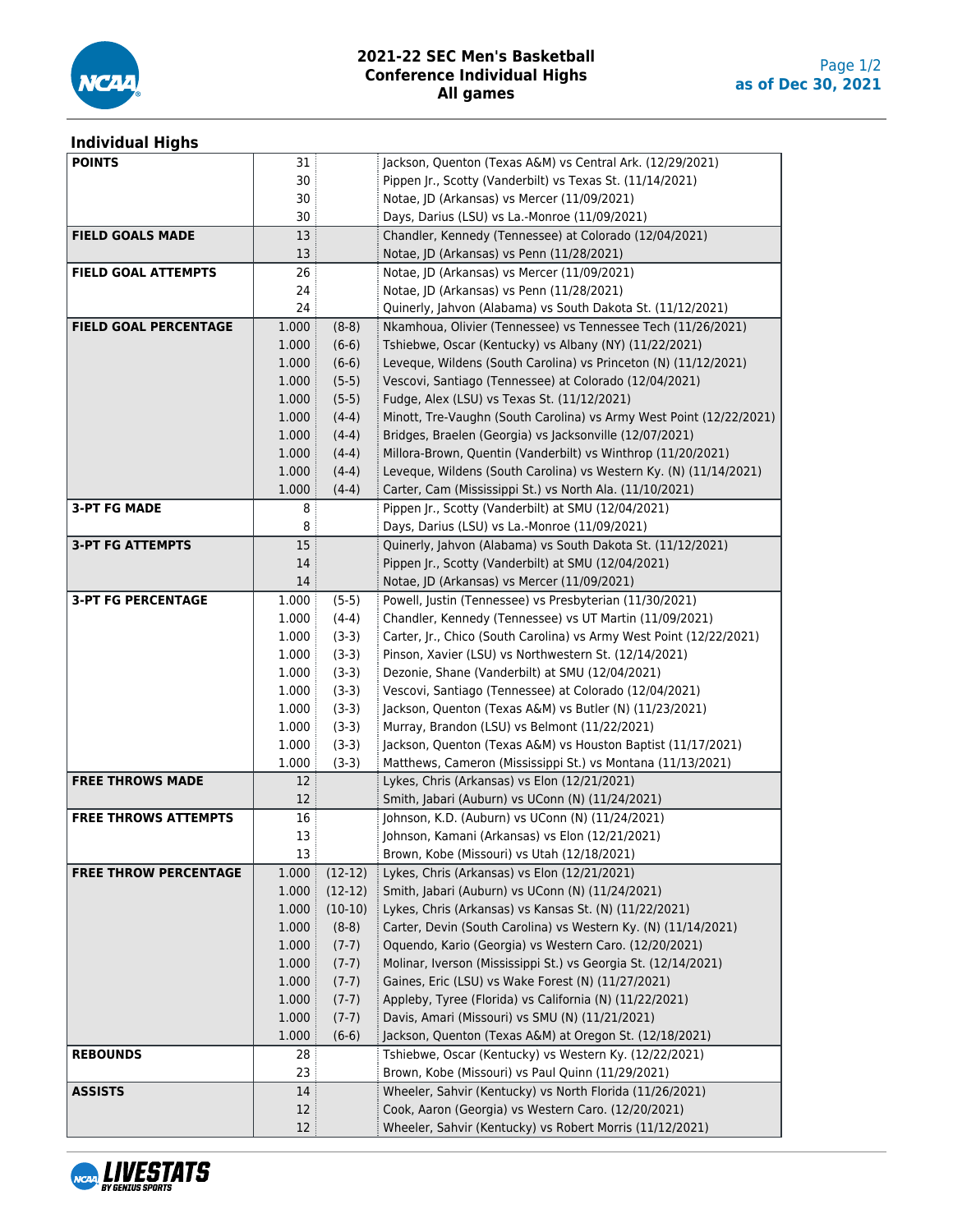

#### **Individual Highs**

| <b>STEALS</b>        |     | Chandler, Kennedy (Tennessee) vs Presbyterian (11/30/2021)           |
|----------------------|-----|----------------------------------------------------------------------|
|                      |     | Pinson, Xavier (LSU) vs Wake Forest (N) (11/27/2021)                 |
|                      |     | Notae, JD (Arkansas) vs Mercer (11/09/2021)                          |
| <b>BLOCKED SHOTS</b> | 11: | Kessler, Walker (Auburn) vs LSU (12/29/2021)                         |
|                      |     | Kessler, Walker (Auburn) vs Murray St. (12/22/2021)                  |
| <b>TURNOVERS</b>     | Q   | Couisnard, Jermaine (South Carolina) vs Western Ky. (N) (11/14/2021) |
|                      | 8   | Davison, JD (Alabama) vs Tennessee (12/29/2021)                      |

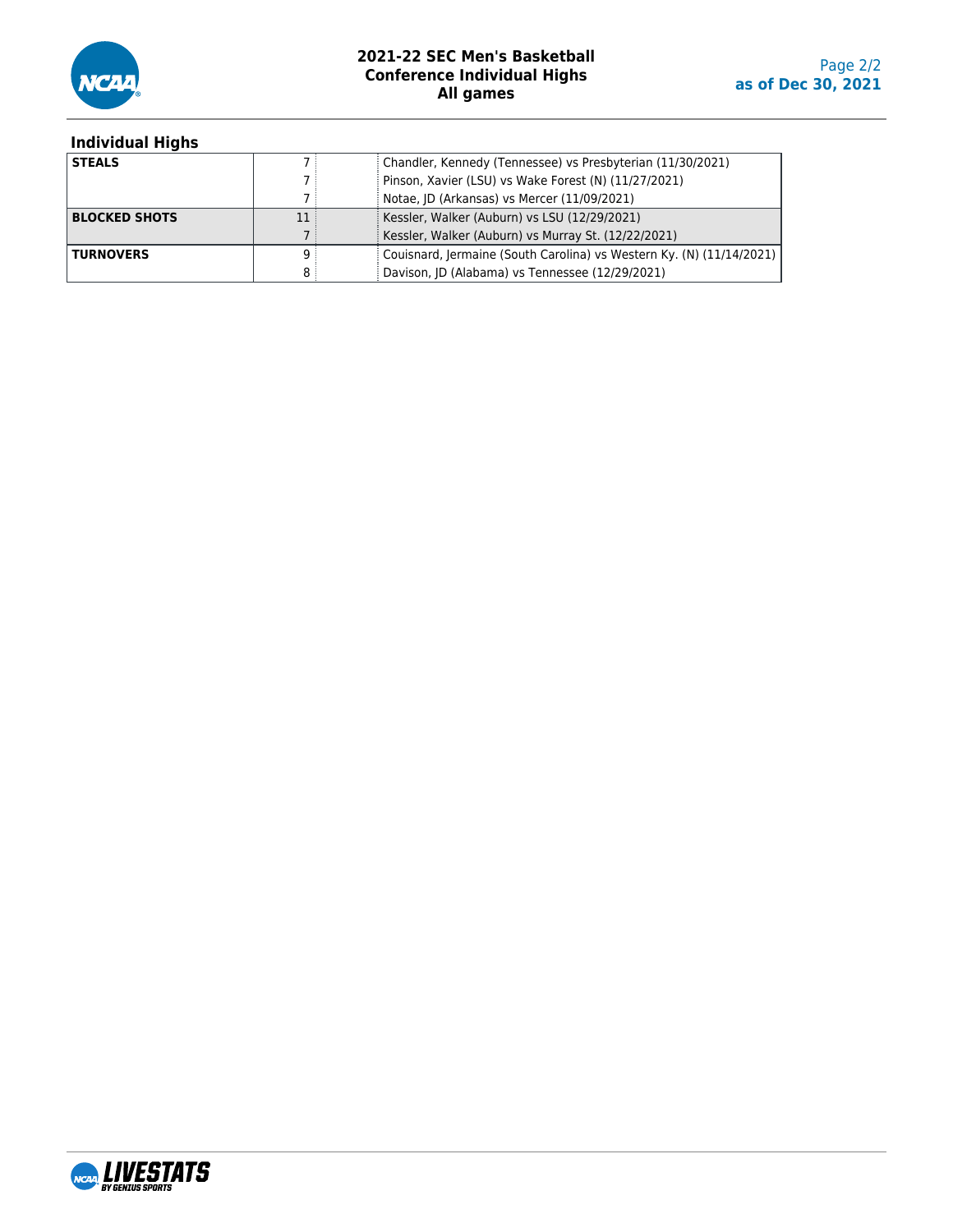

## **Team Highs**

| <b>POINTS</b>                | 110             |           | South Carolina vs Allen (12/14/2021)           |
|------------------------------|-----------------|-----------|------------------------------------------------|
|                              | 109             |           | Auburn vs UConn (N) (11/24/2021)               |
| <b>FIELD GOALS MADE</b>      | 45              |           | South Carolina vs Allen (12/14/2021)           |
|                              | 41              |           | South Carolina vs Army West Point (12/22/2021) |
|                              | 41              |           | Alabama vs South Dakota St. (11/12/2021)       |
| <b>FIELD GOAL ATTEMPTS</b>   | 84              |           | Alabama vs South Dakota St. (11/12/2021)       |
|                              | 83              |           | South Carolina vs Allen (12/14/2021)           |
| <b>FIELD GOAL PERCENTAGE</b> | ∶ 596.          | $(31-52)$ | South Carolina vs Wofford (11/23/2021)         |
|                              | ∶ 592.          | $(29-49)$ | Mississippi St. vs Detroit Mercy (11/17/2021)  |
| <b>3 PT FG MADE</b>          | 17 <sup>1</sup> |           | Tennessee vs UT Martin (11/09/2021)            |
|                              | 16              |           | Alabama vs Miami (FL) (N) (11/28/2021)         |
| <b>3 PT FG ATTEMPTS</b>      | 40              |           | Alabama vs South Dakota St. (11/12/2021)       |
|                              | 40              |           | Tennessee vs UT Martin (11/09/2021)            |
| <b>3 PT FG PERCENTAGE</b>    | .565            | $(13-23)$ | Mississippi St. vs Montana (11/13/2021)        |
|                              | .556            |           | $(10-18)$ LSU vs Texas St. $(11/12/2021)$      |
| <b>FREE THROWS MADE</b>      | 33              |           | Auburn vs UConn (N) (11/24/2021)               |
|                              | 29              |           | Arkansas vs Elon (12/21/2021)                  |
| <b>FREE THROW ATTEMPTS</b>   | 41              |           | Auburn vs UConn (N) (11/24/2021)               |
|                              | 35              |           | Arkansas vs Elon (12/21/2021)                  |
|                              | 35              |           | Georgia vs Memphis (12/01/2021)                |
| <b>FREE THROW PERCENTAGE</b> | 1.000:          | $(10-10)$ | Tennessee vs Tennessee Tech (11/26/2021)       |
|                              | 1.000           | $(8-8)$   | Kentucky vs Mount St. Mary's (11/16/2021)      |
|                              | 1.000           | $(6-6)$   | Ole Miss vs Boise St. (N) (11/21/2021)         |
|                              | 1.000           | $(1-1)$   | Mississippi St. vs Morehead St. (11/21/2021)   |
| <b>REBOUNDS</b>              | 59              |           | South Carolina vs Allen (12/14/2021)           |
|                              | 57              |           | Ole Miss vs Rider (11/30/2021)                 |
| <b>ASSISTS</b>               | 31              |           | South Carolina vs Allen (12/14/2021)           |
|                              | 29              |           | Tennessee vs USC Upstate (12/14/2021)          |
| <b>STEALS</b>                | 21              |           | Texas A&M vs Dallas Christian (12/27/2021)     |
|                              | 21              |           | Florida vs North Florida (12/08/2021)          |
| <b>BLOCKED SHOTS</b>         | 14              |           | Auburn vs LSU (12/29/2021)                     |
|                              | 14              |           | Auburn vs Yale (12/04/2021)                    |
| <b>TURNOVERS</b>             | 24              |           | South Carolina vs Western Ky. (N) (11/14/2021) |
|                              | 22              |           | South Carolina vs UAB (11/18/2021)             |
|                              | 22              |           | Alabama vs South Alabama (11/16/2021)          |
| <b>FOULS</b>                 | 29              |           | South Carolina at Clemson (12/18/2021)         |
|                              | 27              |           | Vanderbilt vs Temple (12/07/2021)              |

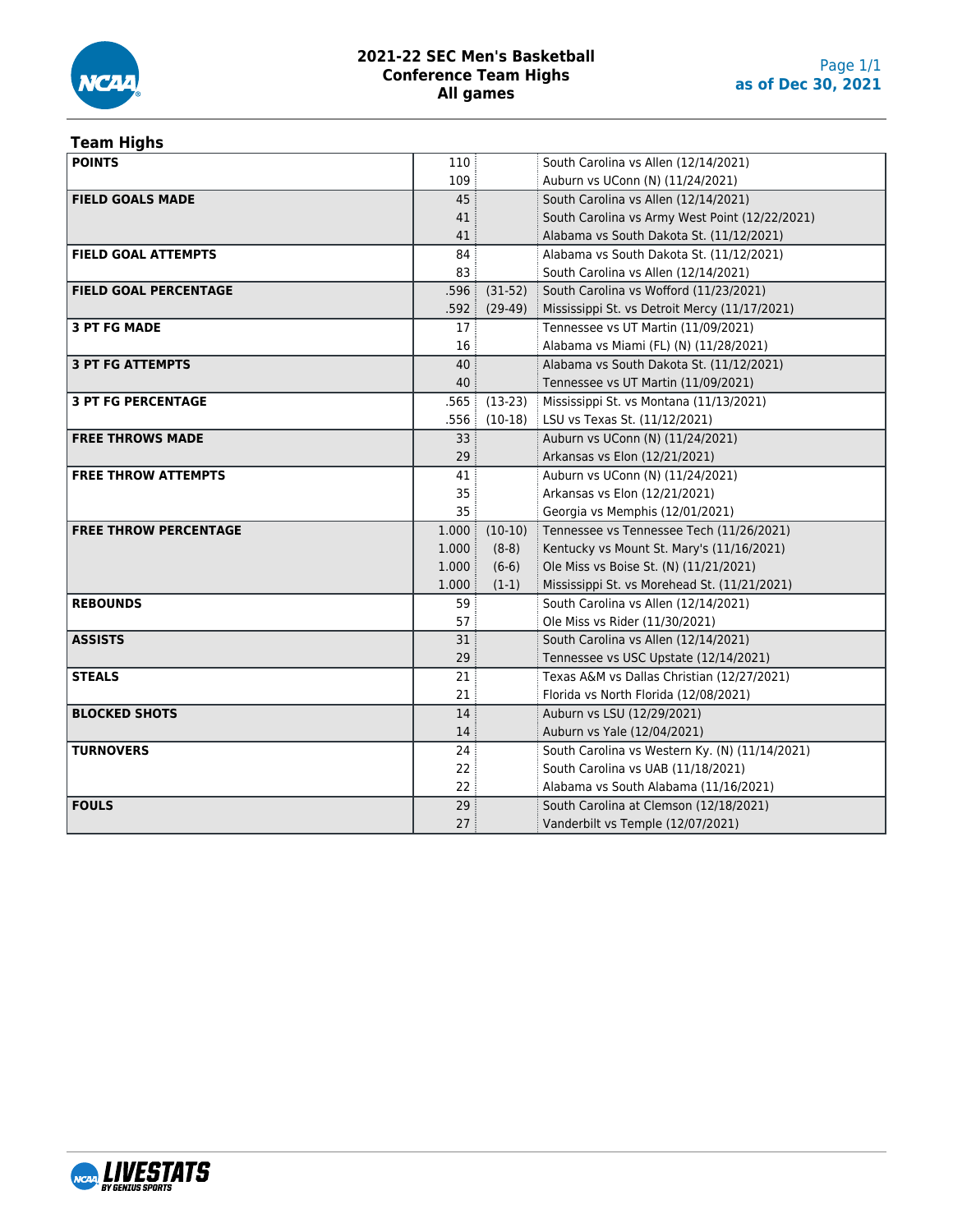

## **2021-22 SEC Men's Basketball Conference Opponent Lows All games**

## **Opponent Lows**

| <b>POINTS</b>                | 36              |           | Tennessee vs UNC Greensboro (12/11/2021)                         |
|------------------------------|-----------------|-----------|------------------------------------------------------------------|
|                              | 36              |           | Vanderbilt vs Mississippi Val. (11/29/2021)                      |
| <b>FIELD GOALS MADE</b>      | 11              |           | Vanderbilt vs Mississippi Val. (11/29/2021)                      |
|                              | 13              |           | Missouri vs Northern III. (11/18/2021)                           |
|                              | 13              |           | Texas A&M vs Houston Baptist (11/17/2021)                        |
|                              | 13              |           | LSU vs La.-Monroe (11/09/2021)                                   |
| <b>FIELD GOAL ATTEMPTS</b>   | 38              |           | Tennessee vs UNC Greensboro (12/11/2021)                         |
|                              | 44              |           | Texas A&M vs North Florida (11/10/2021)                          |
| <b>FIELD GOAL PERCENTAGE</b> | .200:           | $(11-55)$ | Vanderbilt vs Mississippi Val. (11/29/2021)                      |
|                              | .241            | $(13-54)$ | Missouri vs Northern III. (11/18/2021)                           |
| <b>3 PT FG MADE</b>          | 1               |           | Kentucky vs North Carolina (N) (12/18/2021)                      |
|                              | $\mathbf{1}$    |           | Kentucky vs Duke (N) (11/09/2021)                                |
| <b>3 PT FG ATTEMPTS</b>      | 10              |           | Missouri vs Paul Quinn (11/29/2021)                              |
|                              | 10 <sup>°</sup> |           | Florida vs California (N) (11/22/2021)                           |
| <b>3 PT FG PERCENTAGE</b>    | .077            | $(1-13)$  | Kentucky vs North Carolina (N) (12/18/2021)                      |
|                              | .083            | $(1-12)$  | Kentucky vs Duke (N) (11/09/2021)                                |
| <b>FREE THROWS MADE</b>      | $\mathbf{1}$    |           | Florida vs Stony Brook (12/22/2021)                              |
|                              | $\mathbf{1}$    |           | Tennessee vs Presbyterian (11/30/2021)                           |
|                              | 1               |           | Kentucky vs North Florida (11/26/2021)                           |
| <b>FREE THROW ATTEMPTS</b>   | 2 <sup>1</sup>  |           | Kentucky vs North Florida (11/26/2021)                           |
|                              | 3               |           | Auburn vs North Ala. (12/14/2021)                                |
|                              | 3               |           | Tennessee vs Presbyterian (11/30/2021)                           |
| <b>FREE THROW PERCENTAGE</b> | .167            | $(1-6)$   | Florida vs Stony Brook (12/22/2021)                              |
|                              | .278            | $(5-18)$  | Georgia vs ETSU (12/22/2021)                                     |
| <b>REBOUNDS</b>              | 17              |           | Kentucky vs Ohio (11/19/2021)                                    |
|                              | 20              |           | South Carolina vs Allen (12/14/2021)                             |
|                              | 20              |           | Mississippi St. vs Richmond (N) (11/27/2021)                     |
| <b>ASSISTS</b>               | $\mathsf{3}$    |           | Alabama vs Oakland (11/19/2021)                                  |
|                              | 4               |           | Auburn vs LSU (12/29/2021)                                       |
|                              | 4               |           | Missouri vs Northern III. (11/18/2021)                           |
| <b>STEALS</b>                | $\mathbf{1}$    |           | Ole Miss vs Mississippi Val. (11/26/2021)                        |
|                              | $\mathbf{1}$    |           | Arkansas vs Cincinnati (N) (11/23/2021)                          |
| <b>BLOCKED SHOTS</b>         | 0               |           | Missouri vs Illinois (N) (12/22/2021)                            |
|                              | 0               |           | Georgia vs ETSU (12/22/2021)                                     |
|                              | 0<br>0          |           | LSU vs Lipscomb (12/22/2021)<br>Arkansas vs Hofstra (12/18/2021) |
|                              | 0               |           | Kentucky at Notre Dame (12/11/2021)                              |
|                              | 0               |           | Georgia vs Jacksonville (12/07/2021)                             |
|                              | 0               |           | Ole Miss vs Rider (11/30/2021)                                   |
|                              | 0               |           | Florida vs Troy (11/28/2021)                                     |
|                              | 0               |           | Mississippi St. vs Louisville (N) (11/25/2021)                   |
|                              | 0               |           | South Carolina vs Wofford (11/23/2021)                           |
| <b>TURNOVERS</b>             | $\overline{4}$  |           | Mississippi St. vs Minnesota (12/05/2021)                        |
|                              | 4               |           | Georgia vs Virginia (N) (11/22/2021)                             |
| <b>FOULS</b>                 | 7 <sup>3</sup>  |           | Kentucky vs Mount St. Mary's (11/16/2021)                        |
|                              | 9               |           | Arkansas vs Hofstra (12/18/2021)                                 |
|                              | 9               |           | Ole Miss vs Western Ky. (N) (12/11/2021)                         |
|                              | 9               |           | Kentucky vs North Florida (11/26/2021)                           |
|                              | 9               |           | Georgia at Cincinnati (11/13/2021)                               |
|                              | 9               |           | Auburn vs Morehead St. (11/09/2021)                              |

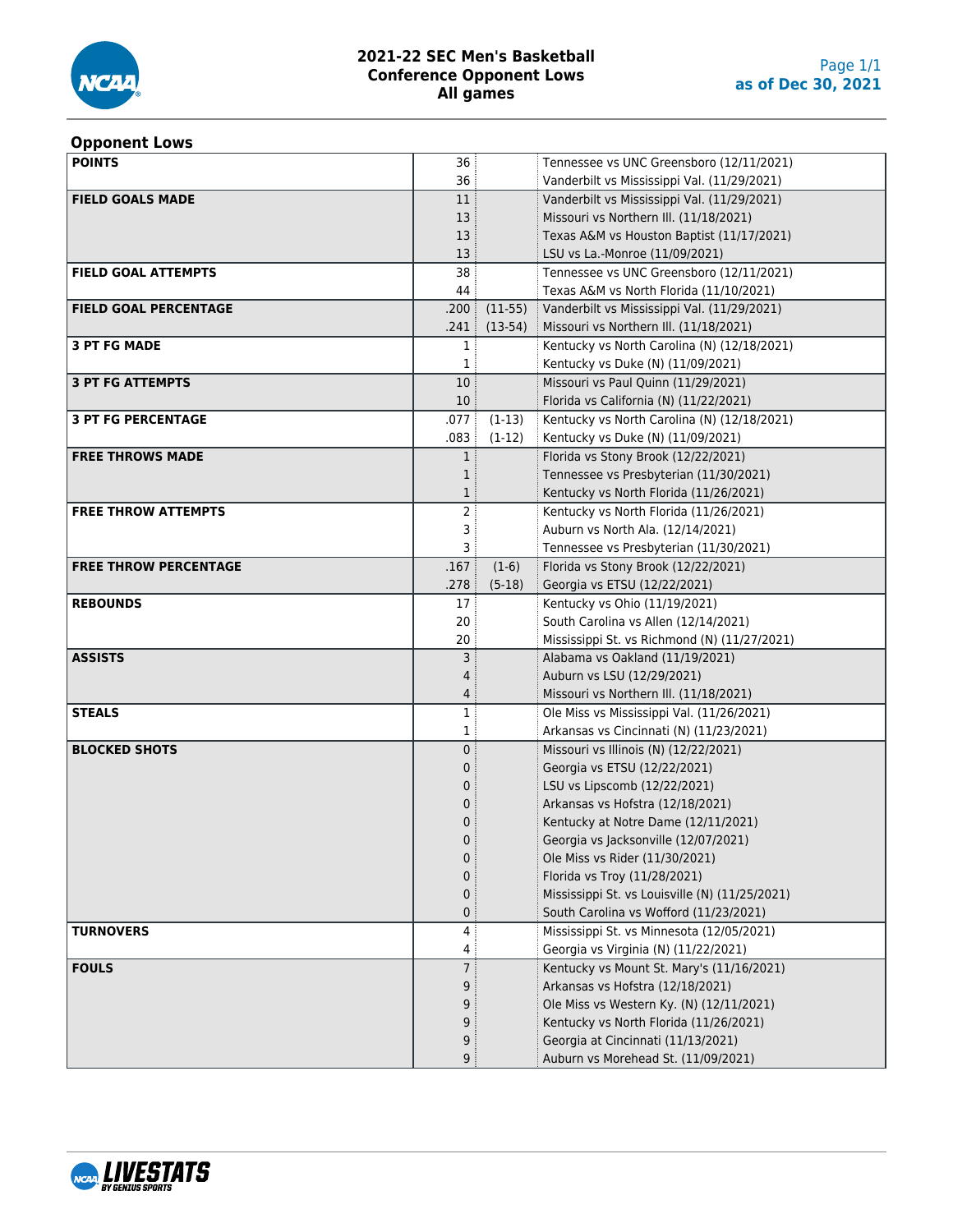

To be ranked, a player must appear in at least 75.0% of their team's games.

|       | Scoring                   |                |                |                   |                   |                 |            |
|-------|---------------------------|----------------|----------------|-------------------|-------------------|-----------------|------------|
|       | <b>Player</b>             | G              | <b>FG:</b>     | 3FG               | FT:               | Pts             | <b>AVG</b> |
| 1.1   | Gurley, Noah - Bama       | 1              | 8              | $2^{\frac{1}{2}}$ | 2                 | 20 <sub>3</sub> | 20.00      |
| 2.    | Umude, Stanley - Ark      | 1              | $\overline{7}$ | $\overline{2}$    | 3                 | 19 <sup>3</sup> | 19.00      |
| 3. l  | Smith, Tolu - MSU         | $\overline{1}$ | 5              | $\mathbf{0}$      | 8                 | 18 <sup>3</sup> | 18.00      |
|       | Quinerly, Jahvon - Bama   | $\overline{1}$ | $\overline{7}$ | 1:                | 3 <sup>3</sup>    | 18 <sup>3</sup> | 18.00      |
| 5. l  | Brooks Jr., Keion - UK    | $\overline{1}$ | 7              | $0^{\frac{1}{2}}$ | 3                 | 17 <sup>3</sup> | 17.00      |
| 6.1   | Smith, Jabari - AUB       | $\overline{1}$ | 5              | $\overline{2}$    | 4:                | 16 <sup>3</sup> | 16.00      |
|       | Molinar, Iverson - MSU    | $\overline{1}$ | 5              | 0                 | 6                 | 16 <sup>3</sup> | 16.00      |
|       | Kessler, Walker - AUB     | 1              | 6              | $\mathbf{1}$      | 3 <sup>3</sup>    | 16 <sub>3</sub> | 16.00      |
|       | 9. Nkamhoua, Olivier - UT | $\mathbf{1}$   | 6              | 1                 | 2                 | 15 <sup>3</sup> | 15.00      |
|       | Moore, Shakeel - MSU      | 1              | 5              | $\overline{3}$    | $2^{\frac{1}{2}}$ | 15 <sup>5</sup> | 15.00      |
|       | Green Jr., Wendell - AUB  | $\overline{1}$ | 4              | 1                 | 6                 | 15 <sub>3</sub> | 15.00      |
|       | Davis, Davonte - Ark      | 1              | $\overline{7}$ | $\mathbf{1}$      | 0:                | 15 <sup>3</sup> | 15.00      |
| 13. l | Washington Jr., TyTy - UK | $\overline{1}$ | 6              | $\overline{2}$    | 0                 | 14 <sup>3</sup> | 14.00      |
| 14.   | Pinson, Xavier - LSU      | 1              | 3              | $\mathbf{0}$      | $\overline{7}$    | 13 <sup>3</sup> | 13.00      |
|       | Tshiebwe, Oscar - UK      | 1              | 2              | 0                 | ؛ 9               | 13 <sup>3</sup> | 13.00      |
|       | Vescovi, Santiago - UT    | 1              | 5              | 3                 | 0                 | 13 <sup>3</sup> | 13.00      |
| 17.   | Shackelford, Jaden - Bama | 1              | 5              | 2                 | 0                 | 12 <sub>1</sub> | 12.00      |
| 18.   | Days, Darius - LSU        | 1              | $\overline{4}$ | 3 <sup>3</sup>    | 0                 | 11              | 11.00      |
|       | Wheeler, Sahvir - UK      | 1              | 5              | 0                 | 1                 | 11              | 11.00      |
|       | Eason, Tari - LSU         | 1              | 5              | 0                 | $\mathbf{1}$      | 11              | 11.00      |
|       | Zeigler, Zakai - UT       | 1              | 2              | 0                 | 7                 | 11              | 11.00      |

|       | <b>Rebounding</b>         |              |                |                 |                    |            |
|-------|---------------------------|--------------|----------------|-----------------|--------------------|------------|
|       | <b>Player</b>             | G            | <b>Off</b>     | <b>Def</b>      | <b>Total</b>       | <b>AVG</b> |
| 1.1   | Tshiebwe, Oscar - UK      | 1            | $\overline{7}$ | 13 <sup>3</sup> | $20^{\frac{1}{2}}$ | 20.00      |
| 2.1   | Gurley, Noah - Bama       | $\mathbf{1}$ | $\mathbf{1}$   | 9               | 10                 | 10.00      |
|       | Brooks, Garrison - MSU    | 1            | 3              | $\overline{7}$  | 10 <sub>1</sub>    | 10.00      |
|       | Kessler, Walker - AUB     | $\mathbf{1}$ | 3              | $\overline{7}$  | 10 <sup>°</sup>    | 10.00      |
| 5. l  | Nkamhoua, Olivier - UT    | 1            | 4              | 5               | 9                  | 9.00       |
|       | Plavsic, Uros - UT        | $\mathbf{1}$ | $\overline{4}$ | 5               | 9                  | 9.00       |
|       | Ellis, Keon - Bama        | $\mathbf{1}$ | 0              | 9               | 9                  | 9.00       |
|       | Brooks Jr., Keion - UK    | $\mathbf{1}$ | $\overline{2}$ | $\overline{7}$  | 9                  | 9.00       |
| 9. l  | Davis, Javian - MSU       | 1            | 5              | 3               | 8                  | 8.00       |
| 10.   | Robinson, Jaxson - Ark    | $\mathbf{1}$ | $\mathbf{1}$   | 6               | $\overline{7}$     | 7.00       |
|       | Eason, Tari - LSU         | $\mathbf{1}$ | 3              | 4               | 7                  | 7.00       |
|       | Williams, Jaylin - Ark    | $\mathbf{1}$ | $\overline{2}$ | 5               | $\overline{7}$     | 7.00       |
| 13. l | Davison, JD - Bama        | 1            | 1              | 5               | 6                  | 6.00       |
|       | Washington Jr., TyTy - UK | $\mathbf{1}$ | $\mathbf{1}$   | 5               | 6                  | 6.00       |
|       | Vescovi, Santiago - UT    | 1            | $\mathbf{0}$   | 6               | 6                  | 6.00       |
|       | Green Jr., Wendell - AUB  | $\mathbf{1}$ | $\mathbf{1}$   | 5               | 6                  | 6.00       |
|       | Flanigan, Allen - AUB     | 1            | 0              | 6               | 6                  | 6.00       |
|       | Pickett, Javon - Mizzou   | $\mathbf{1}$ | $\mathbf 0$    | 6               | 6                  | 6.00       |
|       | Smith, Tolu - MSU         | 1            | 4              | 2               | 6                  | 6.00       |
| 20.   | Davis, Davonte - Ark      | $\mathbf{1}$ | $\mathbf{0}$   | 5               | 5                  | 5.00       |
|       | Brazile, Trevon - Mizzou  | 1            | 0              | 5               | 5                  | 5.00       |
|       | Gaines, Eric - LSU        | $\mathbf{1}$ | $\mathbf 1$    | $\overline{4}$  | 5                  | 5.00       |
|       | Coleman, Jarron - Mizzou  | $\mathbf{1}$ | 1              | 4               | 5                  | 5.00       |

#### **Field Goal Percentage** (Minimum 5 FGM/G average)

|     | <b>Player</b>             | G | <b>FGM</b> | <b>FGA</b> | Pct. |
|-----|---------------------------|---|------------|------------|------|
| 1.1 | Gurley, Noah - Bama       | 1 | 8          | 10         | .800 |
| 2.  | Kessler, Walker - AUB     | 1 | 6          | 8          | .750 |
| 3.  | Brooks Jr., Keion - UK    | 1 | 7          | 11         | .636 |
| 4.1 | Smith, Tolu - MSU         | 1 | 5          | 8          | .625 |
|     | Moore, Shakeel - MSU      | 1 | 5          | 8          | .625 |
|     | 6. Umude, Stanley - Ark   | 1 | 7          | 12         | .583 |
|     | Davis, Davonte - Ark      | 1 | 7          | 12         | .583 |
| 8.1 | Quinerly, Jahvon - Bama   | 1 | 7          | 13         | .538 |
| 9.  | Molinar, Iverson - MSU    | 1 | 5          | 10         | .500 |
| 10. | Washington Jr., TyTy - UK | 1 | 6          | 13         | .462 |
| 11. | Vescovi, Santiago - UT    | 1 | 5          | 11         | .455 |
| 12. | Smith, Jabari - AUB       | 1 | 5          | 12         | .417 |
|     | Eason, Tari - LSU         | 1 | 5          | 12         | .417 |
|     | Wheeler, Sahvir - UK      | 1 | 5          | 12         | .417 |
| 15. | Nkamhoua, Olivier - UT    | 1 | 6          | 17         | .353 |

## **Assists**

|     | <b>Player</b>             | G            | No.            | <b>AVG</b> |
|-----|---------------------------|--------------|----------------|------------|
| 1.1 | Wheeler, Sahvir - UK      | 1            | 9              | 9.00       |
| 2.  | Williams, Jaylin - Ark    | $\mathbf{1}$ | 6              | 6.00       |
| 3.1 | Molinar, Iverson - MSU    | 1            | 5              | 5.00       |
|     | Moore, Shakeel - MSU      | 1            | 5              | 5.00       |
|     | Ellis, Keon - Bama        | 1            | 5              | 5.00       |
|     | 6.   Davis, Davonte - Ark | 1            | 4              | 4.00       |
|     | Zeigler, Zakai - UT       | 1            | 4              | 4.00       |
| 8.  | Davison, JD - Bama        | 1            | 3              | 3.00       |
|     | Coleman, Jarron - Mizzou  | 1            | 3              | 3.00       |
|     | Pinson, Xavier - LSU      | $\mathbf{1}$ | 3              | 3.00       |
|     | Quinerly, Jahvon - Bama   | 1            | 3              | 3.00       |
|     | Vescovi, Santiago - UT    | 1            | 3              | 3.00       |
|     | Green Jr., Wendell - AUB  | 1            | 3              | 3.00       |
|     | 14. Jeffries, D.J. - MSU  | 1            | 2              | 2.00       |
|     | Washington Jr., TyTy - UK | 1            | 2              | 2.00       |
|     | Johnson, K.D. - AUB       | $\mathbf{1}$ | $\overline{2}$ | 2.00       |
|     | Jasper, Zep - AUB         | 1            | $\overline{2}$ | 2.00       |
|     | Lykes, Chris - Ark        | 1            | 2              | 2.00       |
|     | Pickett, Javon - Mizzou   | 1            | 2              | 2.00       |

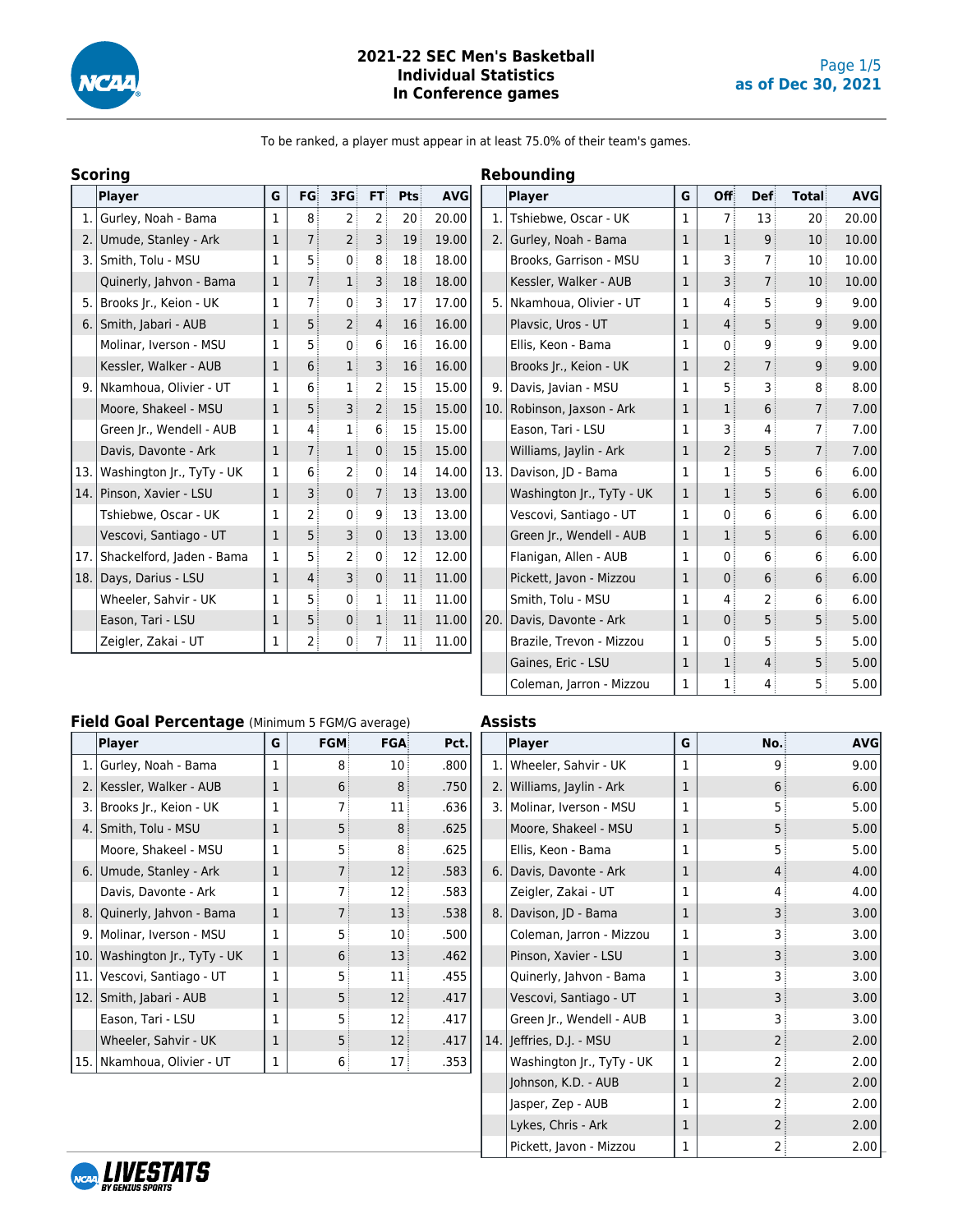

#### **2021-22 SEC Men's Basketball Individual Statistics In Conference games**

| <b>Free Throw Percentage</b> (Minimum 2.5 FTM/G average) |              |                |                 |       |    | <b>Steals</b>             |   |                   |            |
|----------------------------------------------------------|--------------|----------------|-----------------|-------|----|---------------------------|---|-------------------|------------|
| Player                                                   | G            | <b>FTM</b>     | <b>FTA</b>      | Pct.  |    | Player                    | G | No.               | <b>AVG</b> |
| 1. Lykes, Chris - Ark                                    | $\mathbf{1}$ |                | 3               | 1.000 | 1. | Smith, Tolu - MSU         | 1 | 5                 | 5.00       |
| 2. Tshiebwe, Oscar - UK                                  | 1            | 9:             | 10 <sub>1</sub> | .900  |    | 2.   Moore, Shakeel - MSU | 1 | 4:                | 4.00       |
| 3. Pinson, Xavier - LSU                                  | $\mathbf{1}$ |                | 8               | .875  |    | Johnson, K.D. - AUB       | 1 | 4                 | 4.00       |
| Zeigler, Zakai - UT                                      | 1            |                | 8 <sup>3</sup>  | .875  |    | 4. Vescovi, Santiago - UT | 1 | 3 <sup>3</sup>    | 3.00       |
| 5. Green Jr., Wendell - AUB                              | $\mathbf{1}$ | 6 <sup>3</sup> | 7 :             | .857  |    | Gary, Juwan - Bama        |   |                   | 3.00       |
| 6. Ware, Lance - UK                                      | 1            | 5 !            | 6:              | .833  |    | Flanigan, Allen - AUB     | 1 | 3                 | 3.00       |
| 7. Smith, Jabari - AUB                                   |              | 4:             | 5               | .800  | 7. | Umude, Stanley - Ark      |   |                   | 2.00       |
| Smith, Tolu - MSU                                        | 1            | 8 <sup>3</sup> | 10 <sub>1</sub> | .800  |    | Green Jr., Wendell - AUB  | 1 | 2                 | 2.00       |
| 9.   Toney, Au'Diese - Ark                               | 1            |                | 4               | .750  |    | Mashack, Jahmai - UT      |   |                   | 2.00       |
| Davison, JD - Bama                                       | 1            | 3              | 4:              | .750  |    | Williams, Justice - LSU   | 1 | $2^{\frac{1}{2}}$ | 2.00       |
| Davis, Amari - Mizzou                                    |              |                | 4               | .750  |    | Davis, Davonte - Ark      |   |                   | 2.00       |
| Plavsic, Uros - UT                                       | 1            | 6 <sup>3</sup> | 8               | .750  |    | Eason, Tari - LSU         | 1 | $2^{\frac{1}{2}}$ | 2.00       |
| Quinerly, Jahvon - Bama                                  |              |                | 4               | .750  |    | Days, Darius - LSU        |   | 2 :               | 2.00       |
| Kessler, Walker - AUB                                    | 1            | 3              | 4:              | .750  |    | Wheeler, Sahvir - UK      | 1 | 2 <sup>3</sup>    | 2.00       |
| Brooks Jr., Keion - UK                                   | 1            |                | 4               | .750  |    | Washington Jr., TyTy - UK | 1 |                   | 2.00       |
| Umude, Stanley - Ark                                     | 1            |                | 4:              | .750  |    | Zeigler, Zakai - UT       | 1 | $2^{\frac{1}{2}}$ | 2.00       |
| Molinar, Iverson - MSU                                   | $\mathbf{1}$ | 6              | 8               | .750  |    | Powell, Justin - UT       |   |                   | 2.00       |

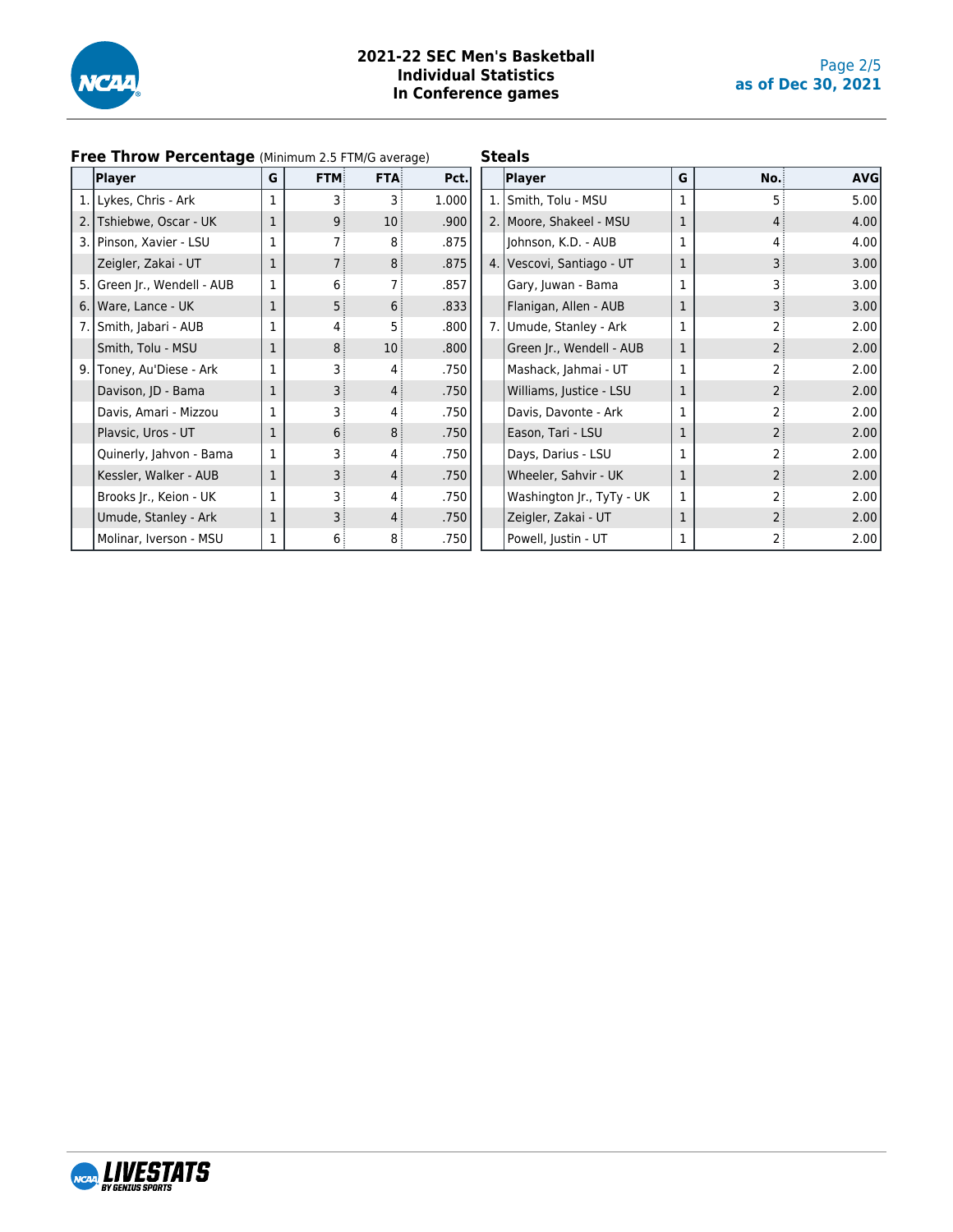

#### **3-Point FG Percentage** (Minimum 2.5 3FG/G average)

# **3-Point FG Made**

| <b>Player</b>             | 3FG | <b>3FGA</b> | Pct. |
|---------------------------|-----|-------------|------|
| 1.   Moore, Shakeel - MSU |     |             |      |
| 2. Vescovi, Santiago - UT |     |             | .375 |
| Days, Darius - LSU        |     |             |      |

|     | <b>Player</b>               | G | 3FG            | Avg  |
|-----|-----------------------------|---|----------------|------|
| 1.  | Days, Darius - LSU          | 1 | 3              | 3.00 |
|     | Moore, Shakeel - MSU        | 1 | 3              | 3.00 |
|     | Vescovi, Santiago - UT      | 1 | 3              | 3.00 |
|     | 4. Robinson, Jaxson - Ark   | 1 | $\overline{2}$ | 2.00 |
|     | Smith, Jabari - AUB         | 1 | 2              | 2.00 |
|     | Grady, Kellan - UK          | 1 | $\overline{2}$ | 2.00 |
|     | Washington Jr., TyTy - UK   | 1 | 2              | 2.00 |
|     | Coleman, Jarron - Mizzou    | 1 | 2              | 2.00 |
|     | Flanigan, Allen - AUB       | 1 | 2              | 2.00 |
|     | Gurley, Noah - Bama         | 1 | $\overline{c}$ | 2.00 |
|     | Shackelford, Jaden - Bama   | 1 | $\overline{c}$ | 2.00 |
|     | Umude, Stanley - Ark        | 1 | $\overline{c}$ | 2.00 |
|     | Ellis, Keon - Bama          | 1 | 2              | 2.00 |
| 14. | Toney, Au'Diese - Ark       | 1 | $\mathbf 1$    | 1.00 |
|     | Jeffries, D.J. - MSU        | 1 | 1              | 1.00 |
|     | Williams, Justice - LSU     | 1 | $\mathbf 1$    | 1.00 |
|     | Davis, Davonte - Ark        | 1 | 1              | 1.00 |
|     | Wilkinson, Mwani - LSU      | 1 | $\mathbf 1$    | 1.00 |
|     | Bailey Jr., Victor - UT     | 1 | 1              | 1.00 |
|     | DeGray III, Ronnie - Mizzou | 1 | $\mathbf 1$    | 1.00 |
|     | James, Josiah-Jordan - UT   | 1 | 1              | 1.00 |
|     | Kessler, Walker - AUB       | 1 | $\mathbf 1$    | 1.00 |
|     | Gaines, Eric - LSU          | 1 | $\mathbf 1$    | 1.00 |
|     | Johnson, K.D. - AUB         | 1 | 1              | 1.00 |
|     | Powell, Justin - UT         | 1 | 1              | 1.00 |
|     | Wade, Trey - Ark            | 1 | 1              | 1.00 |
|     | Nkamhoua, Olivier - UT      | 1 | 1              | 1.00 |
|     | Quinerly, Jahvon - Bama     | 1 | 1              | 1.00 |
|     | Green Jr., Wendell - AUB    | 1 | $\mathbf{1}$   | 1.00 |
|     | Lykes, Chris - Ark          | 1 | $\mathbf{1}$   | 1.00 |
|     | Davis, Amari - Mizzou       | 1 | 1              | 1.00 |
|     | Durugordon, Sean - Mizzou   | 1 | $\mathbf 1$    | 1.00 |
|     | Mintz, Davion - UK          | 1 | 1              | 1.00 |
|     | Garcia, Andersson - MSU     | 1 | 1              | 1.00 |

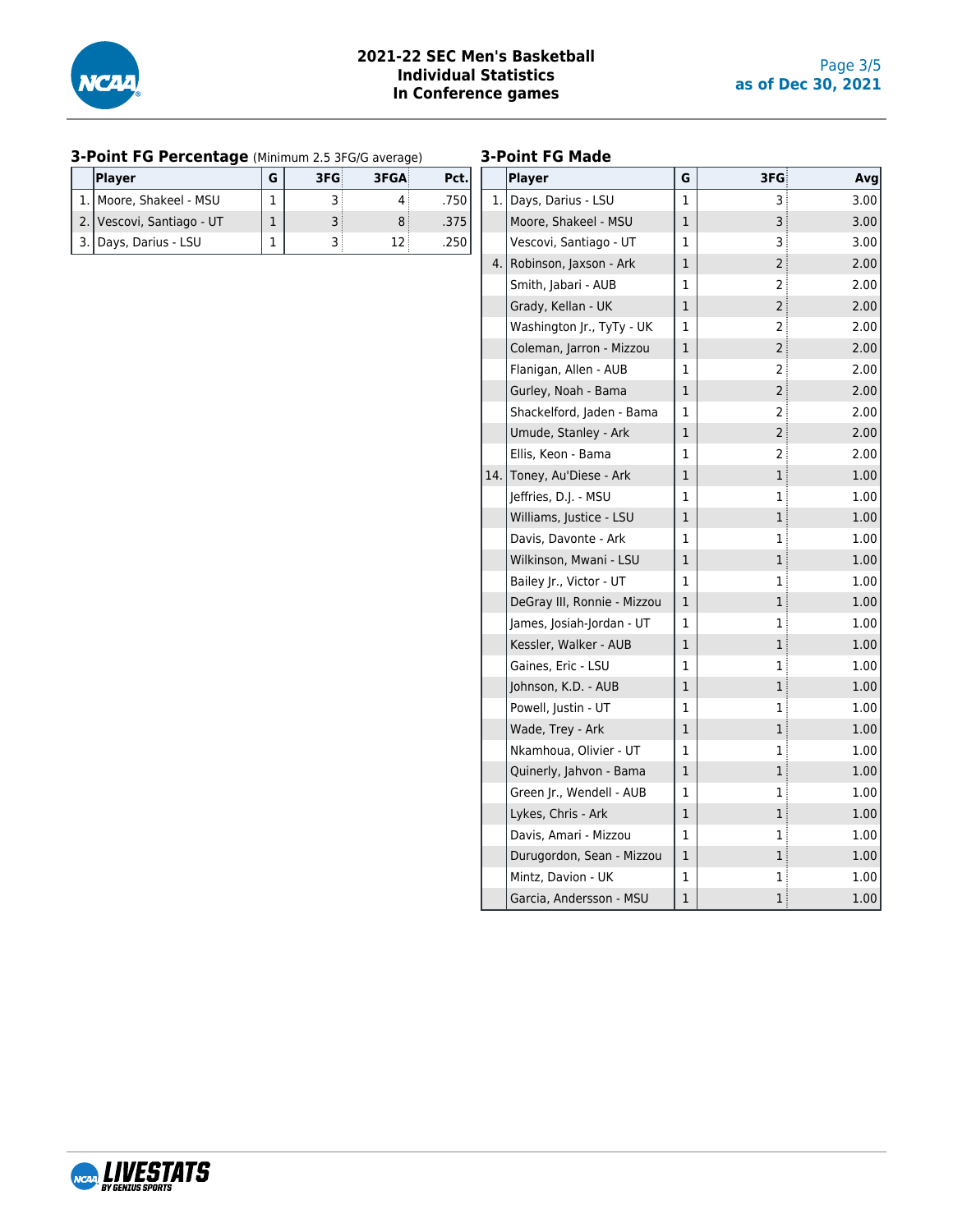

#### **Blocked Shots**

#### **Assist/Turnover Ratio** (Minimum 3 AST/G average)

|    | <b>Player</b>                  | G              | No.            | <b>AVG</b> |
|----|--------------------------------|----------------|----------------|------------|
|    |                                |                |                |            |
| 1. | Kessler, Walker - AUB          | 1              | 11             | 11.00      |
| 2. | Williams, Jaylin - Ark         | 1              | 3              | 3.00       |
| 3. | Brooks Jr., Keion - UK         | $\overline{1}$ | 2              | 2.00       |
|    | Eason, Tari - LSU              | 1              | $\overline{2}$ | 2.00       |
|    | Tshiebwe, Oscar - UK           | $\overline{1}$ | 2              | 2.00       |
|    | Cardwell, Dylan - AUB          | 1              | $\overline{2}$ | 2.00       |
|    | Brazile, Trevon - Mizzou       | 1              | 2              | 2.00       |
| 8. | Jeffries, D.J. - MSU           | 1              | 1              | 1.00       |
|    | Smith, Jabari - AUB            | 1              | 1              | 1.00       |
|    | Gary, Juwan - Bama             | $\overline{1}$ | 1              | 1.00       |
|    | Gurley, Noah - Bama            | $\overline{1}$ | 1              | 1.00       |
|    | Nkamhoua, Olivier - UT         | 1              | 1              | 1.00       |
|    | Molinar, Iverson - MSU         | $\overline{1}$ | 1              | 1.00       |
|    | Huntley-Hatfield, Brandon - UT | $\overline{1}$ | 1              | 1.00       |
|    | Umude, Stanley - Ark           | 1              | 1              | 1.00       |
|    | Brown, Kobe - Mizzou           | 1              | 1              | 1.00       |
|    | Ellis, Keon - Bama             | $\overline{1}$ | 1              | 1.00       |
|    | Garcia, Andersson - MSU        | $\mathbf{1}$   | 1              | 1.00       |

| Player | G | Ast. | T/O | Ratio |
|--------|---|------|-----|-------|
|        |   |      |     |       |
|        |   |      |     |       |
|        |   |      |     |       |
|        |   |      |     |       |
|        |   |      |     |       |
|        |   |      |     |       |
|        |   |      |     |       |
|        |   |      |     |       |
|        |   |      |     |       |
|        |   |      |     |       |
|        |   |      |     |       |
|        |   |      |     |       |
|        |   |      |     |       |

## **Offensive Rebounds**

|      | <b>Player</b>               | G | No.                      | <b>AVG</b> |
|------|-----------------------------|---|--------------------------|------------|
|      | 1. Tshiebwe, Oscar - UK     | 1 | 7                        | 7.00       |
| 2.   | Davis, Javian - MSU         | 1 | 5                        | 5.00       |
|      | 3. Smith, Tolu - MSU        | 1 | 4                        | 4.00       |
|      | Nkamhoua, Olivier - UT      | 1 | $\overline{4}$           | 4.00       |
|      | Plavsic, Uros - UT          | 1 | 4                        | 4.00       |
| 6.1  | DeGray III, Ronnie - Mizzou | 1 | 3                        | 3.00       |
|      | Eason, Tari - LSU           | 1 | 3                        | 3.00       |
|      | Kessler, Walker - AUB       | 1 | 3                        | 3.00       |
|      | Gary, Juwan - Bama          | 1 | 3                        | 3.00       |
|      | Brooks, Garrison - MSU      | 1 | 3                        | 3.00       |
| 11.1 | Moore, Chris - AUB          | 1 | 2                        | 2.00       |
|      | Brooks Jr., Keion - UK      | 1 | $\mathcal{P}$            | 2.00       |
|      | Reid, Efton - LSU           | 1 | $\overline{\phantom{a}}$ | 2.00       |
|      | Williams, Jaylin - Ark      | 1 | $\mathcal{P}$            | 2.00       |
|      | Bediako, Charles - Bama     | 1 | 2                        | 2.00       |
|      | Shackelford, Jaden - Bama   | 1 | 2                        | 2.00       |

## **Defensive Rebounds**

|      | <b>Player</b>             | G            | No. | <b>AVG</b> |
|------|---------------------------|--------------|-----|------------|
| 1.   | Tshiebwe, Oscar - UK      | 1            | 13  | 13.00      |
| 2.   | Gurley, Noah - Bama       | $\mathbf{1}$ | 9   | 9.00       |
|      | Ellis, Keon - Bama        | 1            | 9   | 9.00       |
| 4.   | Brooks Jr., Keion - UK    | $\mathbf{1}$ | 7   | 7.00       |
|      | Kessler, Walker - AUB     | 1            | 7   | 7.00       |
|      | Brooks, Garrison - MSU    | $\mathbf{1}$ | 7   | 7.00       |
| 7. I | Robinson, Jaxson - Ark    | 1            | 6   | 6.00       |
|      | Flanigan, Allen - AUB     | $\mathbf{1}$ | 6   | 6.00       |
|      | Vescovi, Santiago - UT    | 1            | 6   | 6.00       |
|      | Pickett, Javon - Mizzou   | 1            | 6   | 6.00       |
| 11.1 | Davison, JD - Bama        | 1            | 5   | 5.00       |
|      | Davis, Davonte - Ark      | 1            | 5   | 5.00       |
|      | Washington Jr., TyTy - UK | 1            | 5   | 5.00       |
|      | Williams, Jaylin - Ark    | $\mathbf{1}$ | 5   | 5.00       |
|      | Nkamhoua, Olivier - UT    | 1            | 5   | 5.00       |
|      | Green Jr., Wendell - AUB  | 1            | 5   | 5.00       |
|      | Brazile, Trevon - Mizzou  | 1            | 5   | 5.00       |
|      | Plavsic, Uros - UT        | 1            | 5   | 5.00       |

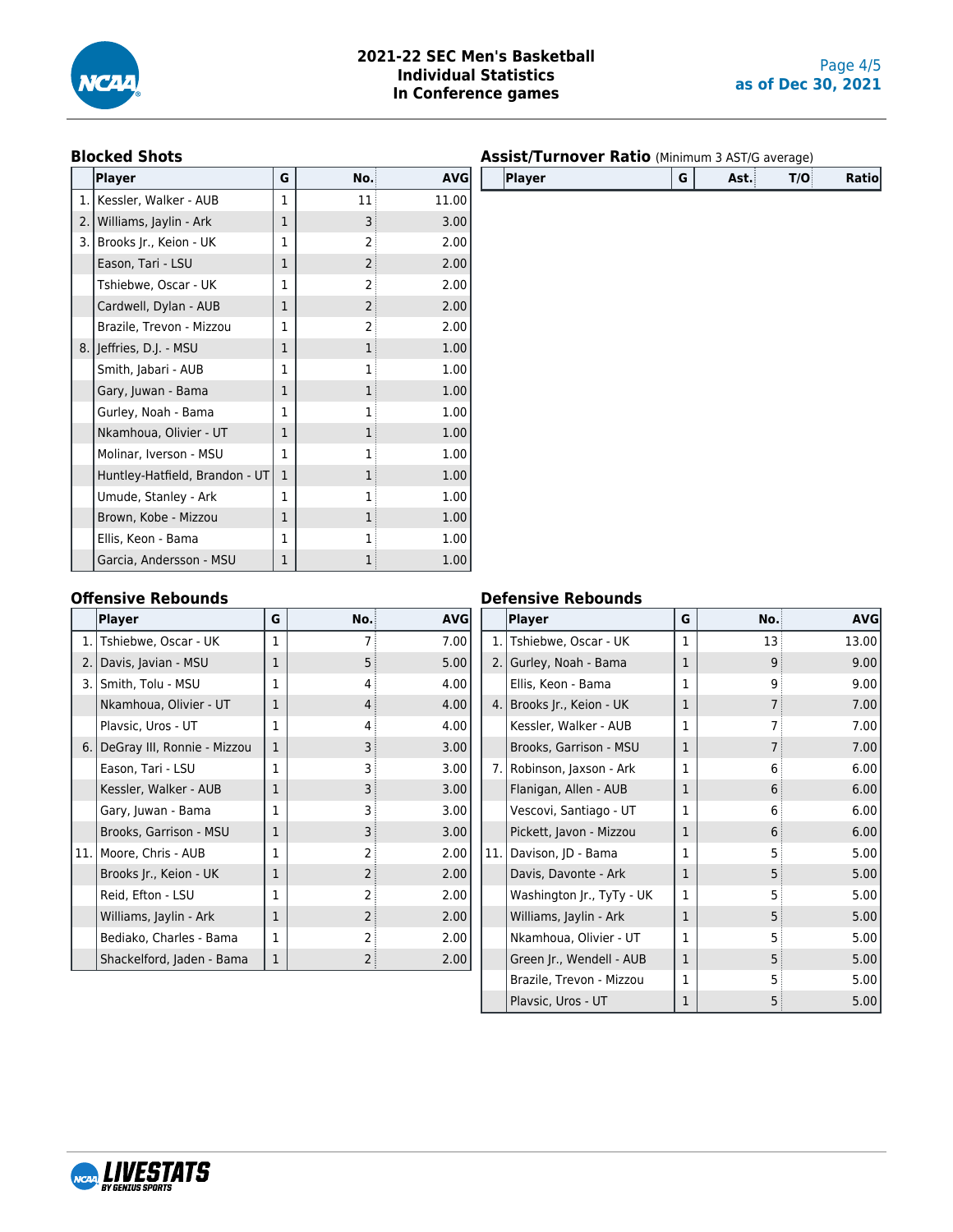

#### **2021-22 SEC Men's Basketball Individual Statistics In Conference games**

## **Minutes Played**

| Team Identification |  |
|---------------------|--|
|---------------------|--|

|     | <b>Player</b>                  | G | No. | <b>AVG</b> |
|-----|--------------------------------|---|-----|------------|
| 1.  | Shackelford, Jaden - Bama      | 1 | 37  | 37.40      |
| 2.  | Williams, Jaylin - Ark         | 1 | 36  | 35.98      |
| 3.  | Ellis, Keon - Bama             | 1 | 36  | 35.77      |
| 4.  | Wheeler, Sahvir - UK           | 1 | 35  | 35.20      |
| 5.  | Days, Darius - LSU             | 1 | 35  | 34.56      |
| 6.  | Moore, Shakeel - MSU           | 1 | 34  | 34.12      |
|     | 7.   James, Josiah-Jordan - UT | 1 | 33  | 33.30      |
| 8.  | Grady, Kellan - UK             | 1 | 33  | 32.90      |
| 9.  | Nkamhoua, Olivier - UT         | 1 | 33  | 32.66      |
| 10. | Vescovi, Santiago - UT         | 1 | 32  | 32.47      |
| 11. | Molinar, Iverson - MSU         | 1 | 32  | 32.29      |
| 12. | Gurley, Noah - Bama            | 1 | 32  | 31.82      |
| 13. | Robinson, Jaxson - Ark         | 1 | 32  | 31.70      |
| 14. | Wilkinson, Mwani - LSU         | 1 | 31  | 30.73      |
|     | 15. Gaines, Eric - LSU         | 1 | 30  | 30.42      |

| Team            | Team ID    |
|-----------------|------------|
| Alabama         | Bama       |
| Arkansas        | Ark        |
| Auburn          | <b>AUB</b> |
| Kentucky        | <b>UK</b>  |
| LSU             | LSU        |
| Mississippi St. | <b>MSU</b> |
| Missouri        | Mizzou     |
| Tennessee       | UT         |

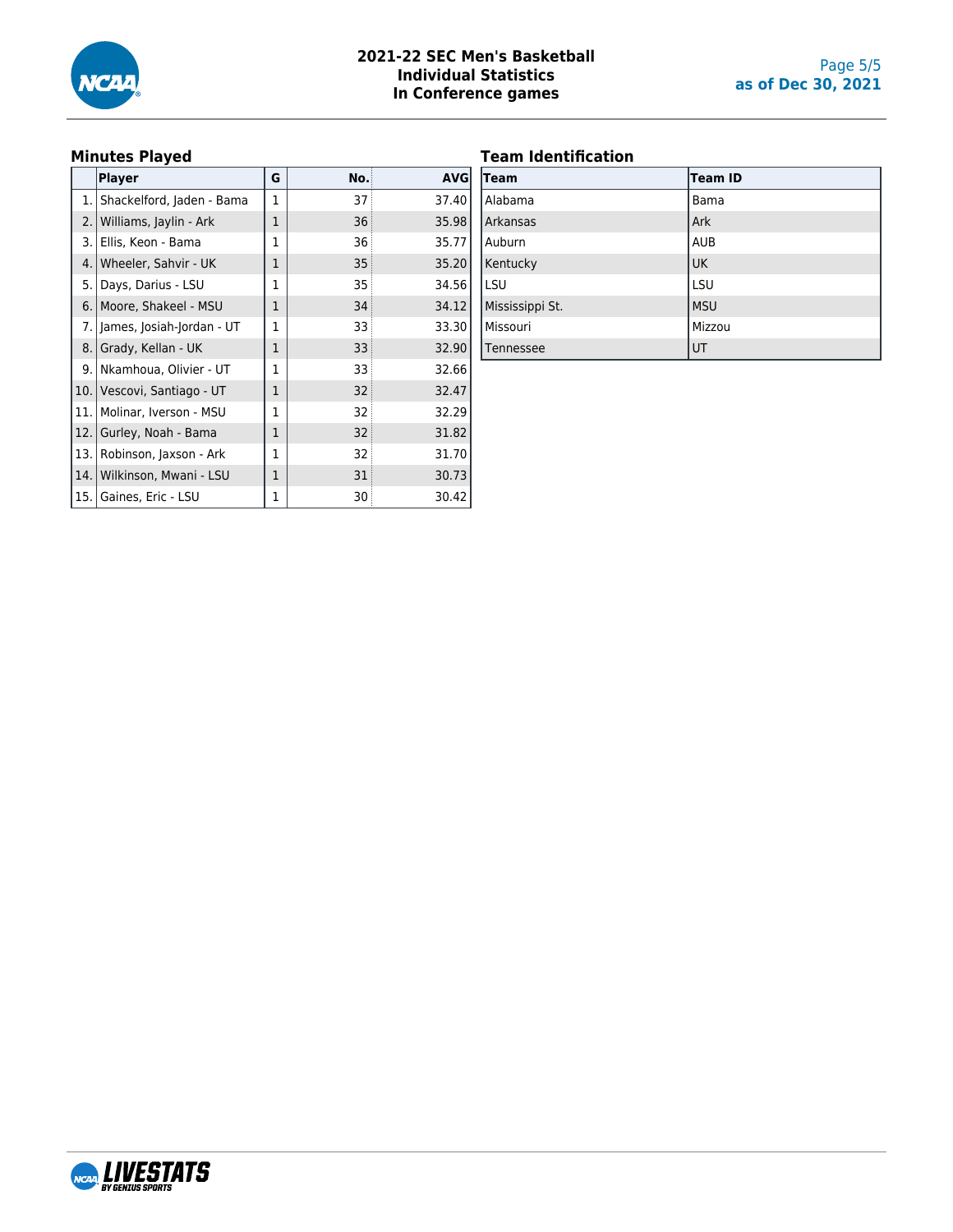

### **Scoring Offense**

|                | -<br>Team       | G. | $W-L$   | <b>Pts</b> | <b>AVG</b> |
|----------------|-----------------|----|---------|------------|------------|
| 1.             | Kentucky        |    | $1 - 0$ | 83         | 83.00      |
| 2.             | Mississippi St. |    | $1 - 0$ | 81         | 81.00      |
| 3.             | Alabama         | 1  | $1 - 0$ | 73         | 73.00      |
| $\overline{4}$ | Auburn          |    | $1 - 0$ | 70         | 70.00      |
| 5.             | Arkansas        | 1  | $0 - 1$ | 68         | 68.00      |
|                | Tennessee       |    | $0 - 1$ | 68         | 68.00      |
|                | Missouri        |    | $0 - 1$ | 56         | 56.00      |
| 8.             | LSU             |    | $0 - 1$ | 55         | 55.00      |

#### **Scoring Defense**

|    | Team               | G | <b>Pts</b> | <b>AVG</b> |
|----|--------------------|---|------------|------------|
| 1. | Auburn             |   | 55         | 55.00      |
|    | 2. Kentucky        |   | 56         | 56.00      |
|    | 3. Mississippi St. |   | 68         | 68.00      |
|    | Alabama            |   | 68         | 68.00      |
|    | $5.$ LSU           |   | 70         | 70.00      |
| 6. | Tennessee          |   | 73         | 73.00      |
| 7. | Arkansas           |   | 81         | 81.00      |
| 8. | Missouri           |   | 83         | 83.00      |

#### **Scoring Margin**

|    | Team            | G | <b>Off</b> | <b>Def</b> | <b>Margin</b> |  |  |
|----|-----------------|---|------------|------------|---------------|--|--|
|    | Kentucky        | 1 | 83.00      | 56.00      | $+27.00$      |  |  |
| 2. | Auburn          | 1 | 70.00      | 55.00      | $+15.00$      |  |  |
| 3. | Mississippi St. | 1 | 81.00      | 68.00      | $+13.00$      |  |  |
| 4. | Alabama         | 1 | 73.00      | 68.00      | $+5.00$       |  |  |
| 5. | Tennessee       | 1 | 68.00      | 73.00      | $-5.00$       |  |  |
| 6. | Arkansas        | 1 | 68.00      | 81.00      | $-13.00$      |  |  |
| 7. | l LSU           | 1 | 55.00      | 70.00      | $-15.00$      |  |  |
| 8. | Missouri        |   | 56.00      | 83.00      | $-27.00$      |  |  |

|    | <b>Field Goal Percentage</b> |              |            |            |      |  |  |  |  |  |
|----|------------------------------|--------------|------------|------------|------|--|--|--|--|--|
|    | Team                         | G            | <b>FGM</b> | <b>FGA</b> | Pct. |  |  |  |  |  |
| 1. | Mississippi St.              | 1            | 27         | 59         | .458 |  |  |  |  |  |
| 2. | Auburn                       | $\mathbf{1}$ | 23         | 53         | .434 |  |  |  |  |  |
| 3. | Alabama                      | 1            | 26         | 60         | .433 |  |  |  |  |  |
| 4. | Kentucky                     | 1            | 28         | 65         | .431 |  |  |  |  |  |
| 5. | Arkansas                     | 1            | 25         | 59         | .424 |  |  |  |  |  |
| 6. | Tennessee                    | 1            | 22         | 63         | .349 |  |  |  |  |  |
| 7. | Missouri                     | 1            | 22         | 67         | .328 |  |  |  |  |  |
| 8. | LSU                          | 1            | 18         | 63         | .286 |  |  |  |  |  |

#### **3-Point FG Percentage**

|    | Team             | G | 3FG | 3FGA | Pct. |
|----|------------------|---|-----|------|------|
| 1. | Auburn           |   |     | 23   | .304 |
| 2. | Arkansas         | 1 | 8   | 27   | .296 |
| 3. | Mississippi St.  | 1 | 5   | 17   | .294 |
|    | Kentucky         | 1 | 5   | 17   | .294 |
| 5. | <b>Tennessee</b> | 1 |     | 29   | .241 |
| 6. | Alabama          | 1 |     | 31   | .226 |
| 7. | l LSU            |   | 6   | 29   | .207 |
| 8. | Missouri         |   |     | 25   | .200 |

## **Free Throw Percentage**

|    | Team               | G | <b>FTM</b>      | <b>FTA</b> | Pct. |
|----|--------------------|---|-----------------|------------|------|
|    | 1. Tennessee       |   | 17              | 20         | .850 |
|    | 2. Kentucky        |   | 22              | 26         | .846 |
|    | 3. Mississippi St. |   | 22              | 28         | .786 |
| 4. | Arkansas           |   | 10              | 14         | .714 |
| 5. | Missouri           |   |                 | 10         | .700 |
| 6  | Alabama            | 1 | 14              | 21         | .667 |
| 7. | Auburn             |   | 17 <sup>3</sup> | 26         | .654 |
| 8. | LSU                |   | 13              | 20         | .650 |

## **Field Goal Percentage Defense**

|    | Team            | G | <b>FGM</b> | <b>FGA</b> | Pct. |
|----|-----------------|---|------------|------------|------|
| 1. | Auburn          | 1 | 18         | 63         | .286 |
| 2. | Kentucky        | 1 | 22         | 67         | .328 |
| 3. | Alabama         | 1 | 22         | 63         | .349 |
| 4. | Mississippi St. | 1 | 25         | 59         | .424 |
| 5. | Missouri        | 1 | 28         | 65         | .431 |
| 6. | Tennessee       | 1 | 26         | 60         | .433 |
| 7. | LSU             | 1 | 23         | 53         | .434 |
| 8. | Arkansas        |   | 27         | 59         | .458 |

#### **3-Point FG Percentage Defense**

|    | Team            | -<br>G | 3FG | 3FGA | Pct. |
|----|-----------------|--------|-----|------|------|
|    | 1. Kentucky     |        | 5   | 25   | .200 |
| 2. | Auburn          | 1      | 6   | 29   | .207 |
| 3. | Tennessee       | 1      |     | 31   | .226 |
| 4. | Alabama         | 1      |     | 29   | .241 |
| 5. | l Missouri      |        | 5   | 17   | .294 |
|    | Arkansas        | 1      | 5   | 17   | .294 |
| 7. | Mississippi St. | 1      | 8   | 27   | .296 |
| 8. | LSU             | 1      |     | 23   | .304 |

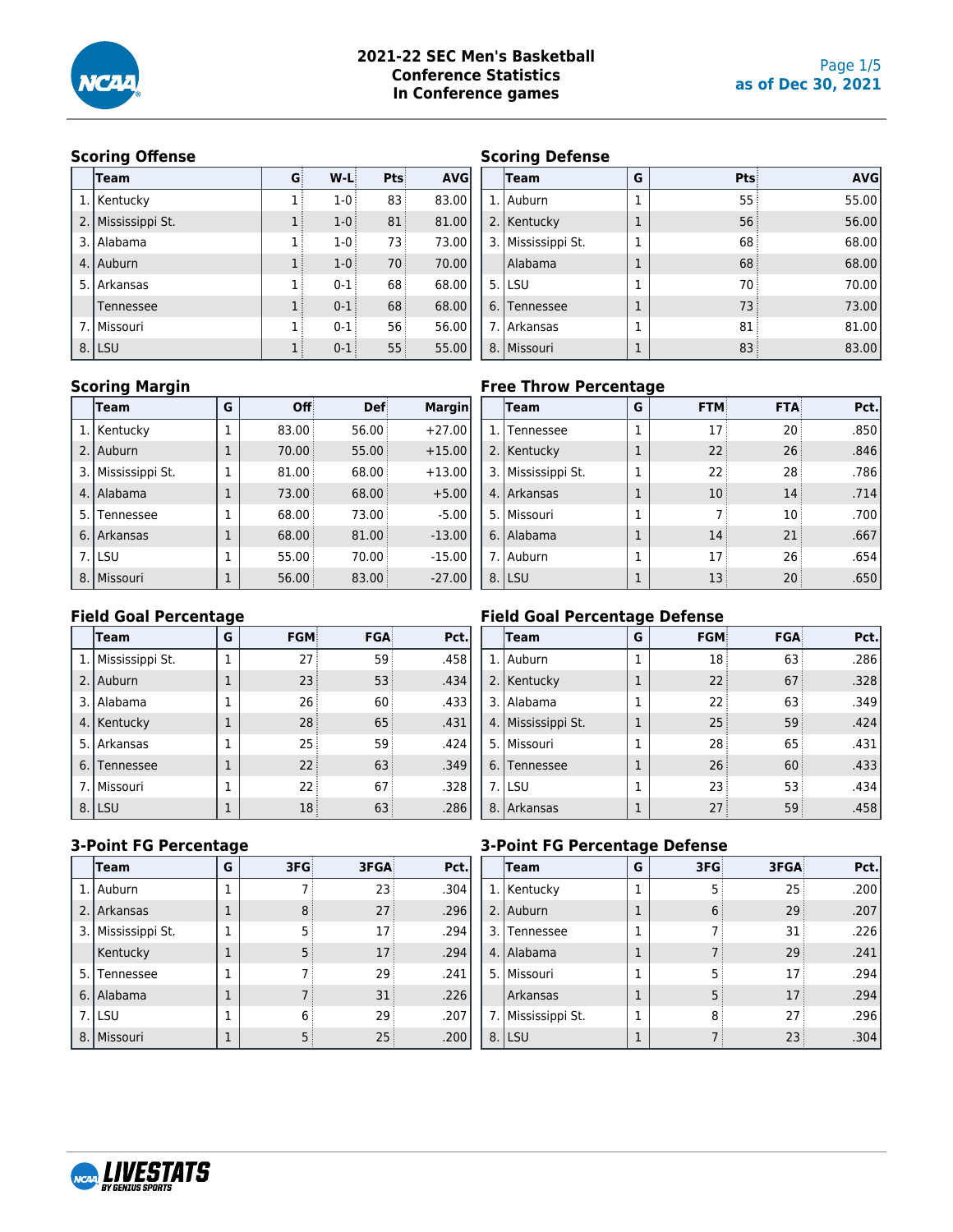

#### **Rebounding Offense**

|    | Team            | G | <b>Rebounds</b> | <b>AVG</b> |
|----|-----------------|---|-----------------|------------|
|    | 1. Kentucky     |   | 49              | 49.00      |
| 2. | l Auburn        | 1 | 43              | 43.00      |
|    | Alabama         |   | 43              | 43.00      |
| 4. | Mississippi St. | 1 | 39              | 39.00      |
| 5. | l LSU           | 1 | 37              | 37.00      |
| 6. | Missouri        | 1 | 35              | 35.00      |
|    | Tennessee       |   | 35              | 35.00      |
| 8  | Arkansas        |   | 31              | 31.00      |

#### **Rebounding Defense**

|    | Team               | G | Rebounds        | <b>AVG</b> |
|----|--------------------|---|-----------------|------------|
|    | 1. Mississippi St. | 1 | 31              | 31.00      |
| 2. | Kentucky           |   | 35 <sub>3</sub> | 35.00      |
|    | Alabama            |   | 35              | 35.00      |
| 4. | Auburn             |   | 37              | 37.00      |
| 5. | Arkansas           |   | 39              | 39.00      |
| 6. | <b>LSU</b>         | 1 | 43              | 43.00      |
|    | Tennessee          |   | 43              | 43.00      |
| 8. | Missouri           |   | 49              | 49.00      |

### **Rebounding Margin**

|    | Team            | G | <b>Team</b>     |       | AVG Opp. |       | <b>AVG Margin</b> |
|----|-----------------|---|-----------------|-------|----------|-------|-------------------|
|    | 1. Kentucky     | 1 | 49              | 49.00 | 35       | 35.00 | $+14.00$          |
| 2. | Alabama         | 1 | 43              | 43.00 | 35       | 35.00 | $+8.00$           |
|    | Mississippi St. | 1 | 39              | 39.00 | 31       | 31.00 | $+8.00$           |
| 4. | Auburn          | 1 | 43              | 43.00 | 37       | 37.00 | $+6.00$           |
| 5. | l LSU           | 1 | 37              | 37.00 | 43       | 43.00 | $-6.00$           |
| 6. | Tennessee       | 1 | 35 <sup>3</sup> | 35.00 | 43:      | 43.00 | $-8.00$           |
|    | Arkansas        | 1 | 31              | 31.00 | 39       | 39.00 | $-8.00$           |
| 8. | Missouri        | 1 | 35:             | 35.00 | 49       | 49.00 | $-14.00$          |

### **Blocked Shots**

|    | Team            | G | No. | <b>AVG</b> |
|----|-----------------|---|-----|------------|
| 1. | Auburn          |   | 14  | 14.00      |
| 2. | Kentucky        |   | 4   | 4.00       |
|    | Arkansas        |   | 4   | 4.00       |
| 4. | Mississippi St. |   | 3   | 3.00       |
|    | Alabama         |   | 3   | 3.00       |
|    | Missouri        |   | 3   | 3.00       |
|    | 7. Tennessee    |   | 2   | 2.00       |
|    | LSU             |   |     | 2.00       |

#### **Assists**

|    | Team               | G | No. | <b>AVG</b> |
|----|--------------------|---|-----|------------|
|    | 1. Mississippi St. |   | 15  | 15.00      |
|    | Arkansas           | 1 | 15  | 15.00      |
|    | 3. Kentucky        |   | 12  | 12.00      |
| 4. | Alabama            | 1 | 11  | 11.00      |
|    | Auburn             | 1 | 11  | 11.00      |
| 6. | Tennessee          | 1 | 10  | 10.00      |
| 7. | Missouri           | 1 | g   | 9.00       |
| 8. | LSU                | 1 |     | 4.00       |

#### **Steals**

|    | <b>Team</b>        | G | No. | <b>AVG</b> |
|----|--------------------|---|-----|------------|
|    | 1. Mississippi St. | 1 | 12  | 12.00      |
| 2. | Auburn             | 1 | 10  | 10.00      |
|    | Tennessee          | 1 | 10  | 10.00      |
|    | $4.$ LSU           |   | 9   | 9.00       |
| 5. | Kentucky           | 1 | 8   | 8.00       |
| 6. | Alabama            |   |     | 7.00       |
| 7. | Arkansas           | 1 | 5   | 5.00       |
| 8. | Missouri           |   |     | 3.00       |

## **Turnover Margin**

|    | Team               | G            | Team            |       | AVG Opp.        |       | <b>AVG Margin</b> |
|----|--------------------|--------------|-----------------|-------|-----------------|-------|-------------------|
|    | 1. Mississippi St. | 1            | 12 <sup>1</sup> | 12.00 | 17 <sup>1</sup> | 17.00 | $+5.00$           |
| 2. | <b>ILSU</b>        | $\mathbf{1}$ | 17 <sup>1</sup> | 17.00 | 21              | 21.00 | $+4.00$           |
|    | Tennessee          | 1            | 11              | 11.00 | 15              | 15.00 | $+4.00$           |
| 4. | Kentucky           | 1            | 11              | 11.00 | 14              | 14.00 | $+3.00$           |
| 5. | l Missouri         | 1            | 14              | 14.00 | 11              | 11.00 | $-3.00$           |
| 6  | Auburn             | $\mathbf{1}$ | 21              | 21.00 | 17              | 17.00 | $-4.00$           |
|    | Alabama            | 1            | 15 <sup>1</sup> | 15.00 | 11              | 11.00 | $-4.00$           |
| 8. | Arkansas           | 1            | 17              | 17.00 | 12 <sup>3</sup> | 12.00 | $-5.00$           |

## **Assist/Turnover Ratio**

|    | Team            | G       | Ast            | <b>AVG</b> | T/O | <b>AVG</b> | <b>Ratio</b> |
|----|-----------------|---------|----------------|------------|-----|------------|--------------|
| 1. | Mississippi St. | 1       | 15             | 15.00      | 12  | 12.00      | 1.25         |
| 2. | Kentucky        | 1       | 12             | 12.00      | 11  | 11.00      | 1.09         |
| 3. | Tennessee       |         | 10             | 10.00      | 11  | 11.00      | 0.91         |
| 4  | Arkansas        | 1       | 15             | 15.00      | 17  | 17.00      | 0.88         |
| 5. | Alabama         | 1       | 11             | 11.00      | 15  | 15.00      | 0.73         |
| 6  | Missouri        |         | 9              | 9.00       | 14  | 14.00      | 0.64         |
| 7. | Auburn          | 1<br>11 |                | 11.00      | 21  | 21.00      | 0.52         |
| 8. | LSU             |         | $\overline{4}$ | 4.00       | 17  | 17.00      | 0.24         |

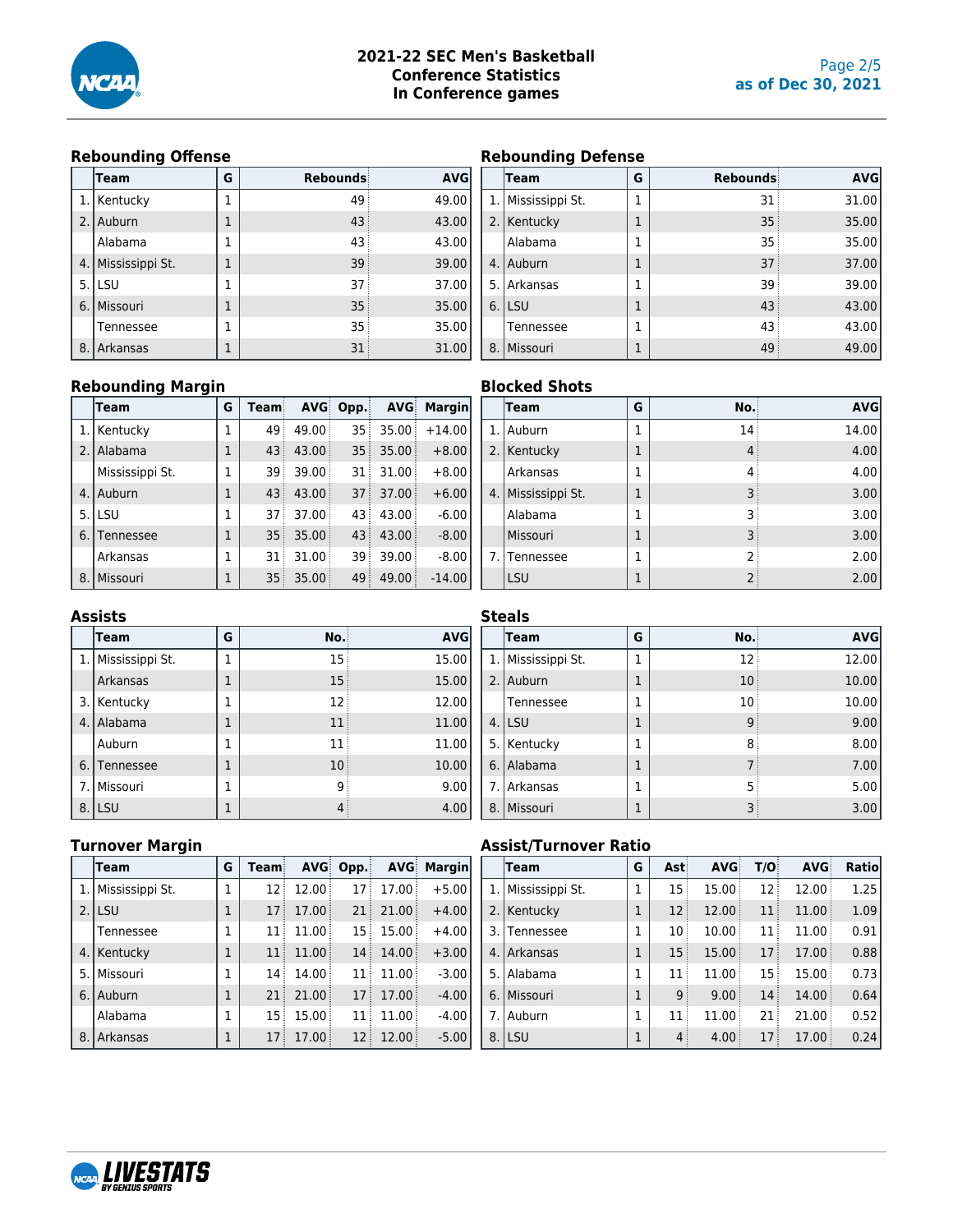

## **Offensive Rebounds Per Game**

|    | Team            | G | No.             | <b>AVG</b> |
|----|-----------------|---|-----------------|------------|
| 1. | LSU             |   | 15 <sup>3</sup> | 15.00      |
|    | Mississippi St. | 1 | 15 <sub>1</sub> | 15.00      |
|    | 3. Kentucky     | 1 | 13              | 13.00      |
| 4. | Auburn          | 1 | 11              | 11.00      |
|    | Alabama         | 1 | 11              | 11.00      |
|    | Arkansas        | 1 | 11              | 11.00      |
|    | 7. Tennessee    | 1 | 10              | 10.00      |
| 8. | Missouri        |   | 9               | 9.00       |

#### **Defensive Rebounds Per Game**

|    | Team            | G | No:             | <b>AVG</b> |
|----|-----------------|---|-----------------|------------|
| 1. | Kentucky        |   | 36 <sup>3</sup> | 36.00      |
|    | 2. Auburn       | 1 | 32 <sup>3</sup> | 32.00      |
|    | Alabama         |   | 32 <sup>3</sup> | 32.00      |
| 4. | Missouri        |   | 26 <sup>3</sup> | 26.00      |
|    | 5. Tennessee    |   | 25:             | 25.00      |
| 6. | Mississippi St. |   | 24              | 24.00      |
|    | 7. LSU          |   | 22 <sup>3</sup> | 22.00      |
| 8  | Arkansas        |   | 20              | 20.00      |

#### **Defensive Reb Percentage**

|    | Team            | G | D-Reb | Opp. OR | D-Reb% |
|----|-----------------|---|-------|---------|--------|
|    | 1. Kentucky     |   | 36    | q       | .800   |
| 2. | Alabama         |   | 32    | 10      | .762   |
| 3. | Tennessee       | 1 | 25    | 11      | .694   |
| 4. | Mississippi St. |   | 24    | 11      | .686   |
| 5. | Auburn          |   | 32    | 15      | .681   |
| 6. | Missouri        |   | 26    | 13      | .667   |
|    | <b>LSU</b>      | 1 | 22    | 11      | .667   |
| 8. | Arkansas        |   | 20    | 15      | .571   |

#### **Offensive Reb Percentage**

|    | Team               | G | O-Reb           | Opp. DR | O-Reb% |
|----|--------------------|---|-----------------|---------|--------|
|    | 1. Mississippi St. | 1 | 15              | 20      | .429   |
| 2. | Kentucky           | 1 | 13 <sup>3</sup> | 26      | .333   |
|    | Auburn             | 1 | 11              | 22      | .333   |
|    | $4.$ LSU           | 1 | 15 <sup>3</sup> | 32      | .319   |
| 5. | <b>Arkansas</b>    |   | 11              | 24      | .314   |
| 6. | Alabama            |   | 11              | 25      | .306   |
|    | 7. Tennessee       |   | 10              | 32      | .238   |
| 8. | Missouri           |   | 9               | 36      | .200   |

### **3-Point FG Made**

|    | <b>Team</b>     | G | No. | Avg  |
|----|-----------------|---|-----|------|
| 1. | Arkansas        | 1 | ጸ   | 8.00 |
| 2. | Alabama         | 1 |     | 7.00 |
|    | Auburn          | 1 |     | 7.00 |
|    | Tennessee       | 1 |     | 7.00 |
| 5. | <b>LSU</b>      | 1 | 6   | 6.00 |
| 6. | Kentucky        | 1 | 5   | 5.00 |
|    | Mississippi St. | 1 |     | 5.00 |
|    | Missouri        | 1 |     | 5.00 |

#### **Conference Records**

| Team            | Conference Pct. PF PA Overall Pct. |                         |                                   |         | PF                         | PA |
|-----------------|------------------------------------|-------------------------|-----------------------------------|---------|----------------------------|----|
| Alabama         |                                    | $1-0$ 1.000 73.00 68.00 |                                   |         | $1-0$ 1.000 73.00 68.00    |    |
| Auburn          |                                    | $1-0$ 1.000 70.00 55.00 |                                   |         | $1-0$ 1.000 70.00 55.00    |    |
| Kentucky        |                                    | $1-0$ 1.000 83.00 56.00 |                                   |         | $1-0$ 1.000 83.00 56.00    |    |
| Mississippi St. |                                    | $1-0$ 1.000 81.00 68.00 |                                   |         | $1-0$ 1.000 81.00 68.00    |    |
| Arkansas        | $0 - 1$                            |                         | $.000 \div 68.00 \div 81.00 \div$ | $0 - 1$ | $.000\pm 68.00\pm 81.00$ . |    |
| <b>LSU</b>      | $0 - 1$                            |                         | $.000$ 55.00 70.00                | $0 - 1$ | $.000$ 55.00 70.00         |    |
| Missouri        | $0 - 1$                            |                         | $.000$ 56.00 83.00                | $0 - 1$ | $.000$ 56.00 83.00         |    |
| l Tennessee     | $0 - 1$                            |                         | $.000 \div 68.00 \div 73.00 \div$ | $0 - 1$ | $.000$ $  68.00   73.00  $ |    |

#### **Current Unbeaten Streak**

| <b>Team</b>     |  |
|-----------------|--|
| Kentucky        |  |
| Auburn          |  |
| Alabama         |  |
| Mississippi St. |  |

#### **Team Summaries**

| Team       |  | GPF-PA Avg score Margin FG-FGA Pct. 3FG-FGA Pct. FT-FTA Pct. RebF RebA Margin |                                      |  |  |                                                           |  |  |
|------------|--|-------------------------------------------------------------------------------|--------------------------------------|--|--|-----------------------------------------------------------|--|--|
| Alabama    |  | $ 1 73-68 73.0-68.0$                                                          | $+5.00$ 26-60 .433 7-31              |  |  | $1.226 \mid 14 - 21 \mid .667 \mid 43 \mid 35 \mid +8.00$ |  |  |
| l Arkansas |  | $1 68-81 68.0-81.0$                                                           | $\vert$ -13.00   25-59   .424   8-27 |  |  | $\parallel$ 296   10-14   .714   31   39   -8.00          |  |  |

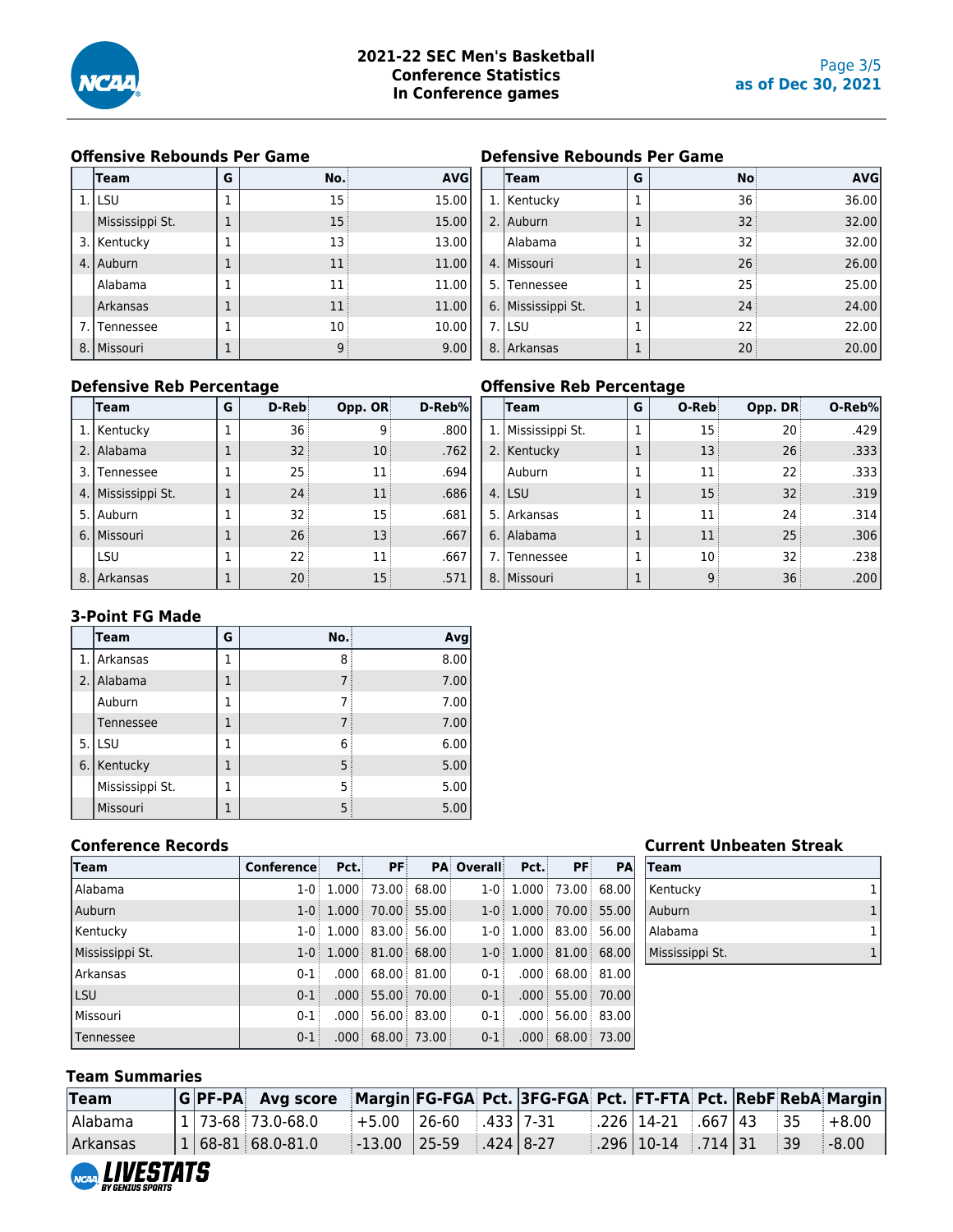

#### **2021-22 SEC Men's Basketball Conference Statistics In Conference games**

| Team            | $ G $ PF-PA | Avg score           |                  |           | Margin FG-FGA Pct. 3FG-FGA Pct. FT-FTA Pct. RebF RebA Margin |                     |                   |                  |          |
|-----------------|-------------|---------------------|------------------|-----------|--------------------------------------------------------------|---------------------|-------------------|------------------|----------|
| Auburn          |             | $1 70-55 70.0-55.0$ | $+15.00$   23-53 |           | .434   7-23                                                  | $304 \mid 17-26$    | $.654 \, \, 43$   | 137              | $+6.00$  |
| Kentucky        |             | $1 83-56 83.0-56.0$ | $+27.00$         | 28-65     | $.431 \mid 5-17$                                             | $1.294$   22-26     | $.846 \mid 49$    | $\frac{1}{2}$ 35 | $+14.00$ |
| <b>LSU</b>      |             | $1 55-70 55.0-70.0$ | $-15.00$         | 18-63     | $.286 \mid 6-29$                                             | $.207 \mid 13 - 20$ | .650137           | 43               | $-6.00$  |
| Mississippi St. |             | $1 81-68 81.0-68.0$ | $+13.00$   27-59 |           | $.458$   5-17                                                | $1.294$   22-28     | $.786$ 39         | : 31             | $+8.00$  |
| Missouri        |             | $1 56-83 56.0-83.0$ | $-27.00$         | 22-67     | $.328$ 5-25                                                  | .200 7-10           | .700   35         | : 49             | $-14.00$ |
| Tennessee       |             | $1 68-73 68.0-73.0$ | $-5.00$          | $22 - 63$ | $.349$ 7-29                                                  | $17-20$             | $.850 \,   \, 35$ | 43               | $-8.00$  |

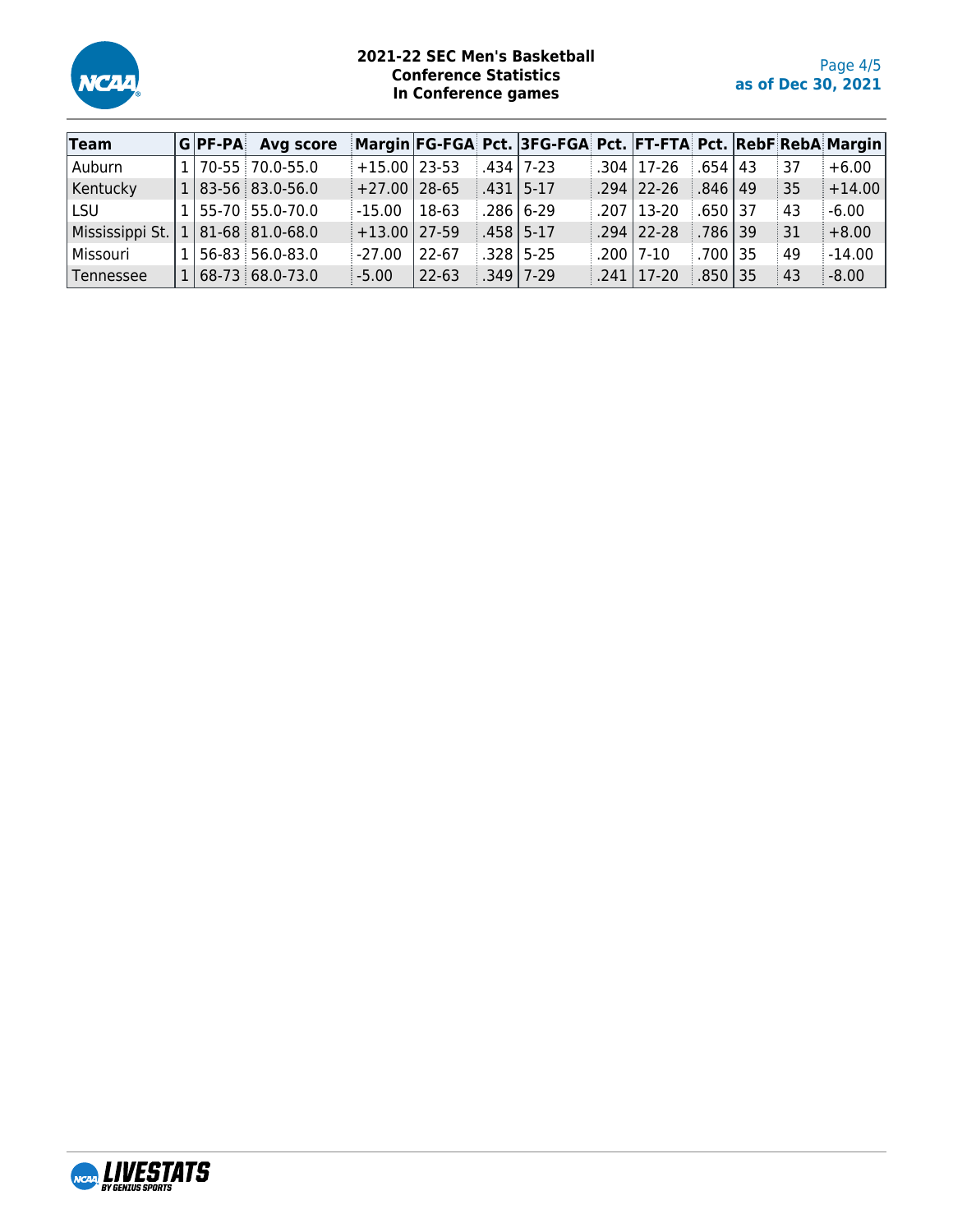

## **Attendance**

| Team            | Home    | <b>Average</b> | Away    | <b>Average</b> | <b>Neutral</b> | Average        | Total   | <b>Average</b> |
|-----------------|---------|----------------|---------|----------------|----------------|----------------|---------|----------------|
| Alabama         | 1-10427 | 10427          | $0 - 0$ | 0              | $0-0$          |                | 1-10427 | 10427          |
| Arkansas        | $0 - 0$ | 0              | 1-6629  | 6629           | $0 - 0$        | : 0            | 1-6629  | 6629           |
| Auburn          | 1-9121  | 9121           | $0 - 0$ | 0              | $0 - 0$        | i 0            | 1-9121  | 9121           |
| Kentucky        | 1-19361 | 19361          | $0-0$   | 0              | $0 - 0$        | : 0            | 1-19361 | 19361          |
| LSU             | $0 - 0$ | 0              | 1-9121  | 9121           | $0 - 0$        | $\overline{0}$ | 1-9121  | 9121           |
| Mississippi St. | 1-6629  | 6629           | $0 - 0$ | ၊ ဂ            | $0 - 0$        | : 0            | 1-6629  | 6629           |
| Missouri        | $0 - 0$ | $\Omega$       | 1-19361 | 19361          | $0-0$          | 0              | 1-19361 | 19361          |
| Tennessee       | $0 - 0$ | i 0            | 1-10427 | 10427          | $0 - 0$        | 0              | 1-10427 | 10427          |
| <b>Total</b>    | 4-45538 | 11385          | 4-45538 | 11385          | $0-0$          | $\mathbf 0$    | 8-91076 | 11385          |

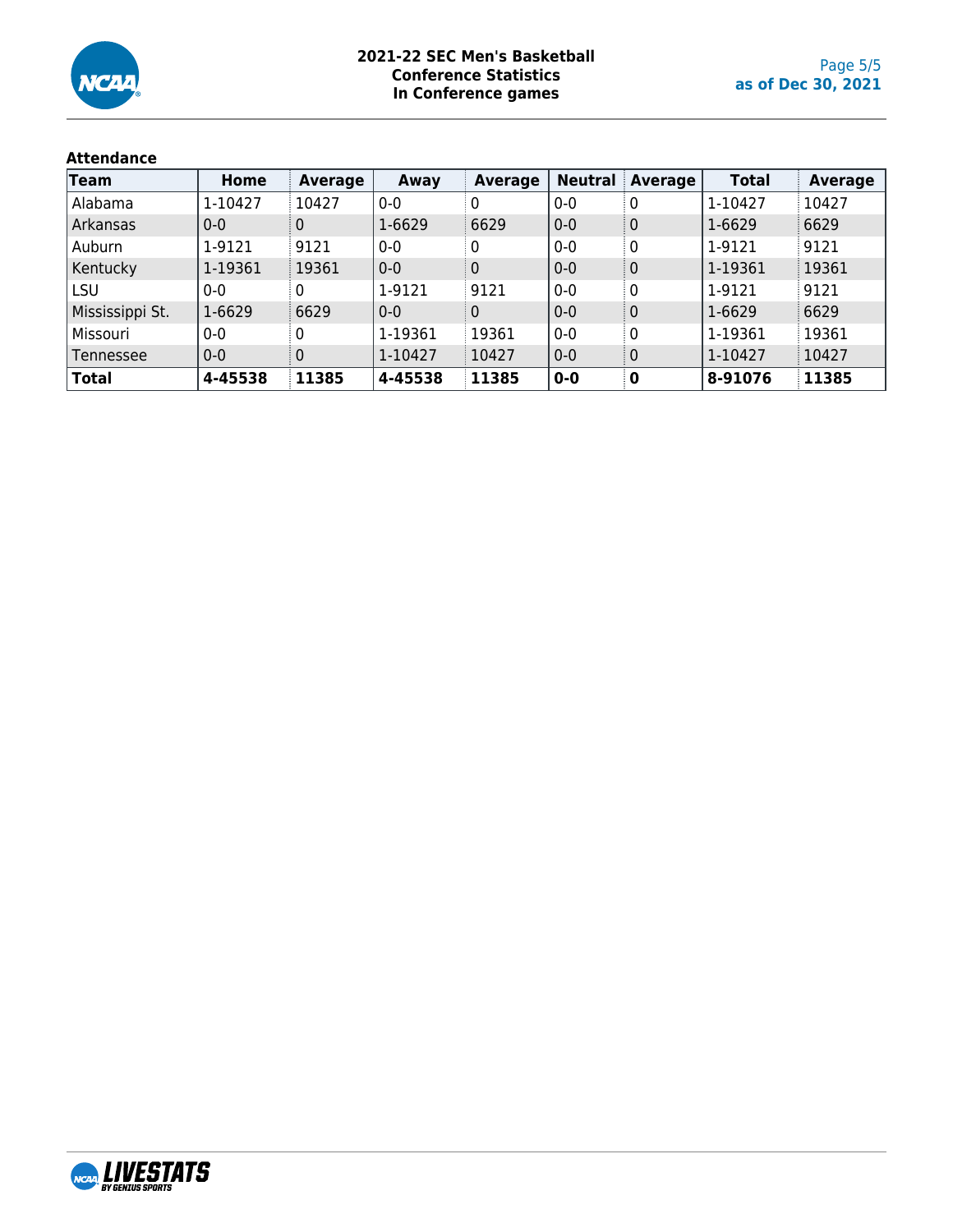

## **Individual Highs**

| <b>POINTS</b>                | 20:             |         | Gurley, Noah (Alabama) vs Tennessee (12/29/2021)             |
|------------------------------|-----------------|---------|--------------------------------------------------------------|
|                              | 19              |         | Umude, Stanley (Arkansas) at Mississippi St. (12/29/2021)    |
| <b>FIELD GOALS MADE</b>      | 8               |         | Gurley, Noah (Alabama) vs Tennessee (12/29/2021)             |
|                              | 7               |         | Quinerly, Jahvon (Alabama) vs Tennessee (12/29/2021)         |
|                              | $\overline{7}$  |         | Brooks Jr., Keion (Kentucky) vs Missouri (12/29/2021)        |
|                              | $\overline{7}$  |         | Umude, Stanley (Arkansas) at Mississippi St. (12/29/2021)    |
|                              | 7:              |         | Davis, Davonte (Arkansas) at Mississippi St. (12/29/2021)    |
| <b>FIELD GOAL ATTEMPTS</b>   | 17 <sup>1</sup> |         | Shackelford, Jaden (Alabama) vs Tennessee (12/29/2021)       |
|                              | 17              |         | Nkamhoua, Olivier (Tennessee) at Alabama (12/29/2021)        |
| <b>FIELD GOAL PERCENTAGE</b> | 1.000           | $(3-3)$ | Garcia, Andersson (Mississippi St.) vs Arkansas (12/29/2021) |
|                              | 1.000           | $(1-1)$ | Collins, Daimion (Kentucky) vs Missouri (12/29/2021)         |
| <b>3-PT FG MADE</b>          | 3               |         | Vescovi, Santiago (Tennessee) at Alabama (12/29/2021)        |
|                              | 3               |         | Days, Darius (LSU) at Auburn (12/29/2021)                    |
|                              | 3               |         | Moore, Shakeel (Mississippi St.) vs Arkansas (12/29/2021)    |
| <b>3-PT FG ATTEMPTS</b>      | 12 <sup>2</sup> |         | Days, Darius (LSU) at Auburn (12/29/2021)                    |
|                              | 10              |         | Shackelford, Jaden (Alabama) vs Tennessee (12/29/2021)       |
| <b>3-PT FG PERCENTAGE</b>    | 1.000           | $(1-1)$ | Wilkinson, Mwani (LSU) at Auburn (12/29/2021)                |
|                              |                 |         |                                                              |
|                              | 1.000           | $(1-1)$ | Kessler, Walker (Auburn) vs LSU (12/29/2021)                 |
|                              | 1.000           | $(1-1)$ | Garcia, Andersson (Mississippi St.) vs Arkansas (12/29/2021) |
|                              | 1.000           | $(1-1)$ | Toney, Au'Diese (Arkansas) at Mississippi St. (12/29/2021)   |
|                              | 1.000           | $(1-1)$ | Wade, Trey (Arkansas) at Mississippi St. (12/29/2021)        |
| <b>FREE THROWS MADE</b>      | 9               |         | Tshiebwe, Oscar (Kentucky) vs Missouri (12/29/2021)          |
|                              | 8               |         | Smith, Tolu (Mississippi St.) vs Arkansas (12/29/2021)       |
| <b>FREE THROWS ATTEMPTS</b>  | $10\,$          |         | Tshiebwe, Oscar (Kentucky) vs Missouri (12/29/2021)          |
|                              | 10 <sup>1</sup> |         | Smith, Tolu (Mississippi St.) vs Arkansas (12/29/2021)       |
| <b>FREE THROW PERCENTAGE</b> | 1.000           | $(3-3)$ | Lykes, Chris (Arkansas) at Mississippi St. (12/29/2021)      |
|                              | 1.000           | $(2-2)$ | Nkamhoua, Olivier (Tennessee) at Alabama (12/29/2021)        |
|                              | 1.000           | $(2-2)$ | Bailey Jr., Victor (Tennessee) at Alabama (12/29/2021)       |
|                              | 1.000           | $(2-2)$ | Gurley, Noah (Alabama) vs Tennessee (12/29/2021)             |
|                              | 1.000           | $(2-2)$ | Brown, Kobe (Missouri) at Kentucky (12/29/2021)              |
|                              | 1.000           | $(2-2)$ | Toppin, Jacob (Kentucky) vs Missouri (12/29/2021)            |
|                              | 1.000           | $(2-2)$ | Grady, Kellan (Kentucky) vs Missouri (12/29/2021)            |
|                              | 1.000           | $(2-2)$ | Brooks, Garrison (Mississippi St.) vs Arkansas (12/29/2021)  |
|                              | 1.000           | $(2-2)$ | Davis, Javian (Mississippi St.) vs Arkansas (12/29/2021)     |
|                              | 1.000           | $(2-2)$ | Moore, Shakeel (Mississippi St.) vs Arkansas (12/29/2021)    |
| <b>REBOUNDS</b>              | 20              |         | Tshiebwe, Oscar (Kentucky) vs Missouri (12/29/2021)          |
|                              | 10              |         | Gurley, Noah (Alabama) vs Tennessee (12/29/2021)             |
|                              | 10              |         | Kessler, Walker (Auburn) vs LSU (12/29/2021)                 |
|                              | $10\,$          |         | Brooks, Garrison (Mississippi St.) vs Arkansas (12/29/2021)  |
| <b>ASSISTS</b>               | 9               |         | Wheeler, Sahvir (Kentucky) vs Missouri (12/29/2021)          |
|                              | 6               |         | Williams, Jaylin (Arkansas) at Mississippi St. (12/29/2021)  |
| <b>STEALS</b>                | 5               |         | Smith, Tolu (Mississippi St.) vs Arkansas (12/29/2021)       |
|                              | 4               |         | Johnson, K.D. (Auburn) vs LSU (12/29/2021)                   |
|                              | 4               |         | Moore, Shakeel (Mississippi St.) vs Arkansas (12/29/2021)    |
| <b>BLOCKED SHOTS</b>         | 11              |         | Kessler, Walker (Auburn) vs LSU (12/29/2021)                 |
|                              | 3               |         | Williams, Jaylin (Arkansas) at Mississippi St. (12/29/2021)  |
| <b>TURNOVERS</b>             | 8               |         | Davison, JD (Alabama) vs Tennessee (12/29/2021)              |
|                              | 6               |         | Pinson, Xavier (LSU) at Auburn (12/29/2021)                  |
|                              |                 |         |                                                              |

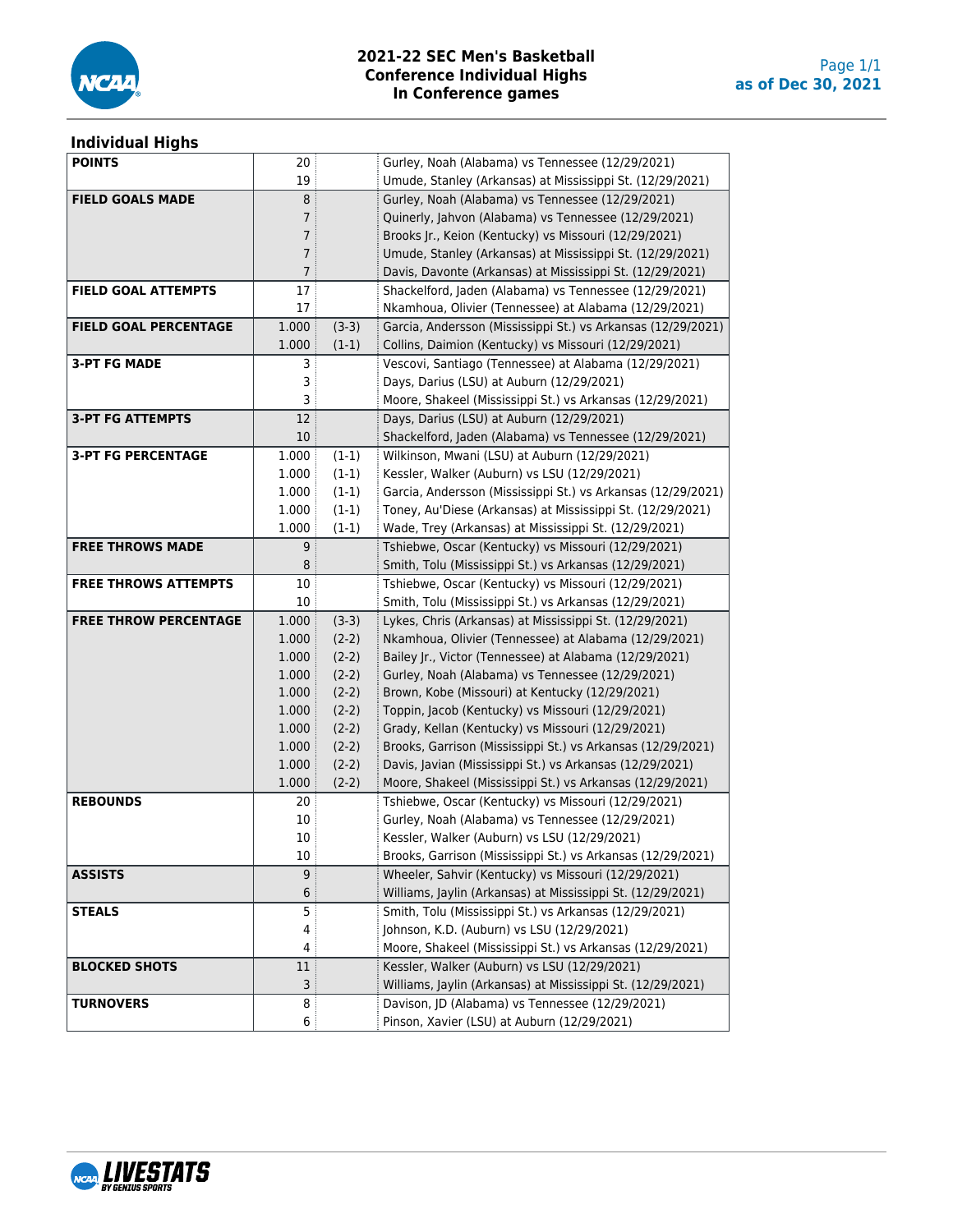

#### **2021-22 SEC Men's Basketball Conference Team Highs In Conference games**

## **Team Highs**

| <b>POINTS</b>                | 83              |           | Kentucky vs Missouri (12/29/2021)         |
|------------------------------|-----------------|-----------|-------------------------------------------|
|                              | 81              |           | Mississippi St. vs Arkansas (12/29/2021)  |
| <b>FIELD GOALS MADE</b>      | 28              |           | Kentucky vs Missouri (12/29/2021)         |
|                              | 27              |           | Mississippi St. vs Arkansas (12/29/2021)  |
| <b>FIELD GOAL ATTEMPTS</b>   | 67 <sup>3</sup> |           | Missouri at Kentucky (12/29/2021)         |
|                              | 65              |           | Kentucky vs Missouri (12/29/2021)         |
| <b>FIELD GOAL PERCENTAGE</b> | .458            | $(27-59)$ | Mississippi St. vs Arkansas (12/29/2021)  |
|                              | .434            | $(23-53)$ | Auburn vs LSU (12/29/2021)                |
| <b>3 PT FG MADE</b>          | 8               |           | Arkansas at Mississippi St. (12/29/2021)  |
|                              | 7 <sup>1</sup>  |           | Tennessee at Alabama (12/29/2021)         |
|                              | 7 <sup>1</sup>  |           | Alabama vs Tennessee (12/29/2021)         |
|                              | 7:              |           | Auburn vs LSU (12/29/2021)                |
| <b>3 PT FG ATTEMPTS</b>      | 31              |           | Alabama vs Tennessee (12/29/2021)         |
|                              | 29              |           | Tennessee at Alabama (12/29/2021)         |
|                              | 29              |           | LSU at Auburn (12/29/2021)                |
| <b>3 PT FG PERCENTAGE</b>    | .304            | $(7-23)$  | Auburn vs LSU (12/29/2021)                |
|                              | .296            | $(8-27)$  | Arkansas at Mississippi St. (12/29/2021)  |
| <b>FREE THROWS MADE</b>      | 22              |           | Kentucky vs Missouri (12/29/2021)         |
|                              | 22              |           | Mississippi St. vs Arkansas (12/29/2021)  |
| <b>FREE THROW ATTEMPTS</b>   | 28              |           | Mississippi St. vs Arkansas (12/29/2021)  |
|                              | 26              |           | Kentucky vs Missouri (12/29/2021)         |
|                              | 26              |           | Auburn vs LSU (12/29/2021)                |
| <b>FREE THROW PERCENTAGE</b> | .850            |           | (17-20) Tennessee at Alabama (12/29/2021) |
|                              | .846            | $(22-26)$ | Kentucky vs Missouri (12/29/2021)         |
| <b>REBOUNDS</b>              | 49              |           | Kentucky vs Missouri (12/29/2021)         |
|                              | 43              |           | Alabama vs Tennessee (12/29/2021)         |
|                              | 43              |           | Auburn vs LSU (12/29/2021)                |
| <b>ASSISTS</b>               | 15              |           | Mississippi St. vs Arkansas (12/29/2021)  |
|                              | 15              |           | Arkansas at Mississippi St. (12/29/2021)  |
| <b>STEALS</b>                | 12              |           | Mississippi St. vs Arkansas (12/29/2021)  |
|                              | 10              |           | Tennessee at Alabama (12/29/2021)         |
|                              | 10 <sup>°</sup> |           | Auburn vs LSU (12/29/2021)                |
| <b>BLOCKED SHOTS</b>         | 14              |           | Auburn vs LSU (12/29/2021)                |
|                              | $\overline{4}$  |           | Kentucky vs Missouri (12/29/2021)         |
|                              | 4               |           | Arkansas at Mississippi St. (12/29/2021)  |
| <b>TURNOVERS</b>             | 21              |           | Auburn vs LSU (12/29/2021)                |
|                              | 17              |           | LSU at Auburn (12/29/2021)                |
|                              | 17              |           | Arkansas at Mississippi St. (12/29/2021)  |
| <b>FOULS</b>                 | 23              |           | Missouri at Kentucky (12/29/2021)         |
|                              | 21              |           | LSU at Auburn (12/29/2021)                |